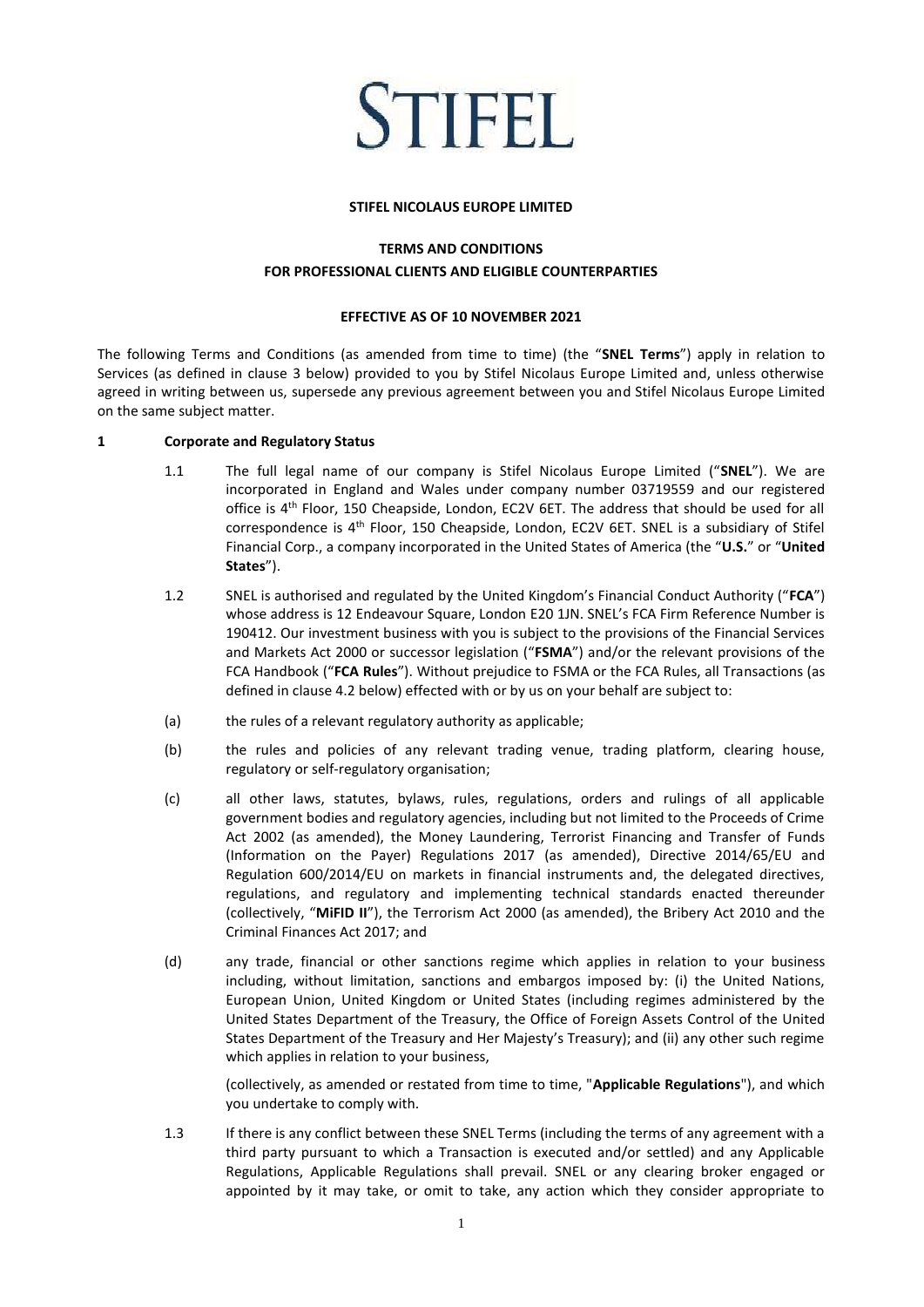ensure compliance with any Applicable Regulations which shall be binding on you. Nothing in these SNEL Terms (including the terms of any agreement with a third party pursuant to which a Transaction is executed and/or settled) shall exclude or restrict any obligation which we have to you under Applicable Regulations.

- 1.4 "Stifel Nicolaus Europe Limited" is SNEL's registered name on the FCA's Financial Services Register. SNEL also uses the following trading names which are also registered on the FCA's Financial Services Register:
- (e) KBW;
- (f) KBW Europe;
- (g) Keefe, Bruyette & Woods;
- (h) Keefe, Bruyette & Woods Europe;
- (i) Stifel; and
- (j) Stifel Europe.
- 1.5 SNEL is also a member of the London Stock Exchange.
- 1.6 For purposes of these SNEL Terms, "we", "us", "our" or "SNEL" means Stifel Nicolaus Europe Limited, reference to "Stifel" shall include SNEL, and "you" and "your" means you, the client of SNEL.
- 1.7 These SNEL Terms take effect when you have signed and returned to us a copy of our Consent Letter. If you do not sign and return the Consent Letter, we shall deem you to have provided your consent to these SNEL Terms if you place an order or trade with us on or following 10 May 2021, unless you instruct us otherwise.
- 1.8 In relation to US equities business provided under our marketing name of "Stifel", we act as an introducing broker to our affiliate company, Stifel, Nicolaus & Company, Incorporated ("**SNC**"), which is registered in the United States as a broker-dealer with the U.S. Securities and Exchange Commission. SNC's registered address is 501 North Broadway, St Louis, MO 63102, United States. An Intercompany and Clearing Agreement between SNEL and SNC sets out the arrangement between the companies, under which SNC has agreed to provide execution, clearing and settlement services to SNEL clients on a fully disclosed basis. SNC is not regulated or authorised by the FCA, but is overseen by the Financial Industry Regulatory Authority, Inc. ("**FINRA**"). The regulatory regime applying to investment business transacted through SNC is different from that of the United Kingdom and some of the rights designed to protect certain investors under FSMA and/or the relevant provisions of the FCA Rules may not apply to business that we transmit to SNC.
- 1.9 All Transactions under these SNEL Terms in "international securities" as that term is defined in the Rules and Recommendations of the International Capital Market Association or any successor entity ("**ICMA**") shall be subject to ICMA Rules and Recommendations.
- 1.10 References herein, or, unless otherwise stated, in any further client documentation, to the FCA Rules are to the rules and regulations of the FCA for the time being in force. Any words or expressions defined generally in the Conduct of Business Rules of the FCA shall bear the same meanings in client documents, unless otherwise stated. References herein to investment business include related activities governed by the FCA Rules.
- 1.11 References to any law, statute or statutory provision will include any underlying legislation made under any of them and will be construed as references to such statute, underlying provision and/or subordinate legislation as modified, amended, extended, consolidated, reenacted, successor, and/or replaced and in force from time to time. Where the context so requires, any such references in these SNEL Terms include, without limitation, references to the preservation, continuation of effect, conversion or incorporation of any of them into the law of England and Wales, Scotland and Northern Ireland, whether by the European Union (Withdrawal) Act 2018 (as amended and in force from time to time) or any other legislation relating to the withdrawal of the UK from the EU.

## **2 Client Relationship**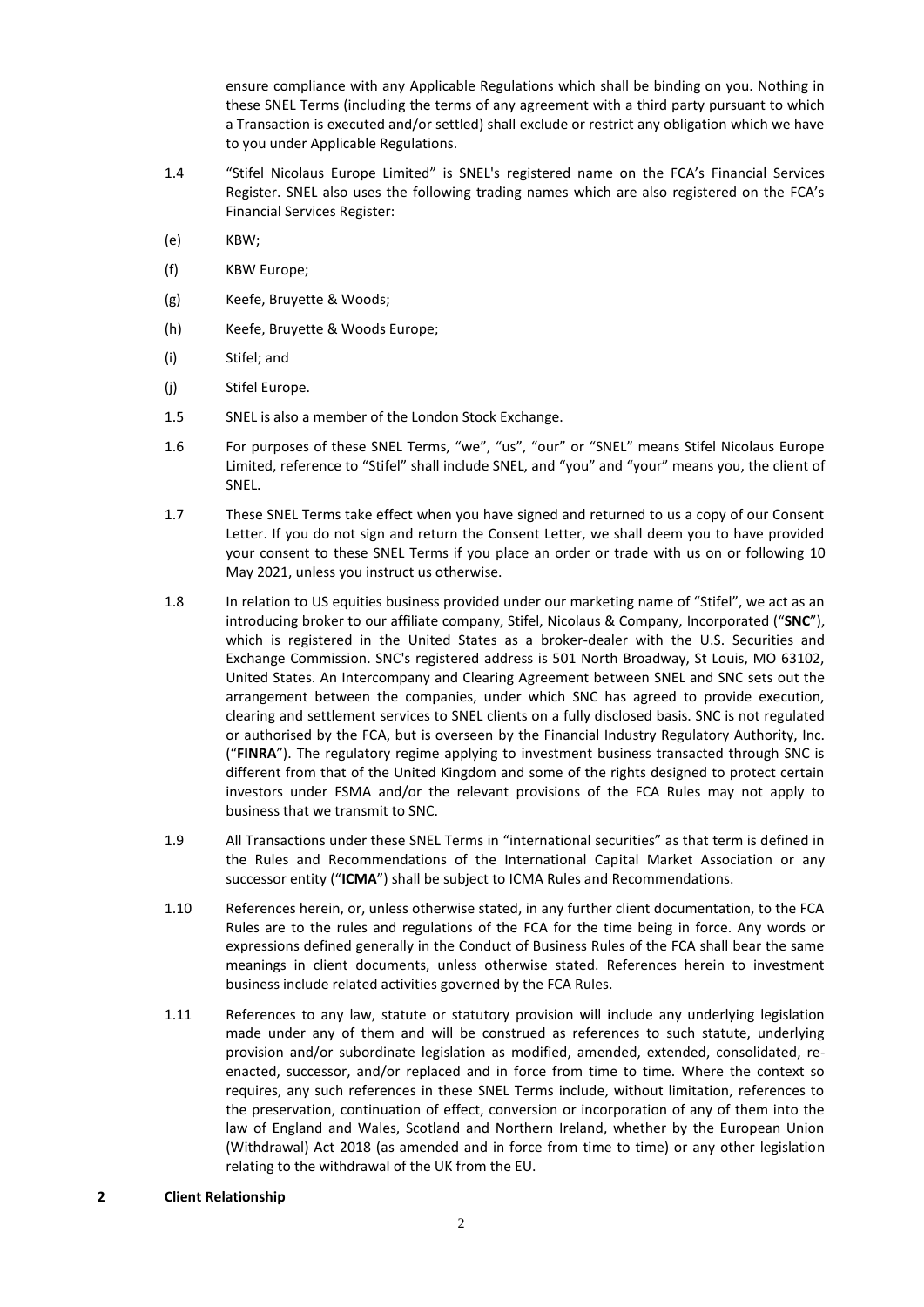- 2.1 Unless otherwise agreed in writing between us, if you are acting in your own principal capacity or on behalf of any Underlying Client (as defined in clause 22.1 below) when transacting business with us under these SNEL Terms, we will treat you alone (rather than any such Underlying Client, if applicable) as our client for all purposes in relation to the FCA Rules. Therefore, if applicable, you will be responsible for fulfilling any regulatory obligations (including all necessary identification and verification checks for the purposes of complying with statutory and money laundering requirements in respect of any Underlying Client for whom you act).
- 2.2 Where you are a firm or an overseas financial services institution acting as an investment manager, as these terms are used under the FCA Rules (an "**Investment Manager**"), acting as agent on behalf of one or more disclosed Underlying Clients in relation to business conducted pursuant to these SNEL Terms, you shall not be liable as principal to perform any term of any Transaction under these SNEL Terms where you represent to us that the relevant disclosed Underlying Client on whose behalf you are acting shall be liable in respect of all obligations and liabilities to be performed in respect of any Transaction you have entered into on their behalf under these SNEL Terms, save for where you owe us obligations as an agent, including in relation to those representations and warranties that you undertake on your own behalf.
- 2.3 If you are not an Investment Manager, but are acting as agent on behalf of one or more principals in relation to business conducted pursuant to these SNEL Terms, you and each of your Underlying Clients shall be jointly and severally liable in respect of all obligations and liabilities to be performed in respect of any Transaction you have entered into on the relevant Underlying Client's behalf under these SNEL Terms, and references under these SNEL Terms to any principal on whose behalf you are acting as agent other than as an Investment Manager shall be construed as a reference to both you and your principal jointly and severally.
- 2.4 Under no circumstances shall your relationship with us nor the Services to be provided by us, or any other matter, give rise to any fiduciary or equitable duties on the part of SNEL, Stifel Financial Corp. or any affiliate or subsidiary of Stifel Financial Corp. (each such company, other than SNEL, an "**Associated Company**") which would prevent or hinder us or any Associated Company in acting in a dual capacity in respect of investments sold or purchased by you.

## **3 Our Services**

- 3.1 In relation to a number of different investments (see clause 4 below) we provide the following services (together, the "**Services**") under these SNEL Terms:
- (a) dealing and execution; and
- (b) investment research and non-independent research.
- 3.2 We also provide capital raising services for corporate clients, including pre-IPO funding, IPO funding and secondary market capital raising services. In respect of such capital raising activities, these SNEL Terms will not apply and separately negotiated terms relating to the specific capital raising will apply. We will typically treat you as a corporate finance contact for such transactions.
- 3.3 Unless agreed otherwise in writing, any Transaction that we undertake with you will be done on an execution-only basis. When we provide execution-only dealing services, we will not provide investment advice, which means we will not undertake any responsibility to advise you about the suitability of a particular transaction you instruct us to execute for you. You are required to make your own assessment of any Transactions that you are considering and should not rely on any information, proposal or other communication from us.
- 3.4 In providing execution services at your initiative to you where you are a "Professional Client" (as that term in used in the FCA Rules) in relation to listed shares and bonds that do not embed derivatives, authorised asset trust units or other Financial Instruments (as defined in clause 4.1 below) which are also considered non-complex for the purposes of Article 25(4)(a) of MiFID II, you enter into Transactions in reliance on your own judgement and we are not required to assess the appropriateness of the instrument or the service provided or offered to you and, as a result, you will not benefit from the protection of any conduct of business rules that could require us to assess the appropriateness of the product or service for you under Article 25 of MiFID II in relation to such non-complex Financial Instruments.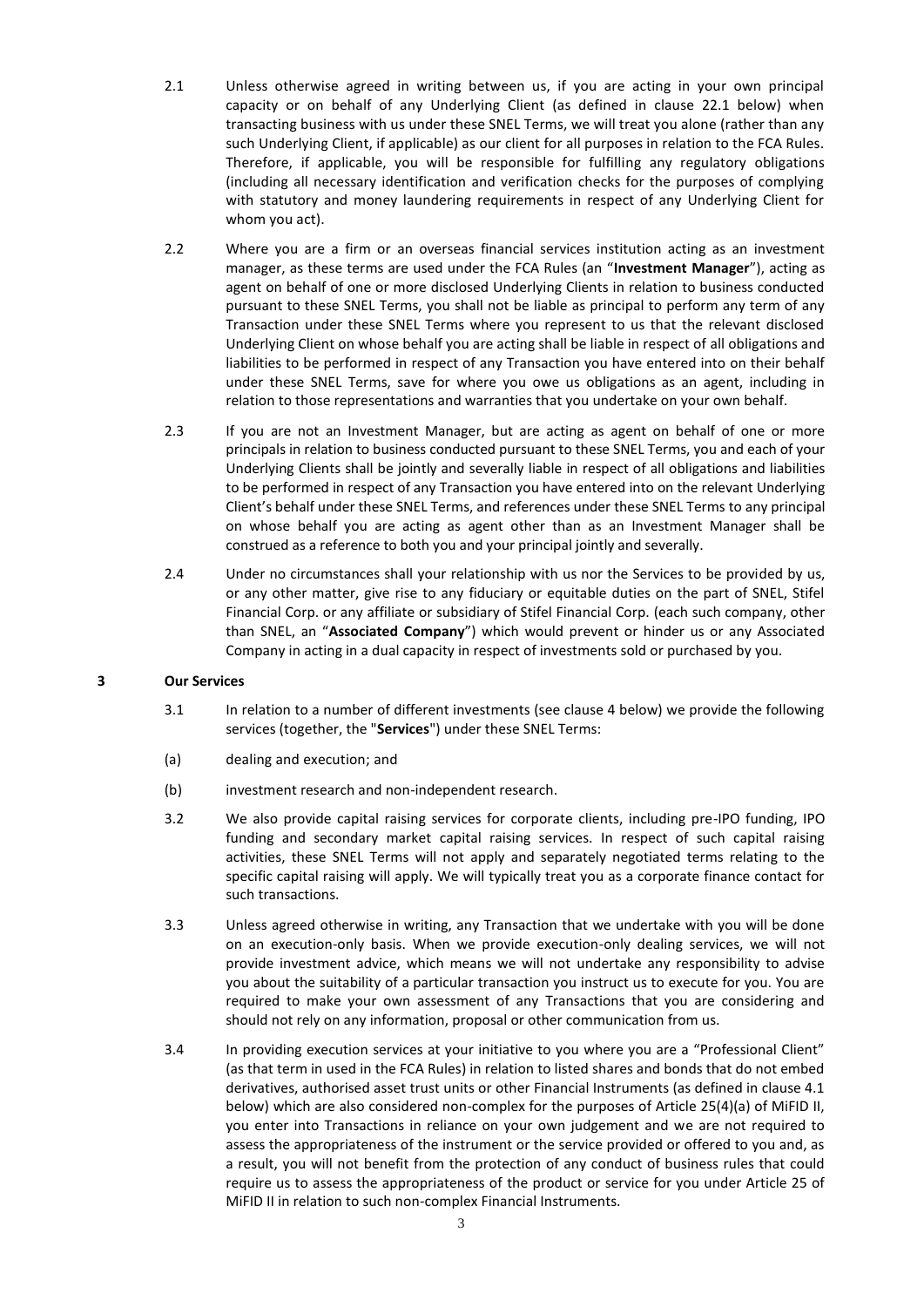- 3.5 We may (where agreed) provide you with execution-only services in relation to complex Financial Instruments. In these cases and where we provide you with other non-advised Services, we are required to obtain information from you regarding your knowledge and experience, so as to enable us to make an assessment as to whether the product or service is appropriate for you. However, where you are a per se Professional Client, we will assume that you have the necessary experience and knowledge in order to understand the risks involved in relation to those services and relevant Transactions. We are not required to assess whether any product or service is appropriate for you if you have been categorised as an "Eligible Counterparty" (as that term is used under the FCA Rules).
- 3.6 All correspondence and other papers held by us in relation to any matter undertaken for you shall be our sole property with the exception of original contracts, share certificates and other documents of title held to your order and any documents the return of which you have stipulated on or prior to their despatch.
- 3.7 Where permitted by Applicable Regulations, we may obtain from and keep or pay to third parties any profits, commissions, fees or non-monetary benefits in connection with the Services provided. The amount or basis of any fee, commission or other benefit received by us from such a third party or paid by us to such a third party in connection with the Services with or for you, and the amount or basis of any charges shared with a third party, will be disclosed to you prior to the Services being carried out. Such disclosure may be in summary form only with further details available upon request.
- 3.8 We are not permitted to deal with you unless you have obtained and continue to maintain a valid LEI that pertains to you and, if you are acting on behalf of one or more Underlying Clients, each Underlying Client on whose behalf you are acting.

"**LEI**" means a validated and issued legal entity identifier, the length and construction of which are compliant with the ISO 17442 standard and which is included in the Global LEI database maintained by the Central Operating Unit appointed by the Legal Entity Identifier Regulatory Oversight Committee.

## **4 Financial Instruments**

- 4.1 We may provide Services in respect of the following Financial Instruments (each a "**Financial Instrument**" as such term is defined under the FCA Rules) and subject always to our right to refuse to accept instructions:
- (a) shares, including preference shares;
- (b) debenture stock, loan stock, bonds, notes, commercial paper, government, public, agency, municipal or corporate debt instruments;
- (c) warrants to subscribe for investments falling within categories (a) and (b) above;
- (d) depository receipts or other types of instruments relating to investments falling within categories (a), (b) and (c) above;
- (e) units in collective investment schemes;
- (f) Exchange traded funds ("**ETFs**"); and
- (g) options, credit default swaps and other selected derivatives.
- 4.2 The above list of investments may be subject to change from time to time. Any material change will be notified to you. A "**Transaction**" means a transaction or trade in, or relating to, any of the Financial Instruments listed in clause 4.1 above or other assets.

#### **5 Basis of Dealing**

We shall effect any Transaction with you as your counterparty by filling your orders on a principal basis with the market or against our inventory.

#### **6 Conflicts of Interest**

6.1 We are committed, to the best of our ability, to identifying, managing and preventing any conflicts of interest that may arise between us, our Associated Companies and a client, or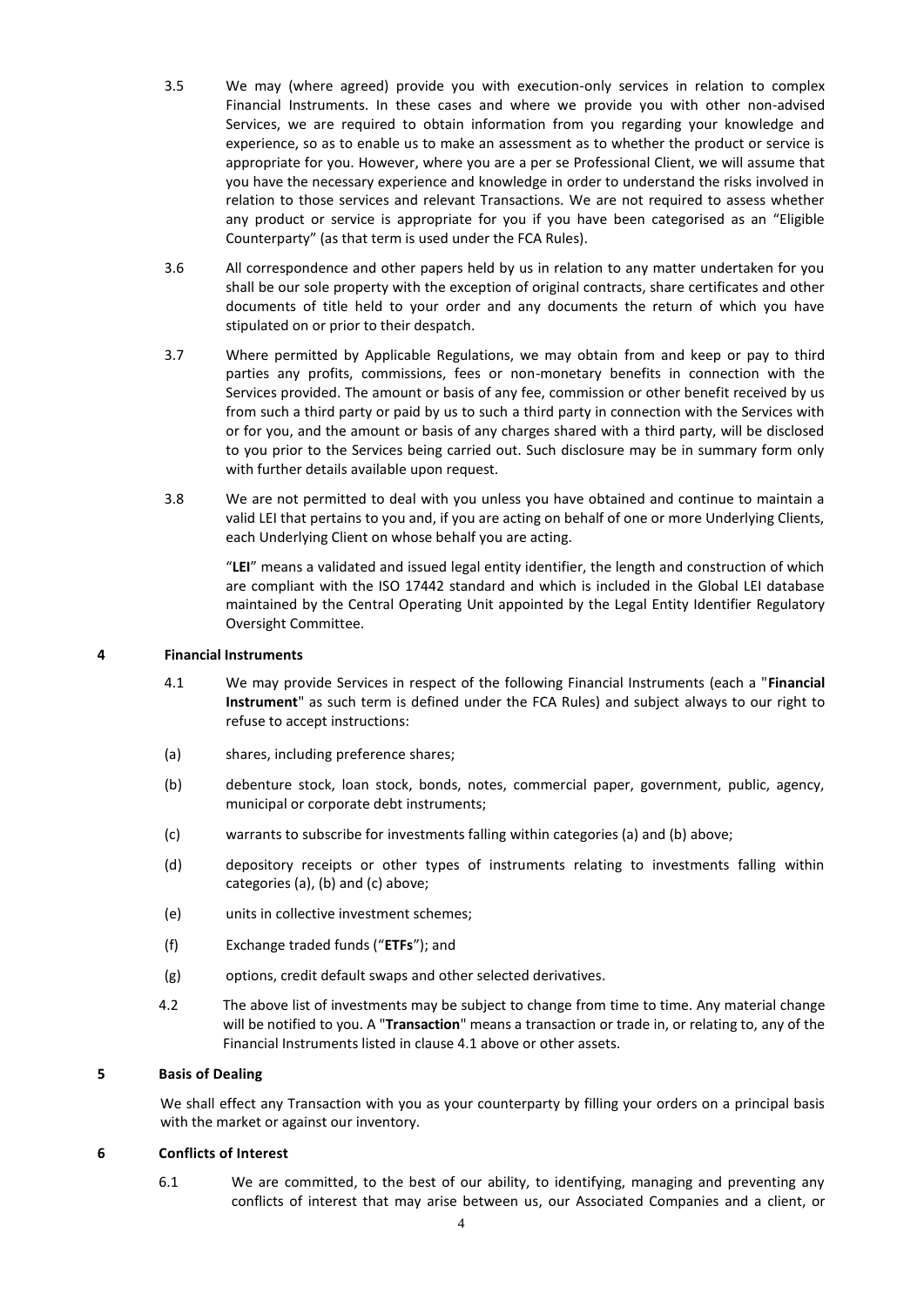between our clients. To further that end, we have established a conflicts of interest policy ("**Conflicts Policy**") (a copy of which is available on our website at [https://www.stifel.com/docs/pdf/disclosures/Europe/SNEL%20COI%20Policy%20Information.](https://www.stifel.com/docs/pdf/disclosures/Europe/SNEL%20COI%20Policy%20Information.pdf) [pdf\)](https://www.stifel.com/docs/pdf/disclosures/Europe/SNEL%20COI%20Policy%20Information.pdf) and for which further details shall be provided on request) and implemented internal procedures to identify and manage conflicts and to prevent potential conflicts from arising.

- 6.2 When we transmit orders to SNC, which is registered in the United States as a broker-dealer with the U.S. Securities and Exchange Commission, and SNC deals in investments for you, we or SNC may have an interest that is material in relation to the transaction or investment concerned. We and SNC may make conflict of interest disclosures when undertaking business with or for you and we may ask you to consent to us acting or continuing to act, notwithstanding the presence of a conflict of interest. If you object to us acting where we have disclosed that we have a conflict, you should notify your usual contact at SNEL in writing. Unless so notified, we will assume that you do not object to our so acting. There may be circumstances when the arrangements that we have put in place with respect to conflicts management are not sufficient to ensure, with reasonable confidence, that the risk of damage to your interests can be prevented. In such circumstances, we reserve the right to cease or decline to act.
- 6.3 We, SNC and our Associated Companies may undertake any activities or any transaction with a third party without further consultation with you, provided that such activities or transaction are compliant with our policies and procedures. We will not be liable to account to you for any benefit received by us, SNC or any of our Associated Companies in compliance with those policies and procedures.

## **7 Instructions and Confirmations**

- 7.1 Instructions may be given by you either orally via the telephone or in written form, or by means of acceptable electronic services directly or through a third party service provider ("**electronic trading services**") specified by us, agreed between you and us from time to time, or made available to you. Instructions so sent are transmitted at your risk. Subject to Applicable Regulations, any electronic communication between us shall be as binding as if it were in writing. Orders or instructions given by you via e-mail or other electronic means will constitute evidence of the orders or instructions given. Investment instructions are accepted with actual delivery contemplated. Once we have received your instructions to transact in investments, you have no right to cancel or amend those instructions after the transaction has been completed. Instructions once received by us, may only be cancelled or amended with our consent. We will not be under any obligation to enter into any particular transaction, to accept and to act in accordance with any instruction:
- (a) if we believe, in our absolute discretion, that to do so may be impracticable; or
- (b) if, in our opinion, to do so would infringe any Applicable Regulations.
- 7.2 You authorise us to rely and act upon, and treat as fully authorised and binding upon you, any instruction which purports to have been given and which is accepted by us in good faith as having been given by you or on your behalf, without further enquiry on our part as to the genuineness, authority or identity of the person giving or purporting to give such instruction and notwithstanding any communication you may have made or may make to us purporting to limit the persons from whom we may accept instructions, unless such limitations have been agreed in writing by us or have been expressly requested by us in writing. Notwithstanding the foregoing, we may require, and you shall provide, evidence of any such authority provided to any person acting, or purporting to act, for you or on your behalf. You will be responsible for and bound by all contracts, obligations, costs and expenses entered into or assumed by us on your behalf in consequence of or in connection with such instructions.
- 7.3 You shall promptly (and within any time limit imposed by us) give any instructions we may reasonably request from you in respect of any Services provided hereunder. If you do not do so, we may in our sole discretion take any steps at your cost which we consider appropriate for our or for your protection.
- 7.4 If we decline an instruction, we will take reasonable steps to notify you promptly.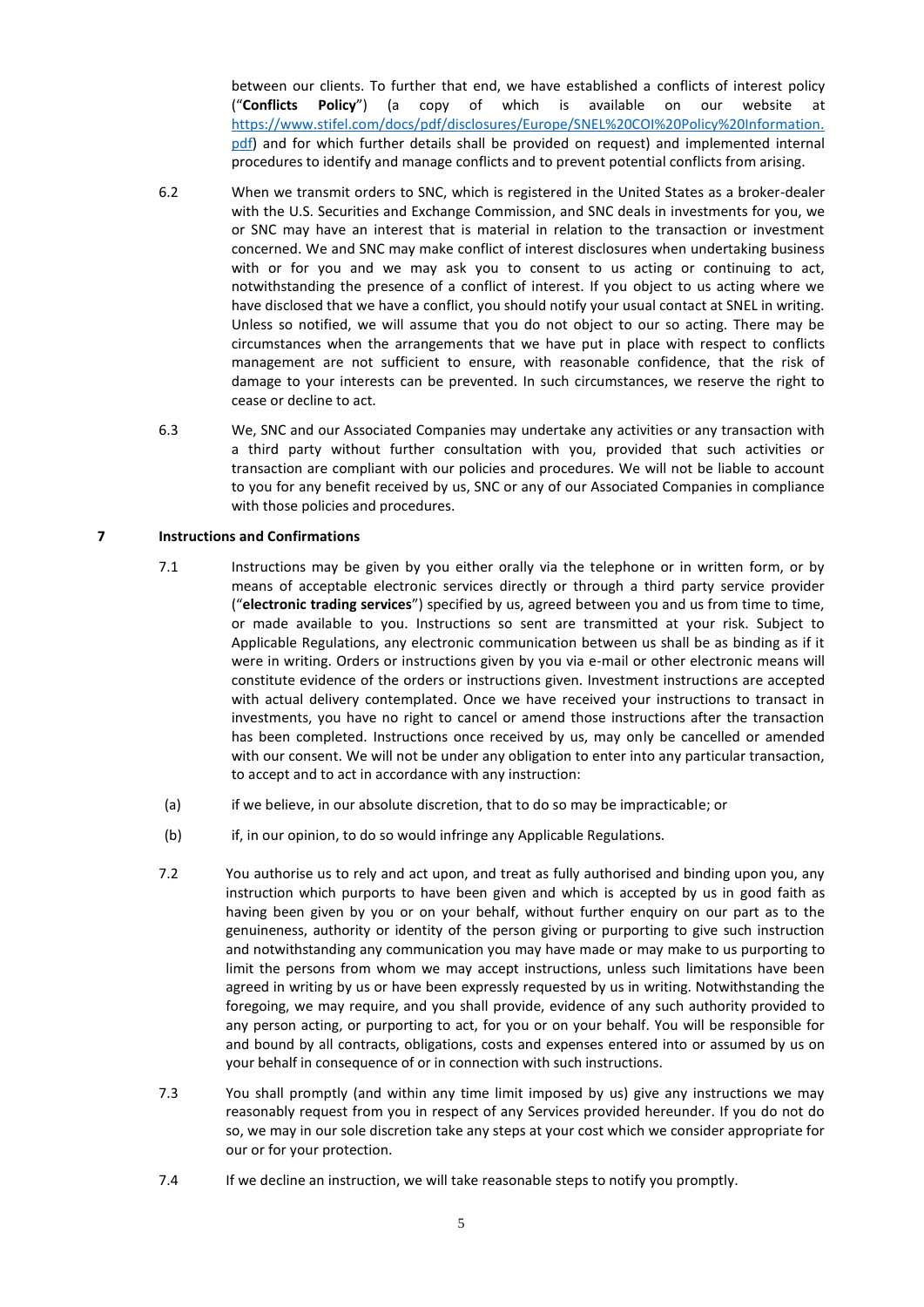- 7.5 To the extent required by Applicable Regulations, contract notes, confirmations and other notices or communications confirming the details of a Transaction will be dispatched or transmitted to you at your address as shown in our records at the end of the trading day on which a Transaction has been executed. We may provide this confirmation in electronic form; you must notify us in writing if you wish to receive confirmations in hard copy rather than electronically.
- 7.6 Confirmations, contract notes and account statements shall, other than in the absence of manifest error, be conclusive and deemed acknowledged by you as correct unless written notice to the contrary is received by us within one business day of receipt if the Transaction is an over-the-counter ("**OTC**") derivative and otherwise three business days of your receipt or we notify you of an error within the same period.
- 7.7 Where we agree to provide you with direct electronic access to an EEA or UK regulated market, multilateral trading facility or organised trading facility ("**Trading Venue**"), the terms upon which we agree to make that service available will be set out in the Agreement for Electronic Trading and Direct Market Access (or supplement thereto).

## **8 Dealing**

- 8.1 You agree to accept partial completion of orders unless it is expressly agreed otherwise. Where we are unable or consider it undesirable or inappropriate to execute your order at once or in a single Transaction, we may execute it over such period as we deem appropriate and we may report to you an average price for a series of Transactions so executed instead of the actual price of each Transaction.
- 8.2 We may be obliged by Applicable Regulations to make information about certain Transactions public. You agree and acknowledge that any and all proprietary rights in such Transaction information are owned by us and you waive any duty of confidentiality attaching to the information to permit us to disclose that information as required in accordance with Applicable Regulations.
- 8.3 You may inform us of any proposed Transaction in which you intend to sell any security to which you do not have title at the time of such sale.
- 8.4 We and our Associated Companies or settlement agent may be required to comply with specific requirements in relation to short sale executions and we reserve the right to reject short sale orders that cannot be executed in compliance with those rules. We may also reject any other order in our reasonable discretion. If we are required to effect a currency conversion for the purpose of any Transaction, we will do so in a reasonable and prudent manner, having regard to the prevailing rates for freely convertible currencies which exist at the time the conversion is required. We will not be under any obligation to defer any conversion to obtain a more favourable exchange rate.
- 8.5 On your instructions, or where it is market practice to do so, we may arrange for any Transaction to be effected with or through the agency of an intermediate broker or settlement agent, who may be an Associated Company of ours, and may not be in the United Kingdom. If your money is passed to such an intermediate broker, settlement agent or OTC counterparty outside of the United Kingdom, the legal and regulatory regime applying to the intermediate broker, settlement agent, or OTC counterparty may be different to that of the United Kingdom. If that entity defaults, your money may be treated differently to the way it would be treated if it were held in the United Kingdom. We shall exercise due skill, care and diligence in the selection, appointment and periodic review of intermediate brokers and settlement agents, but other than for breach of this obligation, neither we nor our respective directors, officers, employees or agents will be liable to you for any act or omission of such an intermediate broker or settlement agent unless it is an Associated Company.
- 8.6 With respect to trades which are to be given up, when you submit an order, we will endeavour to satisfy that order as follows:
- (a) We will seek quotes to fill that order, which will constitute an offer by us to you.
- (b) The offer can be accepted by you at which point you can confirm that either: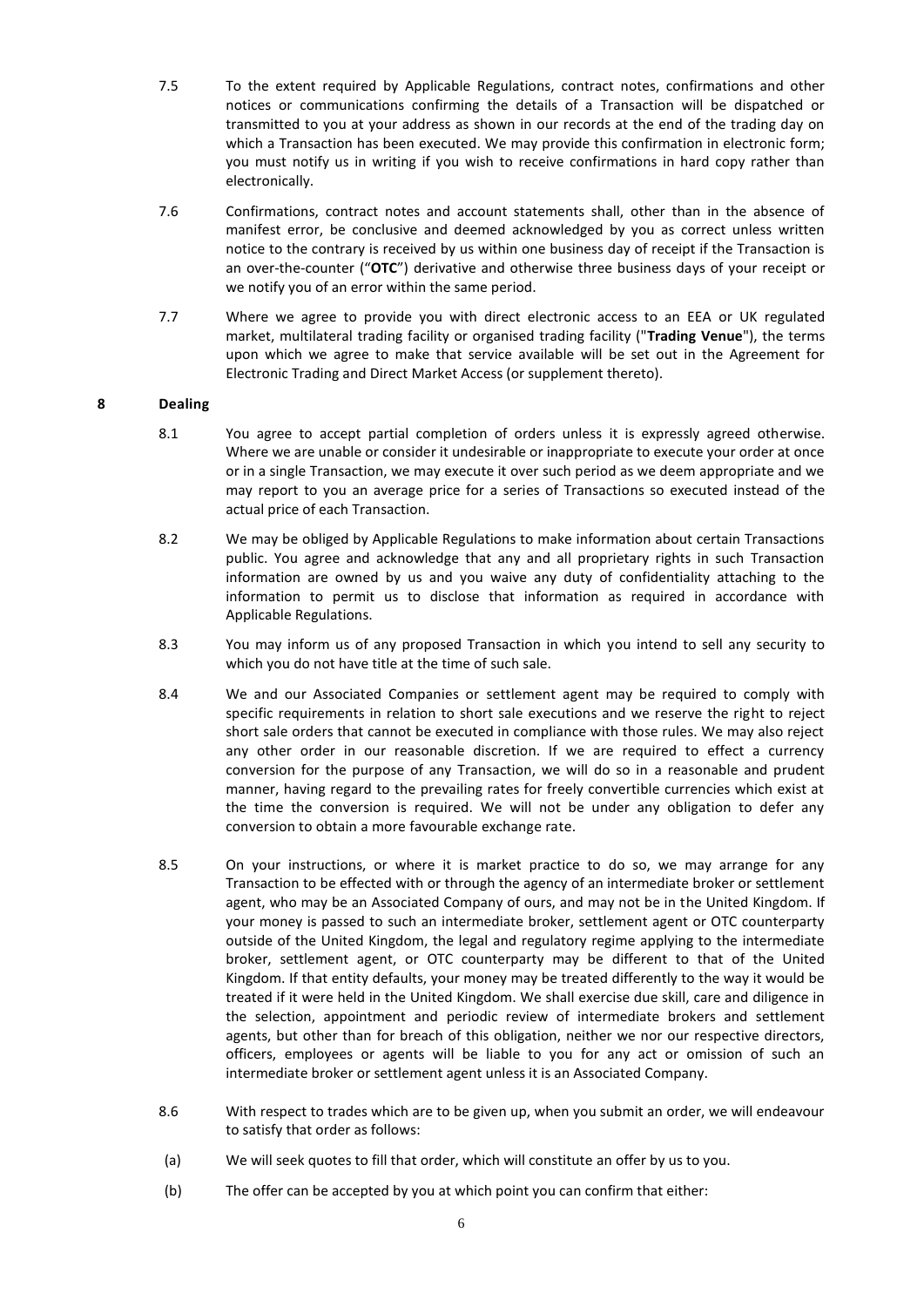- (i) the trade is to be settled into your account under these SNEL Terms; or
- (ii) the trade is to be given-up to a specified give-up broker.
- (c) We may settle the trade into your account under these SNEL Terms if:
	- (i) you do not specify a give-up broker prior to our relevant cut-off time; or
	- (ii) the relevant give-up broker does not accept the trade; or
	- (iii) Applicable Regulations require.

# **9 Limit Orders**

You instruct us not to make public client limit orders (defined as "a specific instruction to us from you to buy or sell a financial instrument at a specified price limit or better and for a specified size") in respect of shares admitted to trading on an EEA or UK regulated market or traded on a Trading Venue which are not immediately executed under prevailing market conditions.

## **10 Aggregation of Orders**

We may at our own discretion and without further reference to you (unless we have accepted specific instructions in relation to any particular transaction), combine your orders with our own orders, orders of an Associated Company or persons connected with us or orders of other clients. Combining orders may result in you obtaining, on some occasions, a more favourable price and, on others, a less favourable price than if your orders had been executed separately. We will only combine your orders in this way when we reasonably believe that, in so doing, it is unlikely to act against your best interests.

#### **11 Order Execution Policy and Best Execution**

- 11.1 In effecting Transactions, we will at all times comply with our Order Execution Policy and in particular will act in your best interests and comply with any applicable obligations regarding best execution under the FCA Rules. You acknowledge that, if specific instructions are given to us in relation to the execution of an order, this may prevent us from following our Order Execution Policy. We will use reasonable endeavours to execute your orders as soon as possible after receipt of the same but will be under no liability for any loss or expense incurred by you as a result of any change in market conditions between the receipt of the order and its execution by us.
- 11.2 Details of our Order Execution Policy are attached to these SNEL Terms. You hereby confirm that you agree to our Order Execution Policy.
- 11.3 In particular, you agree that we may execute your orders outside of a UK Trading Venue.

## **12 Market Transparency and Transaction Reporting**

#### *Post Trade Transparency*

12.1 We shall comply with our post-trade transparency obligations in accordance with Applicable Regulations.

#### *Transaction Reporting*

- 12.2 Where we execute Transactions in Financial Instruments, we shall report details of such Transactions to the FCA in accordance with Applicable Regulations("**Transaction Reporting**").
- 12.3 In order to comply with our Transaction Reporting requirements, you agree to provide to us such information, in a timely manner, relating to you, your agents, employees, Underlying Clients or others as we may reasonably require ("**Counterparty Data**"), as set out below.
- 12.4 You:
- (a) agree to deliver to us such Counterparty Data as requested for fields 7-12 and 16-21 of Annex I Tables 1 and 2 of Commission Delegated Regulation (EU) 2017/590 of 28 July 2016 supplementing Regulation (EU) No 600/2014 of the European Parliament and of the Council on markets in financial instruments with regard to regulatory technical standards for the reporting of transactions to competent authorities;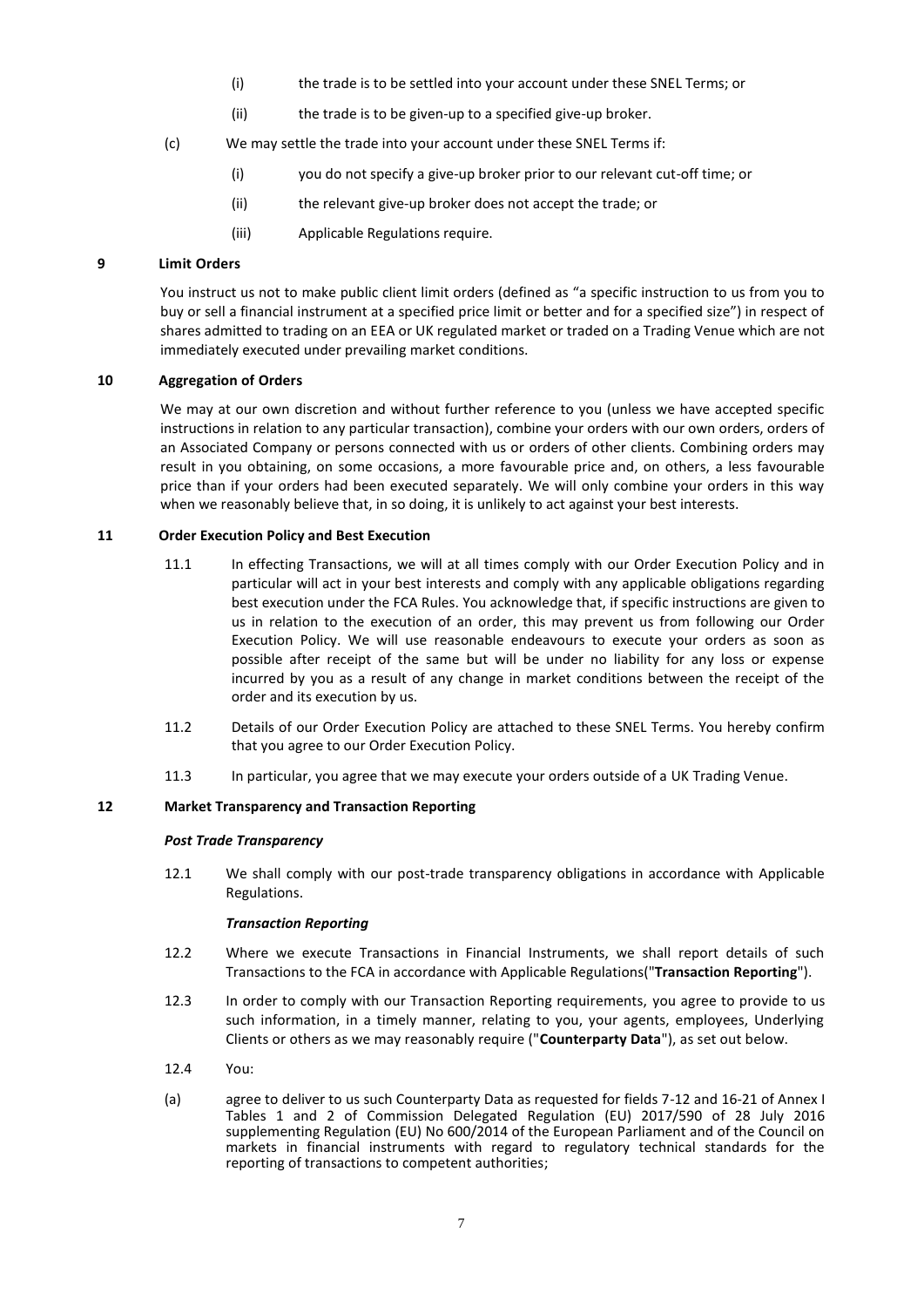- (b) represent to us that such Counterparty Data as you deliver is, at the time of delivery, true, accurate and complete in every material respect;
- (c) acknowledge that we may rely on the Counterparty Data without investigation, unless and until you inform us otherwise; and
- (d) undertake to provide us on reasonable notice, with any material changes or updates to the Counterparty Data.
- 12.5 For the purposes of field 62, where applicable, we shall populate our report with 'UNDI', unless you have expressly identified that we should report using the appropriate code of either 'SESH', 'SSEX' or 'SELL'.
- 12.6 In order to comply with your Transaction Reporting requirements, as applicable to MiFID Investment Firms, we will provide, in a timely manner, such information relating to us, our agents, employees or others ("**SNEL Counterparty Data**"), Transaction details and waiver indicators as you may reasonably require, as set out below .
- 12.7 We:
- (a) agree to deliver such SNEL Counterparty Data as requested for fields 7-12 and 16-21;
- (b) agree to deliver such Transaction details as requested for fields 28-56;
- (c) agree to deliver such waiver indicators as requested and where applicable for fields 61 and 63- 65;
- (d) represent to you that such SNEL Counterparty Data, Transaction details and waiver indicators as we deliver are, at the time of delivery, true, accurate and complete in every material respect;
- (e) acknowledge that you may rely on the SNEL Counterparty Data, Transaction details and waiver indicators without investigation, unless and until we inform you otherwise; and
- (f) undertake to provide you on reasonable notice, with any material changes or updates to the SNEL Counterparty Data, Transaction details or waiver indicators.
- 12.8 We may refuse to enter into, execute, transmit, deal in or otherwise arrange any Transaction where you have not provided such information (and waived or procured the waiver of any confidentiality or data protection/privacy obligations in respect of such information) as we may reasonably require;
- (a) in order for us to comply with any Transaction Reporting requirements in respect of such Transaction; or
- (b) where our non-receipt of such information (including, without limitation, an applicable legal entity identifier code) would mean that we are prohibited by Applicable Regulation from entering into, executing, transmitting, dealing in or otherwise arranging (as the case may be) such Transaction.
- 12.9 We may refuse to enter into, execute, transmit, deal in or otherwise arrange your Transaction or perform any obligation or Service pursuant to these SNEL Terms where such action or performance would be prohibited, or made impracticable to effect on reasonably commercial terms, by any suspension or removal from trading of Financial Instruments imposed by an applicable regulator pursuant to Applicable Regulations.

#### **13 Settlement**

13.1 Subject to clause 2.2 or clause 2.3, you are solely responsible for the due performance of every Transaction that we enter into with or for you. We will advise you of settlement instructions and agents for each of the respective markets in which we conduct our Services. Upon execution of your orders by us, we will instruct our settlement agent to deliver securities to or pay proceeds to your pre-advised custodian account, on a delivery-versus-payment basis where reasonably practicable. Our obligation to settle any Transaction is conditional upon the receipt by our settlement agent, on or before the due date for settlement, of all necessary documents or funds due to be delivered by you, or on your behalf, by such due date. We shall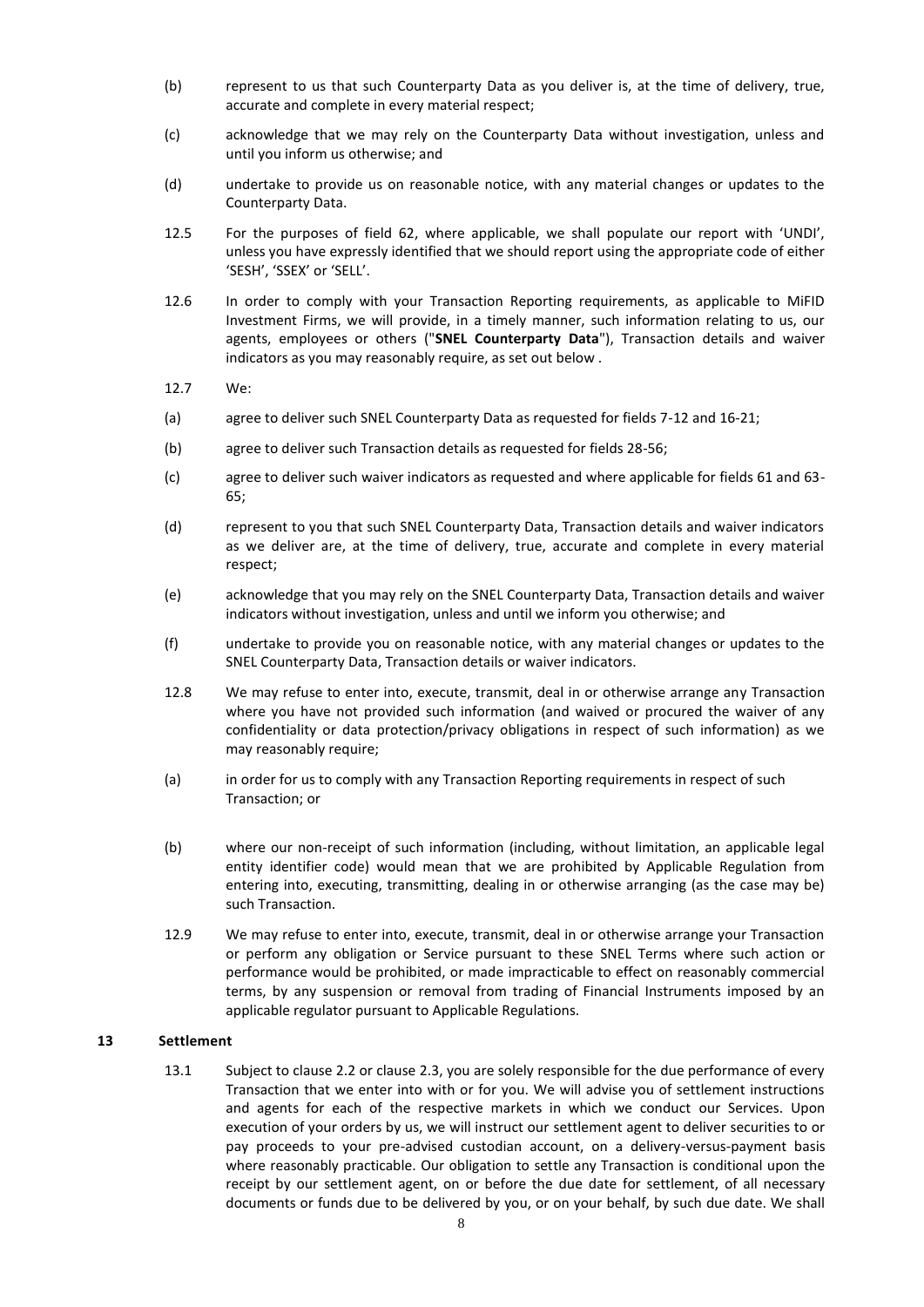have no responsibility, nor shall our settlement agent have any responsibility, for documents or funds which fail to be received or transmitted appropriately, such being at your sole risk. If, on any date, amounts would be otherwise payable in the same currency both by our settlement agent to you and by you to our settlement agent, then both we and you may aggregate the amounts so payable on such date and only the difference between the two aggregate amounts will be paid, by the party owing the larger aggregate amount, and if the aggregate amounts are equal no amounts will be paid.

- 13.2 We, SNC and our settlement agent reserve the right to retain or make deductions from amounts which we owe you in reimbursement of any costs and expenses we incur in exercising our rights should you fail to make any payment due to us or to deliver any securities due to us (or to agents used by us) or to perform any other obligation owed to us. Similarly, if securities or funds are not delivered by you on the appropriate settlement date, you will fully indemnify us, SNC and our settlement agent from and against all liabilities, obligations, losses, damages, penalties, actions, judgements, suits, costs, expenses and disbursements of any kind or nature whatsoever (including costs of enforcement) which may be suffered by, imposed on, incurred by or asserted against us, SNC and our settlement agent as a direct or indirect result of such failure. Furthermore, we may, without prior notice to you, close out, replace or reverse any transaction, enter into any other transaction or take, or refrain from taking, such other action at such time or times and in such manner as, at our sole discretion, we consider necessary or appropriate to cover, reduce or eliminate loss or liability under or in respect of any contracts, positions or commitments. If such actions result in a loss to us, you are liable to make good any such losses.
- 13.3 You may not exercise any right of set-off or counterclaim against amounts due any Associated Company. Unless otherwise specifically agreed with you, settlement of all Transactions effected with or for you must be made in accordance with the usual terms for settlement of the appropriate exchange, market or clearing house where applicable. The settlement date is as noted on the relevant contract note, advice note or confirmation provided by us, SNC or our settlement agent.

#### **14 Default**

- 14.1 It is an "Event of Default" if any one or more of the events or circumstances in the following paragraphs (a) to (d) occurs in respect of you or an Underlying Client (the "**Defaulting Party**" as applicable):
- (a) you fail or, an Underlying Client fails, to make payment to us or an Associated Company when due, and this is not remedied within one business day of a request from us or an Associated Company to do so;
- (b) any representation made by you in respect of yourself or an Underlying Client, under these SNEL Terms is incorrect or misleading in any material respect when made or repeated or deemed to have been made or repeated;
- (c) you fail, or any Underlying Client fails, to perform when due any other material obligation under these SNEL Terms and this is not remedied within three business days of a request from us or an Associated Company to do so; or
- (d) you or an Underlying Client (i) has a petition presented for its winding up (that is not stayed within 30 business days), (ii) is subject to an administration or winding up order, (iii) goes into liquidation, (iv) has a receiver appointed over all its assets, or (v) has any analogous order made or proceeding commenced in any country outside the United Kingdom.
- 14.2 If an Event of Default occurs, we and our Associated Companies may cancel, close out, terminate or reverse any open transactions with the Defaulting Party and sell or otherwise dispose of the relevant investments held for the Defaulting Party, at the best price reasonably obtainable in the circumstances and in the manner we see fit exercising reasonable discretion (without being responsible for any loss or diminution in price), and we may enter into any other transaction, or do, or not do, anything which would, or could have the effect of reducing, or eliminating any liability under any transaction, position or commitment undertaken for the Defaulting Party.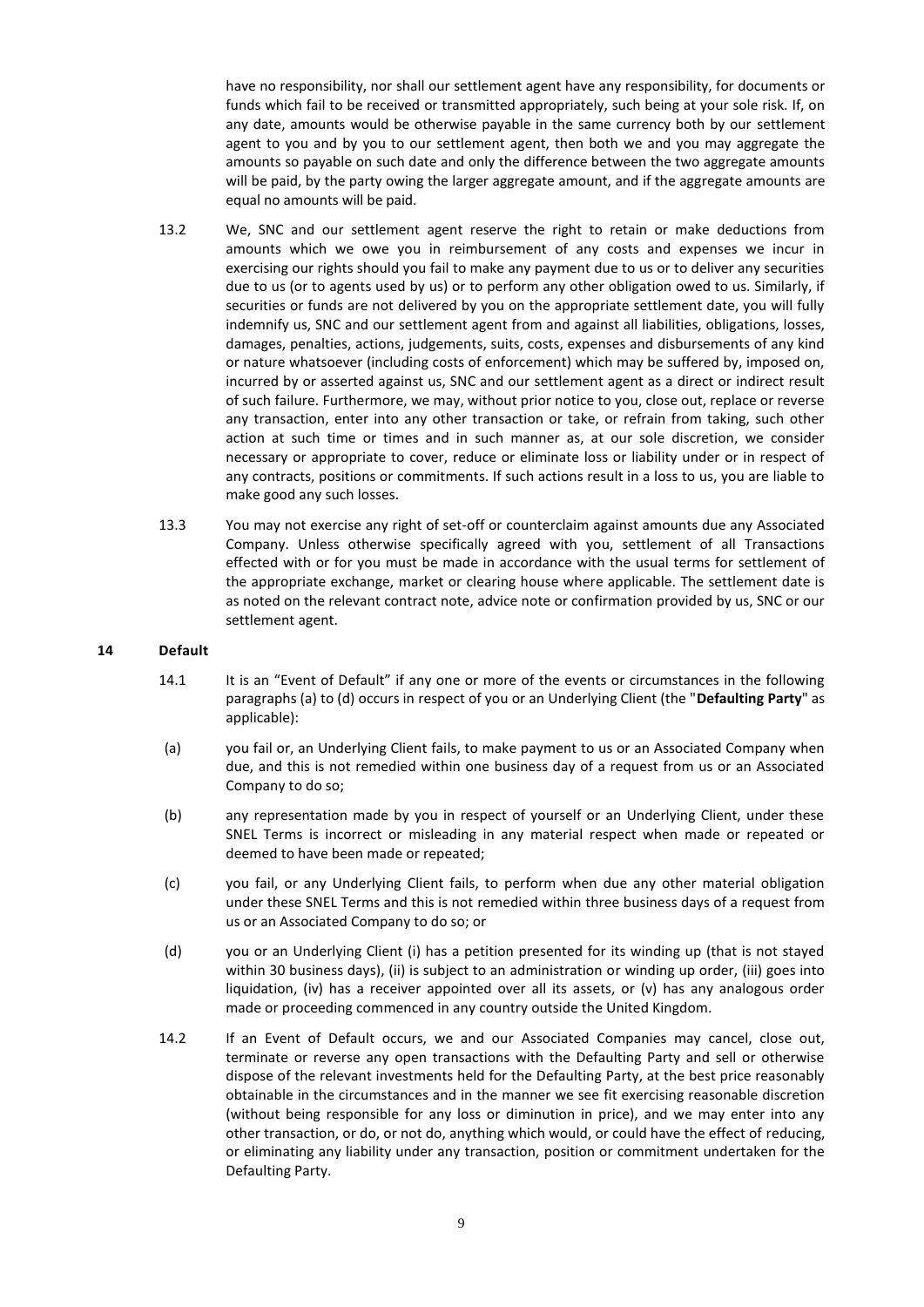- 14.3 Where an Event of Default occurs and you are acting as agent for the Defaulting Party, you will provide us and our Associated Companies with all information and co-operation at your own cost (including, if appropriate, all relevant details pertaining to the identity of the Underlying Client) as we or our Associated Companies reasonably request to enable us and our Associated Companies to exercise any rights against the Underlying Client.
- 14.4 The proceeds of sale of the Defaulting Party's assets (net of costs) will be applied towards the discharge of the Defaulting Party's liabilities owed to us and our Associated Companies and we will account to the Defaulting Party for any balance. If the proceeds of the assets are insufficient to cover the whole of the Defaulting Party's liabilities, the Defaulting Party remains liable for the shortfall.

#### **15 Communications Recording**

In accordance with Applicable Regulations, we are required to record telephone conversations and other electronic communications with you or any of your agents which relate to or are intended to lead to the conclusion of a transaction in a financial instrument. Other communications may also be recorded. Controls and security will be maintained over access to recorded tapes at all times. You agree that such records: (i) will be the sole property of SNEL and will be held for five (5) years (or more where required by Applicable Regulations); (ii) shall be conclusive evidence of all such telephone calls; and (iii) may be used as evidence in the event of a dispute. Subject to Applicable Regulations, records will be made available to you on request and will be presented in the language used to provide the Service. Any requests should be made to [snelcompliance@stifel.com.](mailto:snelcompliance@stifel.com) We may, if required to do so, also provide such recordings and transcripts to the FCA or other relevant regulatory authority in accordance with Applicable Regulations.

## **16 Research**

- 16.1 Whilst all reasonable care is taken by us in preparing research publications, such research publications are prepared from and based upon generally available information which we believe to be reliable but the accuracy of which cannot be guaranteed. All comments and estimates given by us orally or in research publications are statements of SNEL's or an Associated Company's opinion only and no express or implied representation or warranty is given or to be implied that any research publication is accurate, complete or current, and it should not be relied upon as such. Neither we nor any Associated Company accepts any liability whatsoever for any direct or consequential loss arising from the use of its research publications save where a direct loss arises as a result of our own or our Associated Company's negligence, fraud or wilful default.
- 16.2 Research publications may not be reproduced, distributed or published by you for any purpose except with our prior written consent. We reserve all rights to our research publications. SNEL, an Associated Company, or their employees and officers may have a holding (long or short) in an investment that we know will be the subject of a published research recommendation to clients. We may also have an advisory or consulting relationship with a company being reported on. Details of our Conflicts Policy in respect of research are available from our website as set out at clause 6.1 above. Certain additional important disclosures are available here: [https://www.stifel.com/institutional/ImportantDisclosures.](https://www.stifel.com/institutional/ImportantDisclosures)
- 16.3 We make no representations as to the time of receipt by our clients of research and cannot guarantee that you will receive such reports at the same time as other clients.
- 16.4 Subject to clause 16.6, we may from time to time provide you with research materials, as well as written or oral market recommendations and other market and investment analysis (collectively "**research material**"). You hereby acknowledge and understand that research material provided by us to you with respect to your trading activities is solely incidental to the conduct of our business, shall not serve as a primary basis for any decision by you and does not constitute investment advice nor a recommendation to enter into a Transaction unless there is a written agreement between us and you to the contrary. You should read and consider carefully any disclosures or disclaimers made in such research material.
- 16.5 We will not be under any obligation to provide, or continue to provide, any aspect of research materials (or related research services) if, in Stifel's opinion, to do so would infringe any Applicable Regulations. We may terminate our provision of research (or related research services to you) by notice.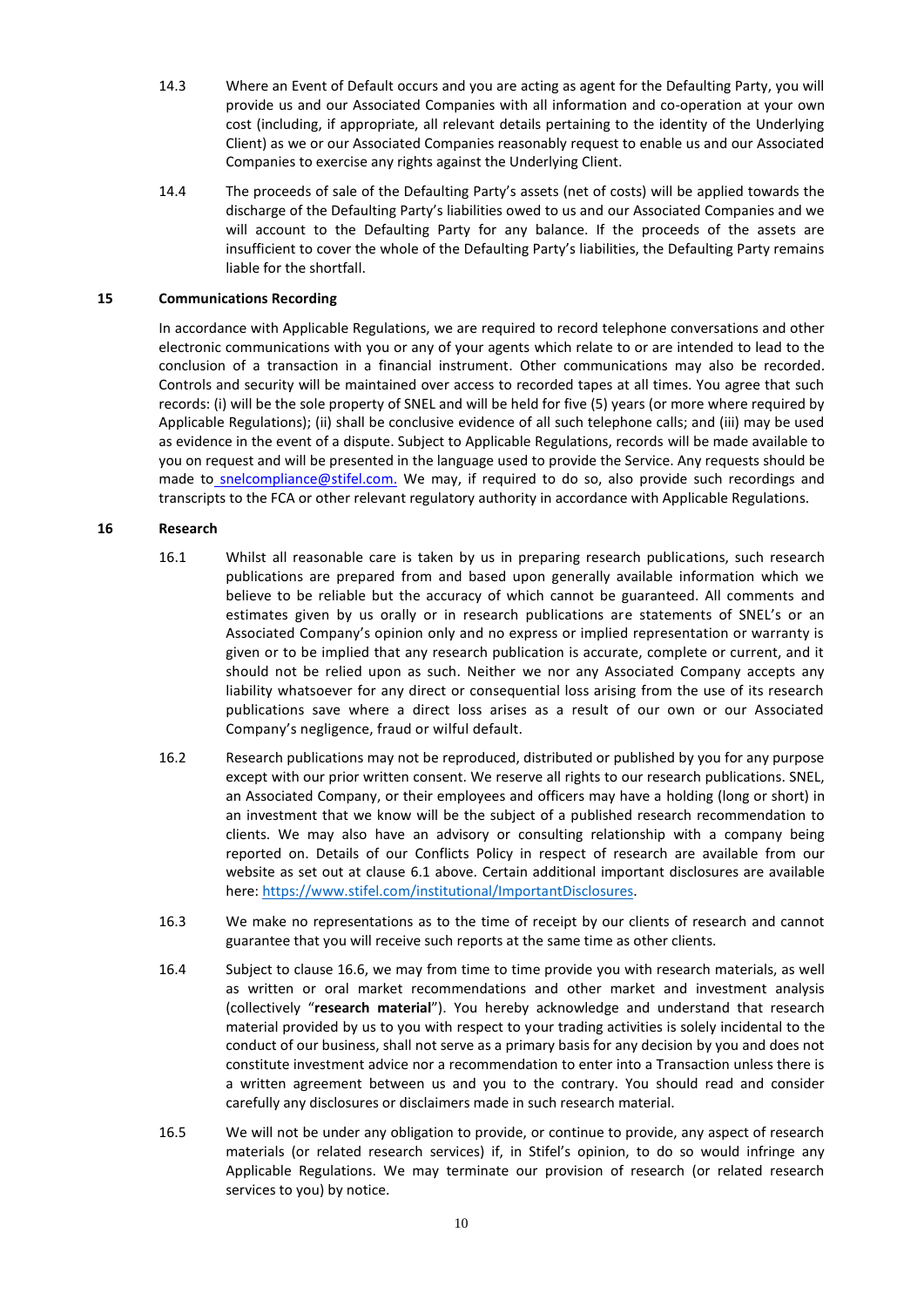- 16.6 You represent and warrant that the receipt of research (or related research services) provided by us (including by any of our Associated Companies) will comply with Applicable Regulations (including, but not limited to, any requirement to ensure that where payments for research are made from a research payment account, they are not linked to the volume or value of transactions executed on behalf of your Underlying Clients). You agree and acknowledge that the supply of and charges for any research (or related research services) shall not be influenced or conditions by levels of payment for execution services.
- 16.7 You agree and acknowledge that you will rely upon your own judgment for all trading decisions and investments or series of investments and that you are not in any way acting in reliance on us or any of our Associated Companies.
- 16.8 Our provision of research (and any related research services) to you may from time to time change if agreed in writing with you.
- 16.9 Where our U.S. group affiliates. provide any research (or any related research services), the provision of such services shall remain subject to the terms set out in Schedule 3.

# **17 Information Barriers**

We operate information barriers, or Chinese Walls (as defined in the FCA Rules). Therefore,

- (a) we will provide our Services to you on the basis of information known to the particular employee(s) responsible for handling your affairs; and
- (b) in providing those Services, neither we nor such employee(s) will be required to have regard to any information (whether published or not and whether or not such information is pricesensitive) which may be known to us, to such employee(s) or to any persons connected with us, but which is confidential to another client.

# **18 Disclosure of Information**

Neither we nor any connected person or Associated Company will be obliged to disclose to you, or in making any decision to execute your orders, to take into consideration any fact, matter or thing:

- (a) if any disclosure of the information would or might be a breach of duty or confidence to any other person; or
- (b) which comes to the notice of an officer, employee or agent of us, any connected person, or an Associated Company and does not come to the actual notice of the individual or individuals making the decision or taking the action in question on your behalf or for you.

Except as imposed by Applicable Regulations or as required by our Conflicts Policy, we shall be under no duty to disclose any interest to you, including any benefit, profit, commission or other remuneration made or received by reason of any transaction or any matching transaction nor to account to you for the same.

## **19 Confidentiality and Personal Data**

- 19.1 Subject to clause 19.3 below, neither party shall, without the prior written consent of the other, use or disclose any information relating to the business, investments, finances or other matters of a confidential nature of the other party except to the extent that such use or disclosure is to an Associated Company or is required by law (including, without limitation, the U.S. Foreign Account Tax Compliance Act) or any regulatory, law enforcement or governmental authority or is reasonably necessary to enable the receiving party to properly perform its obligations under these SNEL Terms (including, in the case of SNEL, disclosures in the categories set out in clause 19.7 below). For the avoidance of doubt, we and our Associated Companies may disclose confidential information if we are required or requested to disclose such information by a relevant regulatory authority or pursuant to any Applicable Regulations.
- 19.2 The obligations under clause 19.1 shall not apply to any confidential information lawfully in a party's possession otherwise than as a result of these SNEL Terms or coming into the public domain otherwise than by breach by any party of its obligations contained in these SNEL Terms.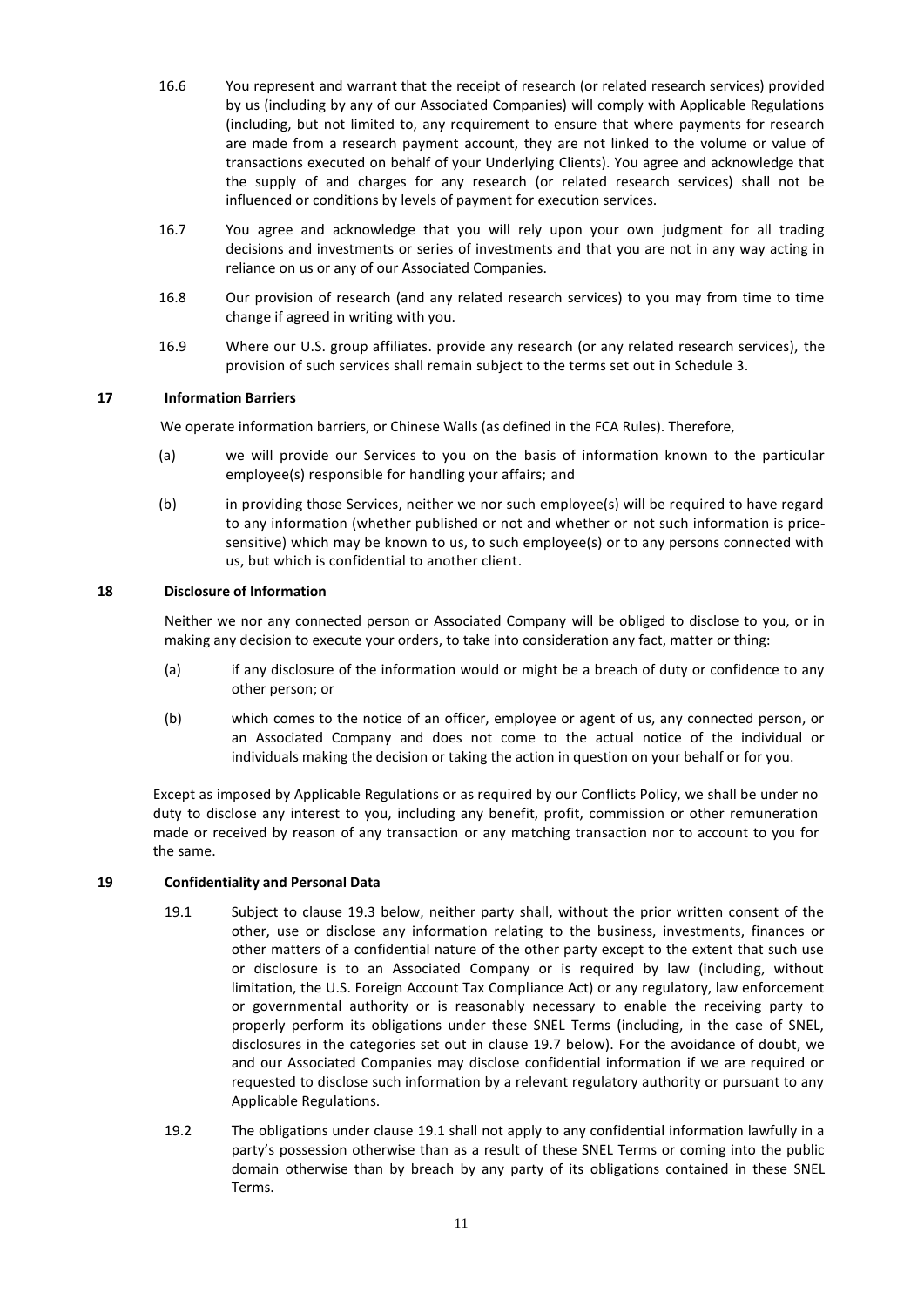- 19.3 Neither we nor any Associated Company is obliged to disclose to you or to take into consideration or utilise for your benefit any fact, matter or thing:
- (a) if in our or its opinion, disclosure of the information would or might be a breach of duty or confidence to any other person or render our employees, member officers, representatives and agents liable to criminal or civil proceedings; or
- (b) which comes to the notice of an officer, employee, member or agent of ours or any Associated Company but does not come to the actual notice of the individual or individuals with whom you are dealing.
- 19.4 You acknowledge that:
- (a) in the course of providing the Services and otherwise in connection with these SNL Terms, we and our Associated Companies may receive, use, store and otherwise process information about your employees, individual agents and representatives and other individuals ("**Data Subjects**"), including without limitation, names, contact details, bank account details and tax identification numbers, which may constitute "**personal data**" under the EU General Data Protection Regulation 2016 (the "**GDPR**"); and
- (b) for the purposes of applicable data protection and data privacy laws, including the GDPR (and any related Applicable Regulations), we and our Associated Companies are "**controllers**" in relation to these personal data, which has consequences for how we may use, store or otherwise process the personal data.
- 19.5 We and our Associated Companies may process these personal data for the following purposes:
- (a) administering our relationship, providing our services to you and otherwise performing the SNL Terms;
- (b) credit risk management;
- (c) marketing products and services to you;
- (d) carrying out statistical analysis and business reporting;
- (e) complying with the requirements of Applicable Regulations;
- (f) preventing fraud and money laundering;
- (g) enforcing our rights under these SNEL Terms; and
- (h) responding to government, regulatory or law enforcement enquiries, (together, the "**Permitted Purposes**").
- 19.6 We and our Associated Companies rely on the following legal bases for processing of these personal data as described below
- (a) that the processing is necessary for compliance with our legal obligations; and/or
- (b) that the processing is necessary for our legitimate interests in pursuing the Permitted Purposes.
- 19.7 We and our Associated Companies may, for any Permitted Purpose, disclose personal data (i) to any Associated Company of ours, (ii) to any service provider or other person acting on our behalf, (iii) to any person to whom we are permitted to delegate any of our functions under these SNEL Terms, and (iv) to any regulators and law enforcement and governmental agencies, where we are required to do by Applicable Regulations or there is a public duty or legitimate interest for us to make such disclosure, in each case anywhere in the world.
- 19.8 The disclosures referred to in clause 19.7 above may include transfers of personal data outside the UK,, including to countries which may not have the benefit of equivalent data protection legislation (and have not been determined by the European Commission or UK government to provide adequate protection for personal data). Transfers within the European Economic Area are assumed already to provide adequate protection. We will only transfer personal data to such countries lawfully, and in particular we will only transfer personal data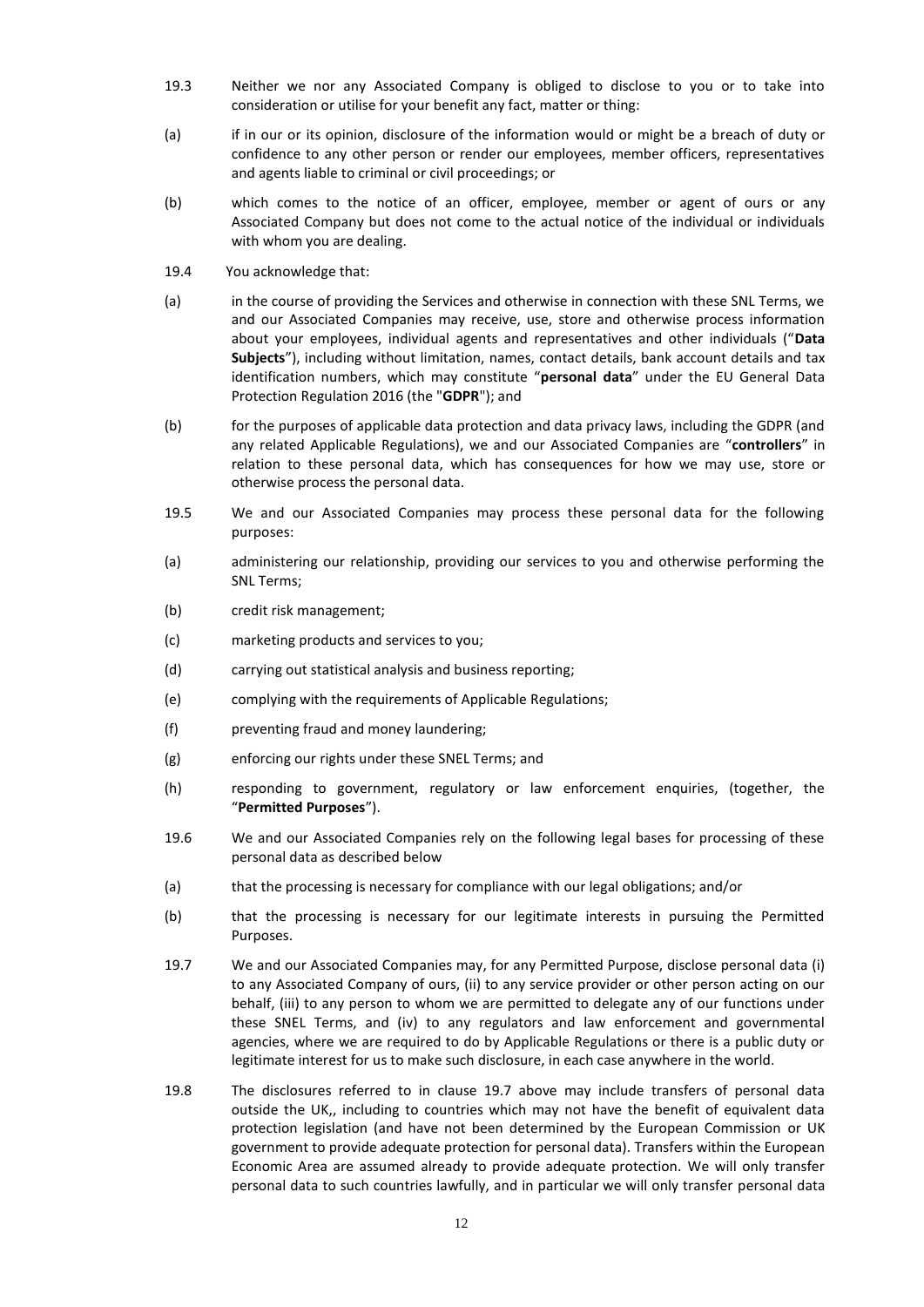to our Associated Companies and service providers in these countries subject to appropriate safeguards, copies of which may be requested by e-mailing [DPO-SNEL@stifel.com.](mailto:DPO-SNEL@stifel.com)

- 19.9 Any Data Subject in respect of whom we hold personal data can:
- (a) request a copy of their personal data, usually free of charge, by writing to the Data Protection Officer at our registered office or requesting by e-mail at [DPO-SNEL@stifel.com.](mailto:DPO-SNEL@stifel.com) In some circumstances the Data Subject can require us to provide this information in a machinereadable format or transfer this data directly to another controller;
- (b) raise a complaint in relation to our processing of their personal data with the Information Commissioner's Office ([www.ico.org.uk\)](http://www.ico.org.uk/);
- (c) object to the processing of their personal data on the legal basis of legitimate interests (as described above);
- (d) request the erasure of their personal data;
- (e) request that we rectify inaccuracies in the personal data; or
- (f) request that we restrict any processing of their personal data only to holding of the data while any disputes with us about the data accuracy or legitimacy of processing have been resolved, or for assistance with establishing, exercising or defending legal claims (where we would otherwise no longer need to retain such data for the Permitted Purposes described above).
- 19.10 We will not keep your personal data in a form in which you are identifiable for longer than is permitted by Applicable Regulations for the Permitted Purposes.
- 19.11 Before providing any personal data to us or any of our Associated Companies in connection with the SNL Terms you will inform the Data Subjects of the disclosure, the categories of data to be disclosed and the information set out in clauses 19.5 to 19.10 and 19.12. You will only provide us with personal data in accordance with all applicable data protection and data privacy laws.
- 19.12 The provisions of this clause 19 shall continue to bind the parties after termination of these SNEL Terms.

#### **20 Durable Medium**

We may be required from time to time, to provide you with certain information in a "durable medium", pursuant to Applicable Regulations. Such information may include information relating to us and our Services, the nature and risks of certain financial instruments, the holding of client money, costs and associated charges, our Order Execution Policy and Conflicts of Interest Policy. You agree to the provision of such information, where not personally addressed to you and, where permitted by Applicable Regulations, by publication on our website.

#### **21 Connected Parties**

You will provide us or any of our Associated Companies with such information, as it may reasonably request, in relation to the identity of any company or individual or other legal entity which is in the same group of companies as you or otherwise connected or associated with you.

#### **22 Intermediaries**

- 22.1 If you are acting as an agent or intermediary on behalf of another person (whether disclosed to us or not) ("**Underlying Client**"), you represent and warrant on a continuing basis that:
- (a) you have the necessary power and authority to enter into these SNEL Terms, give instructions and to enter into Transactions contemplated under these SNEL Terms on behalf of yourself and the Underlying Client, and that any Transactions that you enter into on behalf of an Underlying Client are legal, valid and binding on that Underlying Client;
- (b) you have complied with all Applicable Regulations and all necessary authorisations (including, without limitation, any regulatory or governmental consents, licences and approvals) to enable you to enter into these SNEL Terms on behalf of yourself and the Underlying Client, and to carry on your business and act on behalf of each Underlying Client in your dealings with us have been expressly obtained and are in full force and effect;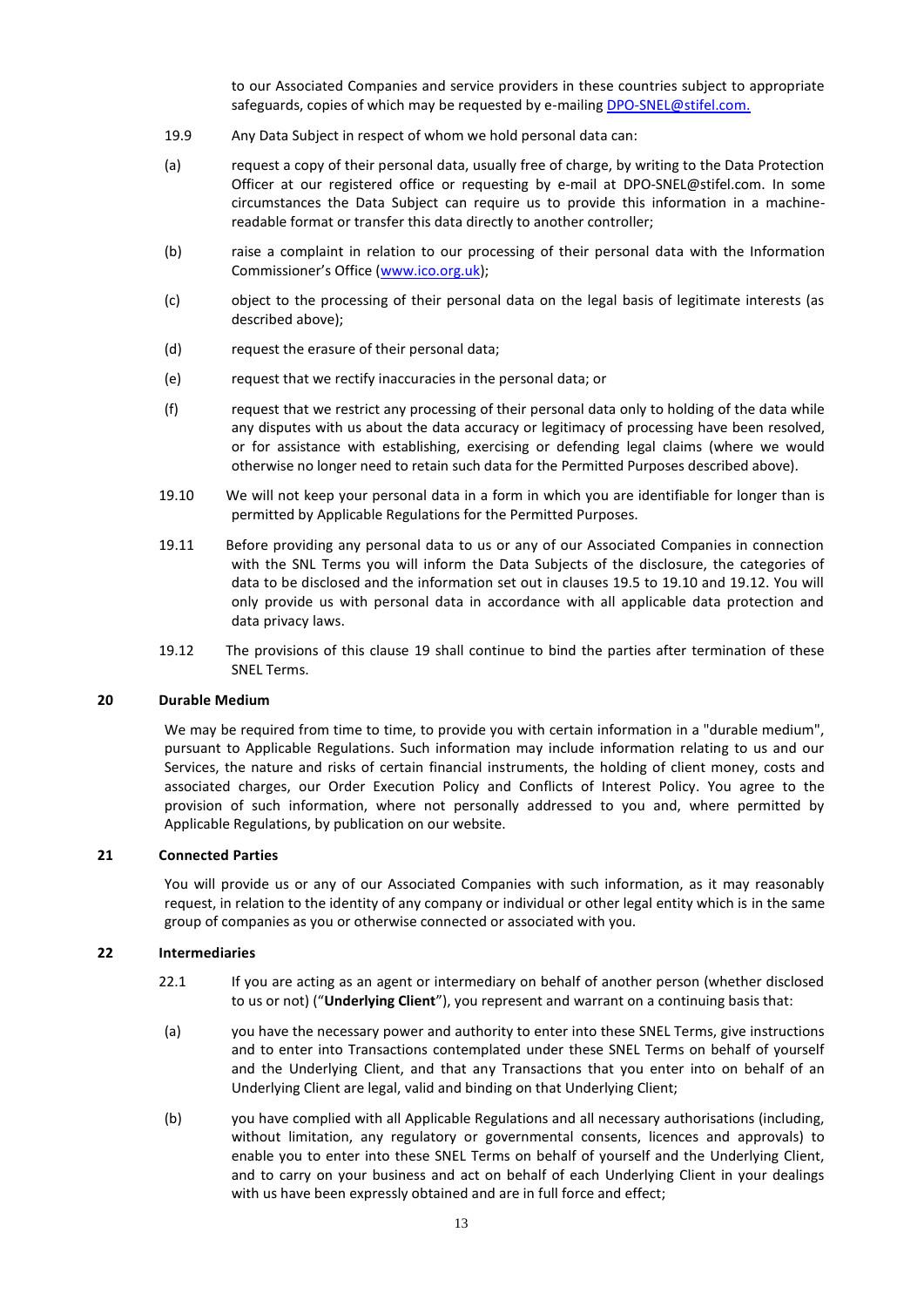- (c) you are authorised as agent of each Underlying Client to receive all communications, notices and requests for instructions under these SNEL Terms and in relation to any transactions for the account of the Underlying Client, including trading recommendations, risk warnings, confirmations of trades or statements of account;
- (d) you have obtained and will maintain all necessary authorisations and approvals of any governmental or regulatory body required for you to enter into and perform your obligations under these SNEL Terms and all Transactions;
- (e) you are, or are acting on behalf of, the beneficial owner of any securities and on their delivery to us the relevant securities are free of mortgage, charge, pledge, lien, right of set-off or any security;
- (f) you have brought, and will bring, to the attention of the Underlying Client the exclusion of liability and other relevant provisions of these SNEL Terms;
- (g) you will notify SNEL immediately if any two or more Underlying Client accounts relate to the same Underlying Client;
- (g) in entering into any transaction on behalf of the Underlying Client, you have no reason to believe that the Underlying Client will not be able to perform any settlement obligations thereunder, or is subject to any restriction or prohibition from engaging in such transaction with SNEL or any settlement agent or performing its obligations thereunder under any applicable law;
- (h) the Underlying Client can make the representations and warranties set out in clause 30 below as if it were a party to these SNEL Terms;
- (i) you have obtained and will duly renew and maintain one or more LEIs that pertain to you and on behalf of one or more Underlying Client, each Underlying Client on whose behalf you may be acting. You will immediately inform us in writing of any changes to such LEIs and of any new LEIs issued to you or any Underlying Clients on behalf of which you act;
- (j) you have (A) obtained, recorded and independently verified evidence of the identity of the Underlying Client, (B) identified the source(s) of wealth and funds of the Underlying Client, and (C) complied with all other customer information and reporting requirements under applicable law;
- (k) notwithstanding any provision of these SNEL Terms to the contrary, for settlement purposes only, we or the settlement agent may settle directly with the Underlying Client and may take any action to effect the same; and
- (l) you shall provide to us such information regarding you and the Underlying Client as we require to fulfil our obligations under Applicable Regulations.
- 22.2 If you do not have authority to bind the Underlying Client to these SNEL Terms, you undertake to:
- (a) provide us with full details of such Underlying Client;
- (b) procure that the Underlying Client accepts these SNEL Terms; and
- (c) confirm such acceptance to us.

## **23 Money Laundering Requirements**

23.1 In order to comply with the relevant Applicable Regulations and regulatory guidance on the prevention of money laundering and terrorist financing, we are required to obtain sufficient client and account opening details and information to satisfy ourselves as to the identity of all account applicants. In order to satisfy these requirements, we require the completion of all compliance and account opening formalities, including where we deem necessary, confirmation from third parties (at your expense) of the authenticity of any identification documentation, prior to any order being placed. We also reserve the right to close any account if, within a reasonable period, we are unable to, or are prevented from, obtaining and completing satisfactory client due diligence.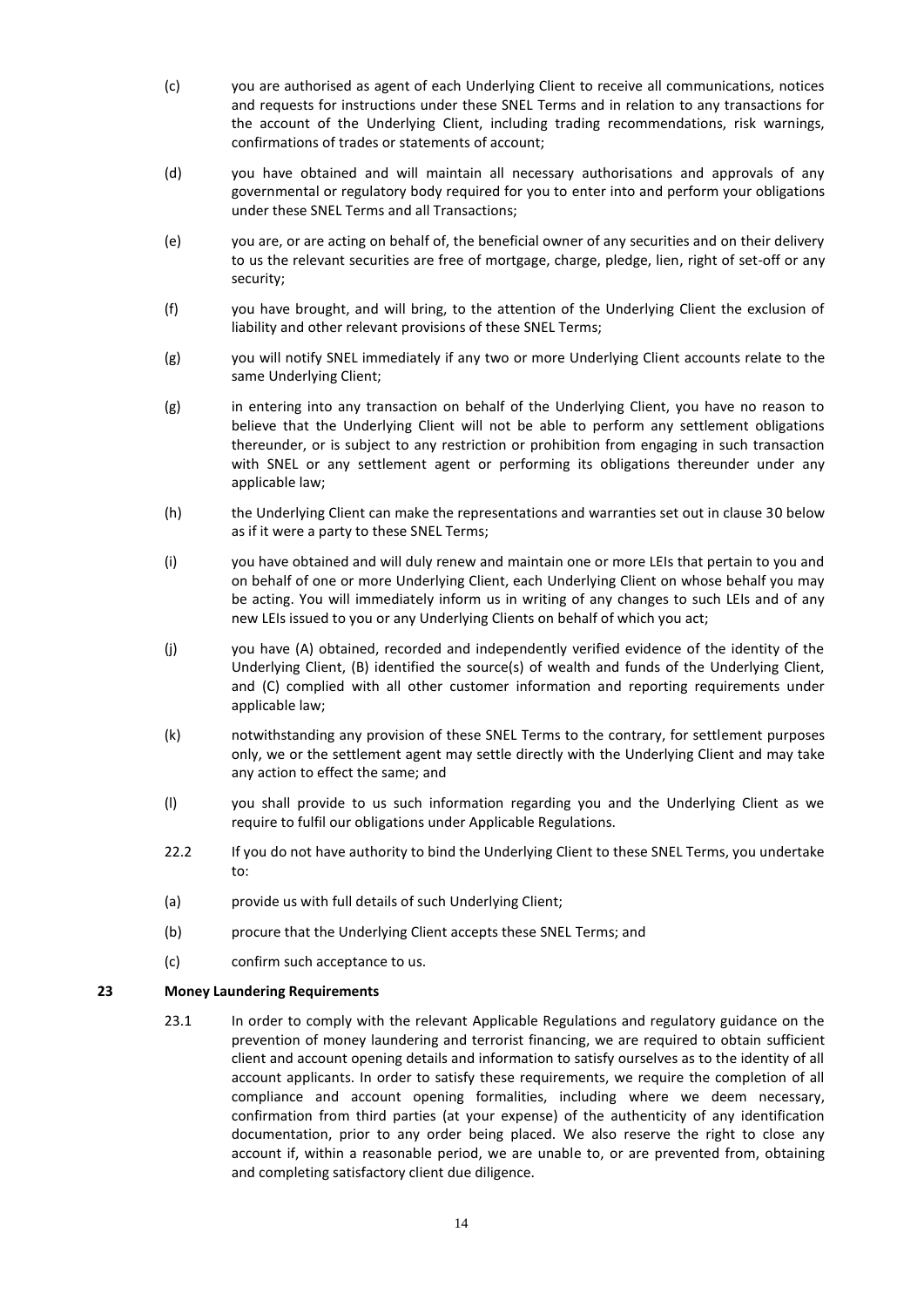- 23.2 If you act as agent on behalf of an Underlying Client, you represent and warrant to us that you have obtained and recorded evidence of identity of each Underlying Client in accordance with Applicable Regulations. You agree to provide us with such information and written confirmations or assurances in relation to the Underlying Client, as we may reasonably require to comply with Applicable Regulations. We reserve the right to close any account if, within a reasonable period, you do not provide this information.
- 23.3 Where we do decide to close any account because we are unable to obtain or complete satisfactory client due diligence, or because you have failed to provide any such information we have requested in relation to an Underlying Client, we and our Associated Companies accept no liability whatsoever to you or, where applicable, your Underlying Client.

#### **24 Custody and Client Money and Margin**

- 24.1 Where we hold client money on your behalf we will do so in accordance with Schedule 4.
- 24.2 Unless separately agreed with you, we will not provide you with or arrange for a third party to provide you with custody or safekeeping services in respect of your investments. You must ensure that your custodian enters into arrangements with regard to the provision of the custody services for the investments which may be the subject of our Services and is obliged to comply with our instructions which are given in accordance with these SNEL Terms.
- 24.3 We accept no liability if there is any neglect or default of any person that holds money belonging to you or who is nominee holder of, or who directly or indirectly holds, or is responsible for the safe custody of documents of title or certificates evidencing title to any of your investments, except to the extent of our own negligence, fraud or wilful misconduct in the selection or appointment of that person.

#### **25 Third Party Payments**

It is generally not our policy to arrange third party payments, and we reserve the right to refuse to arrange any payments to or from a client account, to or from any unconnected or apparently unrelated parties. In exceptional circumstances where we may agree to arrange a third party payment, we reserve the right to charge for verification searches and will not be held liable whatsoever if compliance practices and procedures delay the arranging of 'third party payments' to or from previously unknown or undisclosed parties.

#### **26 Taxation**

We do not provide tax advice and do not hold ourselves out as having professional expertise in such matters. You are solely responsible for obtaining your own independent tax advice and correctly discharge your tax liabilities, wherever falling due. We do not accept any liability in respect of adverse tax consequences which result from transactions undertaken pursuant to these SNEL Terms. While we will take all reasonable care to ensure that we take no action which, to the actual knowledge of the person taking or omitting such action, would prejudice your tax position, you and your professional advisers shall remain responsible for the management of your tax affairs. Further, you shall indemnify and hold us harmless from and against all taxes, imposts, and duties or other levies due or payable in the performance of our duties in respect of your instructions.

## **27 Commissions and Charges**

- 27.1 Commissions and charges will be levied by us at the rate agreed from time to time with your regular contact at SNEL.
- 27.2 You agree that we may provide you with a general description of our costs and charges that may be less detailed than we would be required to provide to you under Applicable Regulations in the absence of such agreement. This clause 27.2 shall not apply with respect to any costs and charges in connection with services that relate to Financial Instruments that embed a derivative.
- 27.3 We may charge a mark-up or mark-down or a commission on the prices of Transactions effected with you. You will pay our charges on such basis and with such frequency as we request. Unless otherwise agreed, our charges will include any applicable value added tax, stamp duty, stamp duty reserve tax, industry levy, brokerage fees, transfer fees, registration fees and all other liabilities, charges, costs and expenses payable in connection with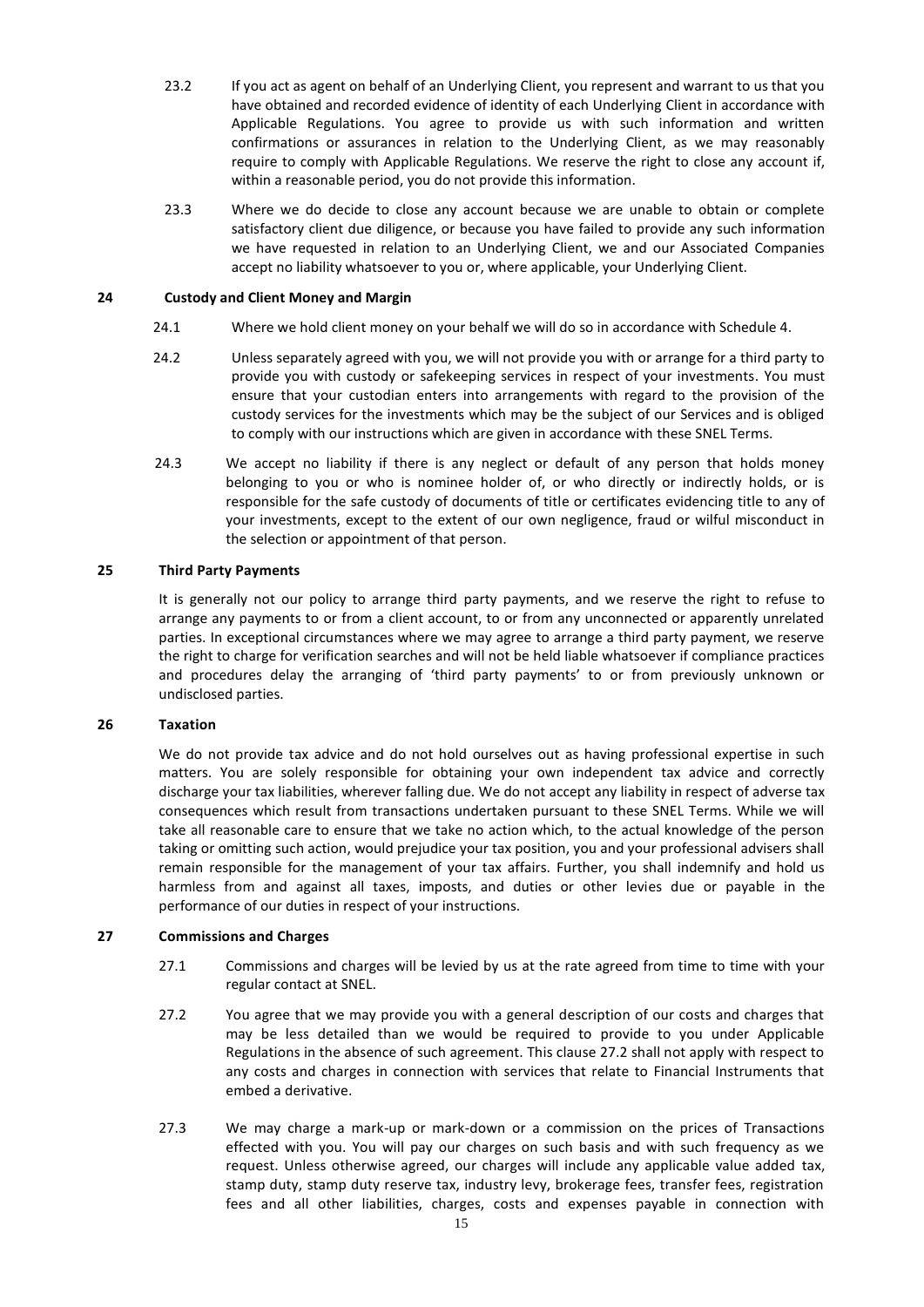transactions effected on your behalf. We may share such charges with any of our Associated Companies or agents.

- 27.4 The amount of mark-up or mark-down or commission will be taken into account in the total amount due shown on the contract or advice note issued in respect of the Transaction and will be separately identified where required by the FCA Rules.
- 27.5 You will pay any amount owed to us upon demand in freely transferable, cleared and available same day funds, in the currency and to the accounts which we specify, and without making any set-off, counterclaim, deduction or withholding for any tax.
- 27.6 For the purposes of any calculation, we may convert amounts denominated in any other currency into the Base Currency (being the currency specified by us in writing, or failing any such specification, the lawful currency of the United Kingdom). If we receive or recover any amount in respect of an obligation of yours in a currency other than that in which such amount was payable, you shall bear any cost and loss suffered by us as a result of receiving such amount in such currency.
- 27.7 You are not entitled to interest on funds in the hands of SNEL or a settlement agent including, in particular, (without prejudice to the generality of the foregoing) funds received in advance of the due date for settlement or representing dividends or other income received for your account.
- 27.8 If you fail to pay any sum due to us on the date on which it is due and payable, then we reserve the right to charge you interest (which will accrue on a daily basis and be due and payable by you as a separate debt) on such sum from the date of such failure to the date of actual payment at the rate reasonably determined by us to be our cost of funding such overdue amount plus 1% of the total outstanding amount.
- 27.9 Where you are provided with "research" as defined under the FCA Rules by us or any Associated Company, unless otherwise expressly agreed by us in writing, this service is offered to you pursuant to these SNEL Terms and any specific research pricing or research charging agreement entered into with you from time to time. Where you are required under Applicable Regulations to pay for research on an unbundled basis, we will invoice you or arrange for you to make payment for our research services. We may cease to provide research to you at any time for whatever reason. You shall pay any invoices for research services, including any taxes due and payable within 30 business days of the date of the invoice. Any payment for research shall be deemed to be exclusive of any value added tax or any other fees, taxes or other additional amounts unless otherwise expressly agreed by us in writing.

## **28 Complaints**

If you have any complaint about us, you should raise it by letter, telephone, e-mail or in person with our Compliance Officer (details available on the FCA website) who will try to resolve the complaint in accordance with our internal policies for dealing with client complaints (a copy of which is available on request). We will send you a written acknowledgement of your complaint promptly following receipt, enclosing details of our complaints procedures.

## **29 Changes and Notices**

- 29.1 These SNEL Terms, our Conflicts of Interest Policy and Order Execution Policy may be amended by us sending you notice of such amendments in writing or, in respect of only our Conflicts of Interest Policy and/or Order Execution Policy, by posting them on our website. Such amendments shall be effective at the date given by us if needed in order to comply with Applicable Regulations, and otherwise ten business days after first being sent to you or posted on our website (as applicable). Any amendments to these SNEL Terms by you must be made in writing and shall be effective only if agreed to in writing by us. No amendment shall affect any outstanding order or transaction or other legal rights and obligations that may have already arisen prior to the amendment.
- 29.2 Any instructions, notices, requests or other communications to be given by you to us regarding these SNEL Terms shall be sent to the office with which you deal or to the following address: Stifel Nicolaus Europe Limited, 150 Cheapside, London, EC2V 6ET, United Kingdom, or by email t[o snelcompliance@stifel.com.](mailto:snelcompliance@stifel.com)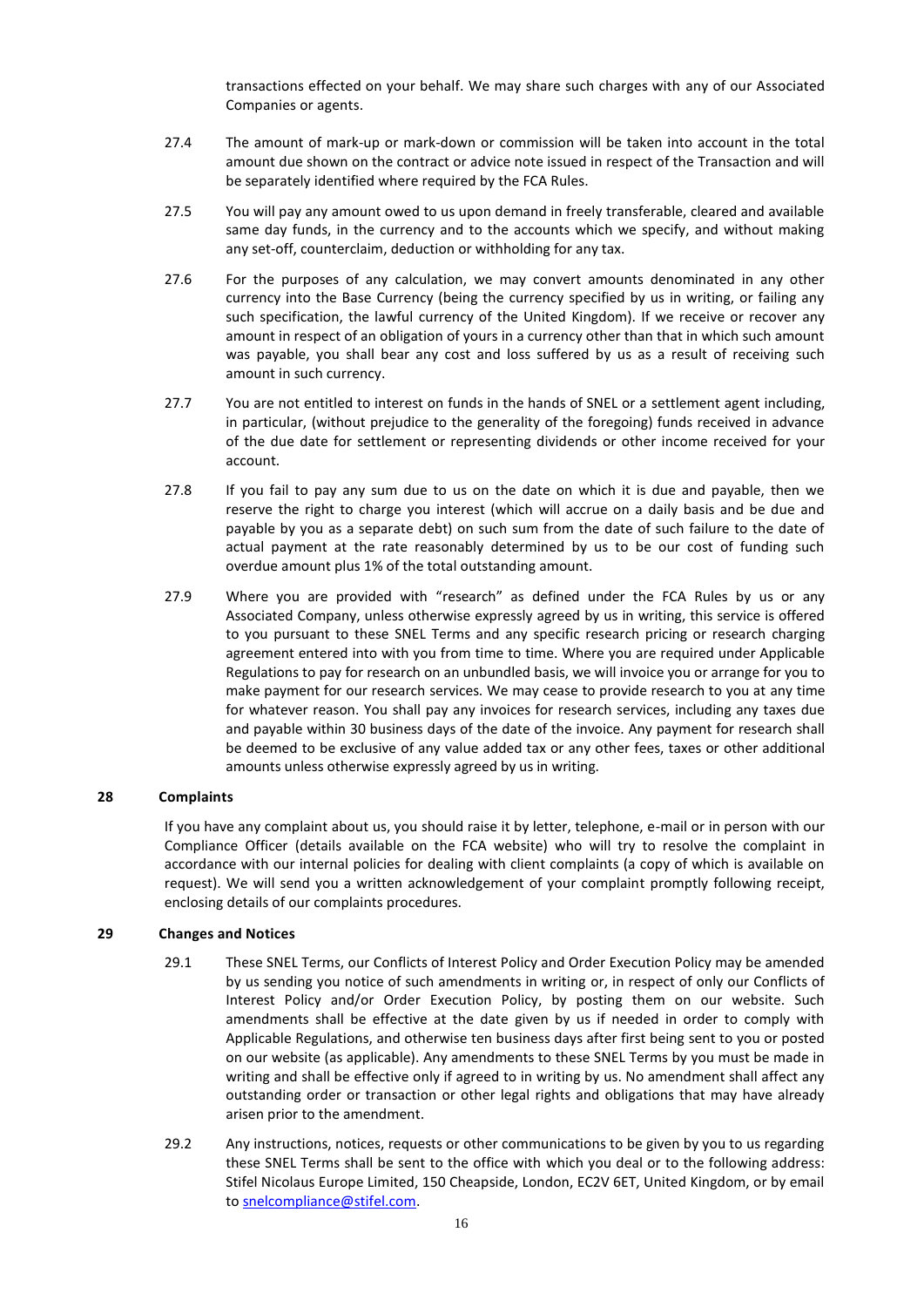- 29.3 Any letter or other document shall be deemed to have been duly served upon you if it is sent by post to the last address notified to us. Any letter or other document sent by post shall be deemed to have been served on the business day following that on which the envelope containing the same was posted.
- 29.4 You will notify us in writing of any change of address or other contact details in accordance with this clause.
- 29.5 You confirm that you have regular access to the Internet and consent to us providing you with information, including updates to SNEL's Order Execution Policy and risk warnings by electronic message or by posting such information on our website.
- 29.6 All written and electronic communications from us to you and from you to us shall be in English.

## **30 Representations and Warranties**

You represent, warrant and undertake to us that:

- (a) you have and will have full power and capacity and have and will have taken all necessary corporate and other action and, in the case of a trustee of a trust, you have and will have full power and capacity under the relevant trust instrument, to enter into and perform your obligations under these SNEL Terms;
- (b) you are not a public sector body, local public authority, municipality or if you are, you have elected and are capable of being treated as an Elective Professional Client in accordance with the FCA Rules or other Applicable Regulations in your jurisdiction and you will notify us immediately of any changes to your status that mean you are no longer capable of being treated as such;
- (c) you are not an individual for the purposes of the Consumer Credit Act 1974;
- (d) you have complied and shall comply with Applicable Regulations and the execution, delivery and performance of these SNEL Terms by you will not violate or conflict with your constitution, and you have obtained and will maintain all necessary authorisations and approvals of any governmental or regulatory body required for you to enter into and perform your obligations under these SNEL Terms and all transactions;
- (e) the terms and conditions contained in these SNEL Terms are and will be your legal, valid and binding obligations;
- (f) if you are represented by an agent in dealing with us, you have duly authorised such agent to act on your behalf for all purposes under these SNEL Terms;
- (g) you shall provide us with such information as we require to fulfil our obligations under Applicable Regulations;
- (h) you will make all payments due pursuant to these SNEL Terms in freely transferable funds and shall deliver full legal and beneficial title to all securities due for delivery pursuant to these SNEL Terms free from any encumbrances (including any mortgages, charges, pledges, liens, rights of set-off or any other security);
- (i) you have obtained and will duly renew and maintain one or more LEIs that pertain to you and, if you are acting on behalf of one or more Underlying Client, each Underlying Client on whose behalf you may be acting. You will immediately inform us in writing of any changes to such LEIs and of any new LEIs issued to you or any Underlying Clients on behalf of which you act;
- (j) where pursuant to these SNEL Terms you acquire securities in an offering that has not been qualified as a public offering in the jurisdiction in which you are located, you do so as a qualified, professional, institutional or similar investor that is eligible to do so under the laws of that jurisdiction pursuant to applicable private placement rules (without any action being required on our part other than that which has been performed and notified to you in writing), and that any resale, sub-participation or re-hypothecation of, or other transaction in relation to, the securities by you will also be effected only in accordance with such rules (but without reliance on any such rule which is based purely on a numerical limit of offerees or purchasers);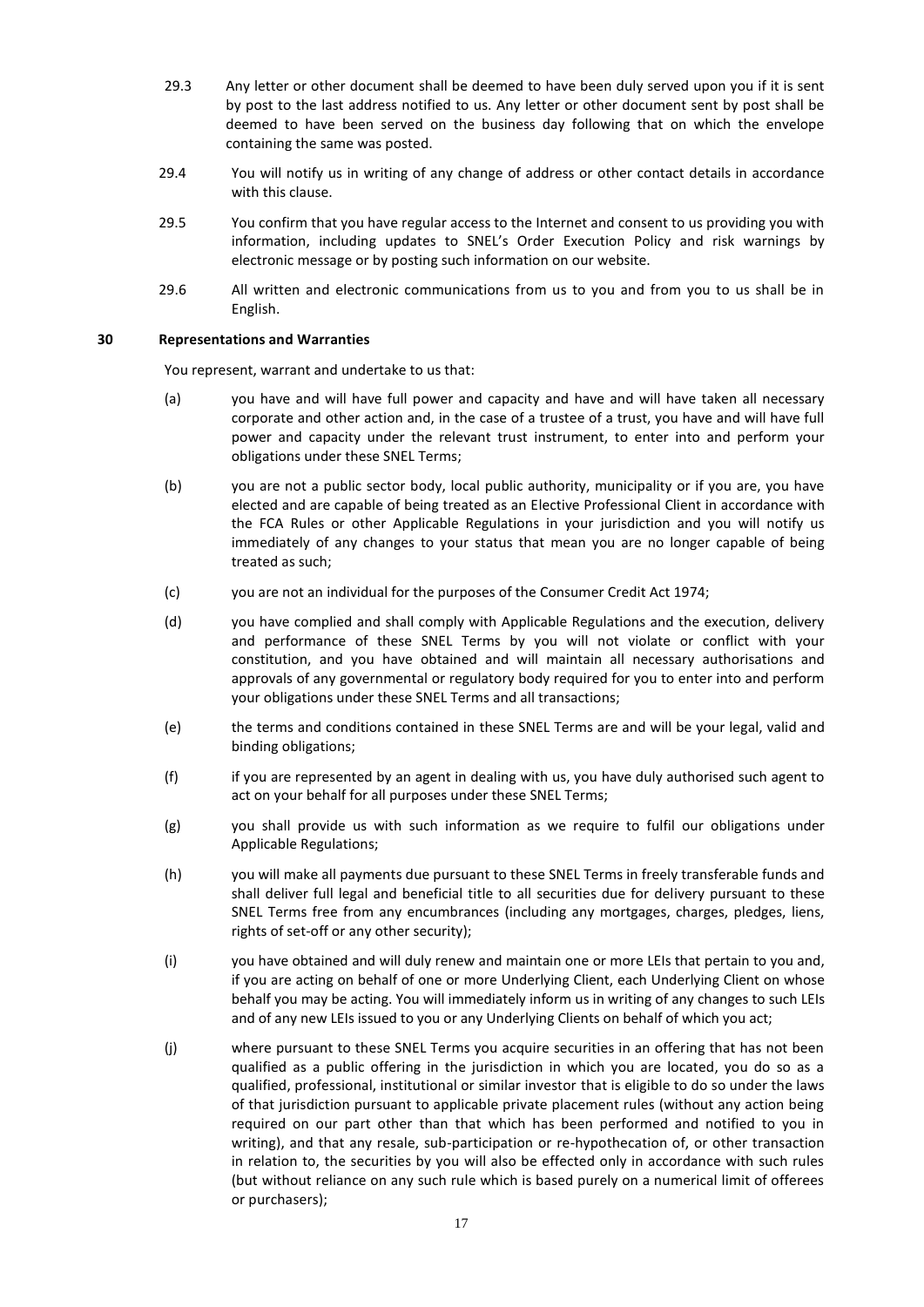- (k) you will not send orders or otherwise take any action that could create a false impression of the demand or value for a security or send orders which you have reason to believe are in breach of Applicable Regulations; and
- (l) you will notify us promptly from time to time of all Financial Instruments in which you are at any time a Systematic Internaliser.

# **31 Limitation of Liability**

- 31.1 Subject to clauses 31.2 and 31.4 below, neither we nor our Associated Companies, nor any of our or their respective directors, officers, employees, agents or delegates, shall be liable for any losses, damages, costs or expenses incurred or suffered by you (or, where applicable, your Underlying Clients) under these SNEL Terms, unless arising primarily and directly from that person's own gross negligence, wilful default or fraud.
- 31.2 Subject to clause 31.4 below, in no event shall we nor our Associated Companies, or any of our or their respective directors, officers, employees, agents or delegates) be liable to you (or, where applicable, any Underlying Client on whose behalf you are acting) for any (direct or indirect) losses of profit, revenue, data, or for any consequential, indirect, or incidental losses, however caused, and regardless of whether this was disclosed by you, or whether it would have been reasonably foreseeable.
- 31.3 Furthermore, without limiting the generality of the foregoing, we reserve the right to decline to execute any Transaction for you for any reason and accept no liability whatsoever for failing to execute any Transaction.
- 31.4 Nothing in these SNEL Terms shall exclude or restrict any liability which cannot be excluded or restricted under English law or Applicable Regulations.

## **32 Force Majeure**

SNEL, the Associated Companies and the settlement agent shall have no liability to you (or, where applicable, your Underlying Clients) in connection with any partial or total non-performance of, or any failure, interruption or delay in the performance of the Services that results from acts, events or circumstances beyond our reasonable control, including, but not limited to, industrial disputes, the suspension of trading by any exchange or clearing house, the imposition, introduction, amendment or change to Applicable Regulations or the breakdown, failure or malfunction of any telecommunications or computer services.

## **33 Indemnity**

If you are acting as principal, you undertake, and otherwise each Underlying Client in respect of the activities of that Underlying Client undertakes, (the party giving the indemnity, the "**Indemnifying Party**") to indemnify and hold harmless (whether before or after the termination of your relationship with us) SNEL, our Associated Companies and each of their directors, officers, employees, agents and delegates (each, an "**Indemnified Person**") on an after tax basis on demand from and against any and all acts, proceedings, claims, demands, liabilities, obligations, losses, damages, penalties, actions, judgments, suits, costs, expenses and disbursements of any kind or nature whatsoever (including fees and expenses of legal counsel and other professional advisers) (collectively, "**Liabilities**") which may be imposed on, incurred by or assessed against any of the aforementioned persons as a result of their dealings with the Indemnifying Party, including without limitation their entering into any Transaction with or for the Indemnifying Party, or acting upon any instructions received from the Indemnifying Party, except where such Liabilities arise primarily and directly as a result of such Indemnified Person's gross negligence, wilful default or fraud and provided that nothing in this clause 33 shall require the Indemnifying Party to grant an indemnity that would be contrary to English law or Applicable Regulations.

## **34 Limited Recourse**

34.1 If you or an Underlying Client is formed as a collective investment scheme having an "umbrella" structure with multiple sub-funds, we agree that the assets of a sub-fund belong exclusively to that sub-fund and shall not be used to discharge directly or indirectly the liabilities of, or claims against, any other person or body, including the collective investment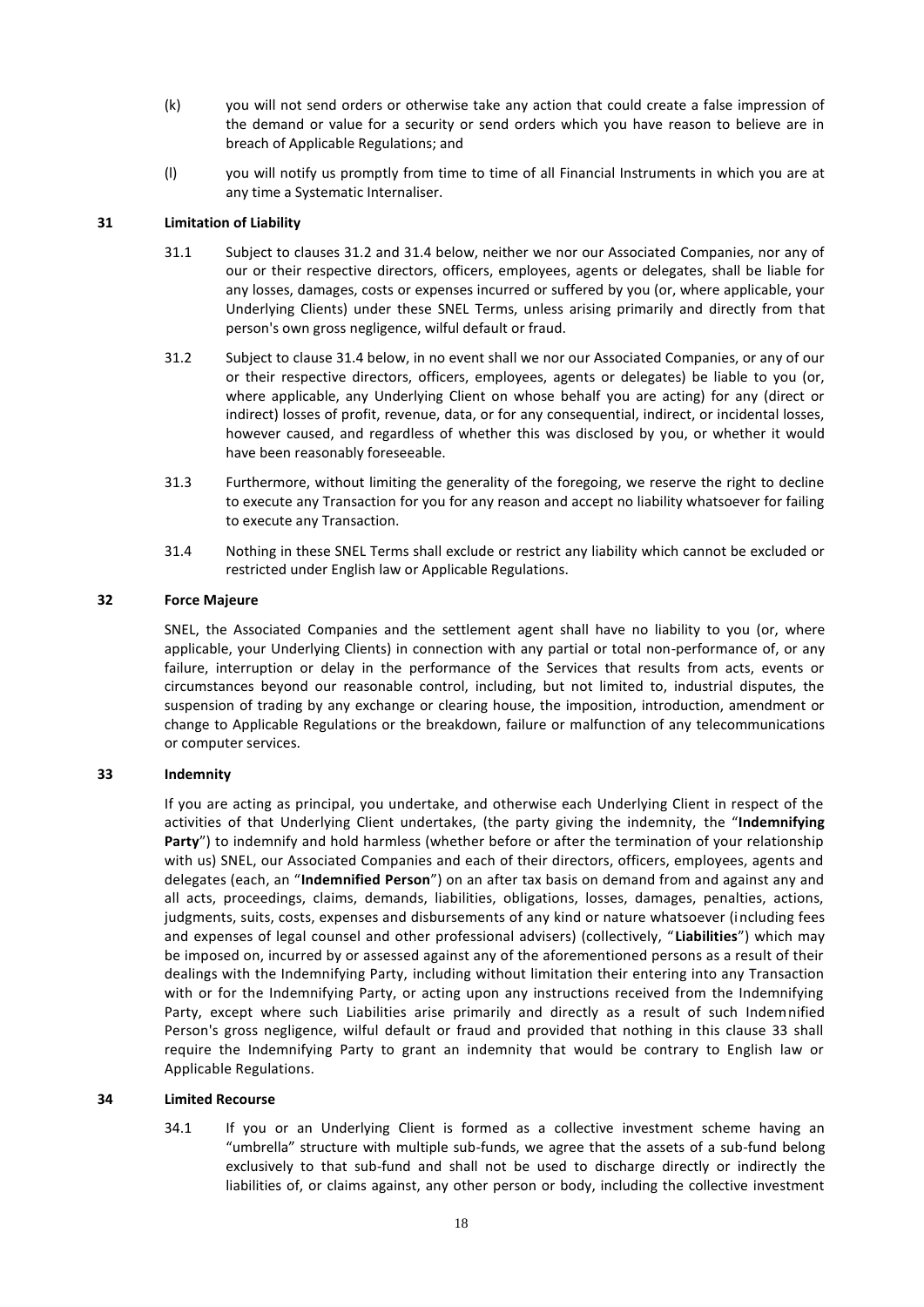scheme at the principal "umbrella" level, or any other sub-fund, and are not available for any such purpose.

34.2 If you have two or more sub-funds, these SNEL Terms take effect as if a number of separate agreements had been entered into, each between you, us and the separate sub-fund (in respect of the relevant sub-fund, its "**Separate Agreement**"). You and each sub-fund hereby agree that, where applicable, for the purposes of execution, performance, termination and interpretation, these SNEL Terms are deemed to constitute as many separate and distinct Separate Agreements as there are sub-funds. To the greatest extent permitted by English law and Applicable Regulations, no sub-fund has any liability for the obligations of any other subfund under its Separate Agreement.

#### **35 Termination**

- 35.1 You may terminate these SNEL Terms upon written notice being given to our Compliance Department and without penalty. Termination shall be effective upon receipt of such notice. You shall, however, be liable for all obligations fees, costs, charges, expenses and liabilities accrued or incurred under these SNEL Terms that initiated prior to such notice, but are to be completed thereafter. We may terminate these SNEL Terms by written notice given to you.
- 35.2 Termination shall not affect any legal rights or obligations which may have arisen, including the rights and liabilities of any of the parties in respect of transactions for which there is an outstanding liability.
- 35.3 In addition, we reserve the right to terminate these arrangements forthwith, where:
- (a) we have been unable to carry out satisfactory client due diligence in accordance with our obligations under Applicable Regulations;
- (b) your client categorisation changes to a "Retail Client" (as defined in MiFID II);
- (c) you become bankrupt, insolvent or unable to pay your debts as they fall due;
- (d) an administrative receiver, receiver or manager or other similar officer is appointed over all or part of your assets; or
- (e) where required or requested to do so by any regulator, law enforcement agency, court or exchange.
- 35.4 Upon such termination, you must pay all fees, costs, charges, expenses and liabilities accrued or incurred under these SNEL Terms up to the date of termination including any additional expenses or losses reasonably and properly incurred in terminating these SNEL Terms, and, as soon as reasonably practicable after that, we will deliver or cause your investments to be delivered to you or to your order.

## **36 Third Party Rights**

- 36.1 The settlement agent and Associated Companies (including each of their Indemnified Persons) may enforce the relevant terms contained in these SNEL Terms and the provisions of the Contracts (Rights of Third Parties) Act 1999, provided always that the settlement agent and Associated Companies, when seeking to enforce such terms, give notice to both you and us. These SNEL Terms may be rescinded or varied without the consent of the settlement agent and Associated Companies.
- 36.2 Except as provided in this clause, a person who is not a party to these SNEL Terms has no right under the Contracts (Rights of Third Parties) Act 1999 to enforce any terms of these SNEL Terms. This shall not affect any rights or remedies of third parties which exist or are available apart from that Act.

#### **37 Assignment and Delegation**

- 37.1 We may assign our rights and delegate the performance of, or transfer, any of our obligations under these SNEL Terms to any Associated Company or such other person as we may think fit. You may not assign your rights under these SNEL Terms without our prior consent.
- 37.2 We may employ agents or sub-contractors in the performance of our obligations under these SNEL Terms and any provision of services offered by us to you hereunder. Any clearing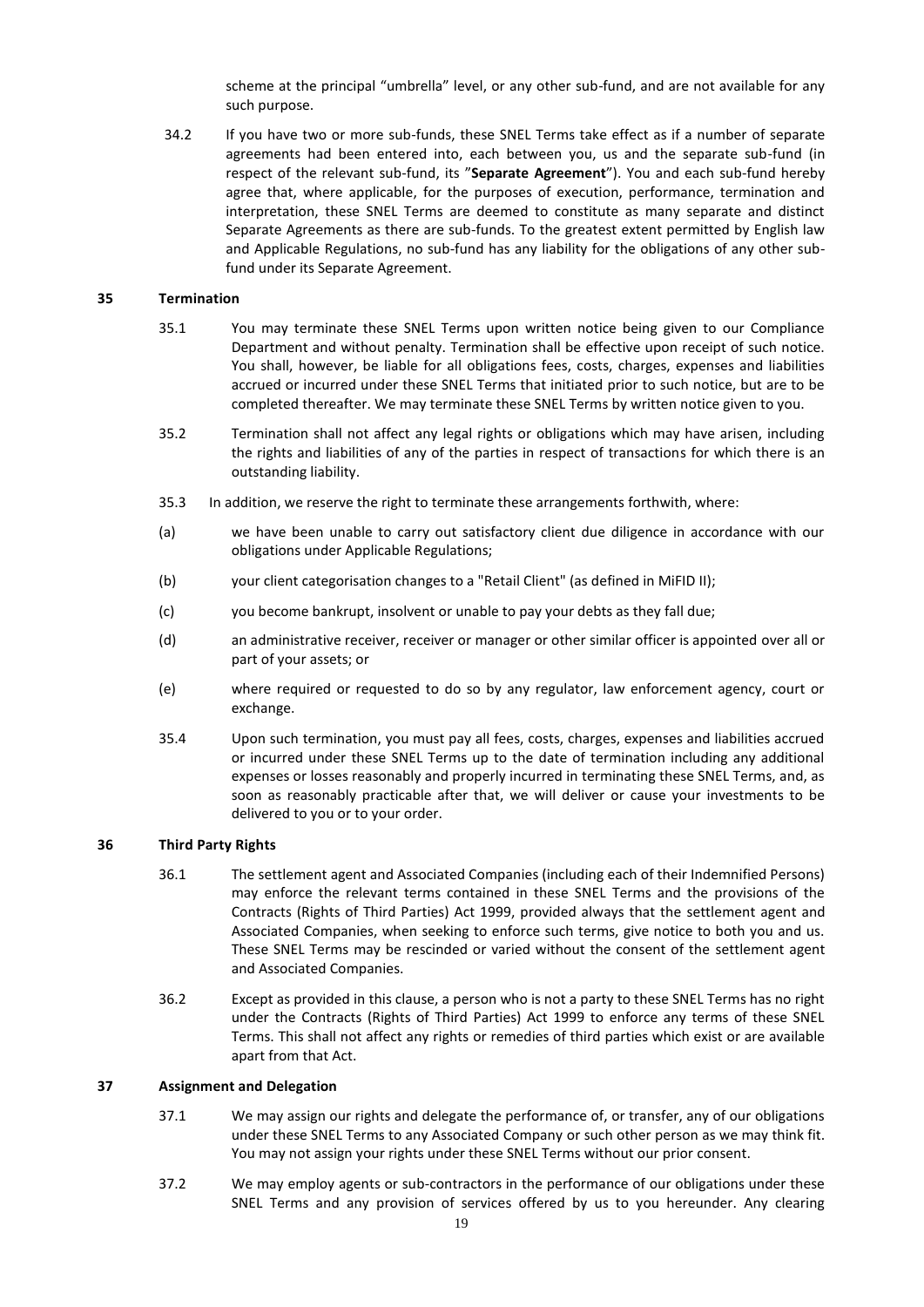organisation, settlement system customarily used to clear trades in the applicable security or transaction, depository, book entry system participant or entity that we employ based upon customary market practice (such as the Federal Reserve Bank or any participant in the Federal Reserve System book-entry system, The Depository Trust Company, the Participants Trust Company, Euroclear and any other similar organisation), shall not be considered our agent or sub-contractor.

#### **38 Entire Agreement**

Save where we have separately agreed to arrange for custody and safekeeping services for you, these SNEL Terms, as amended from time to time, set out the entire agreement between us and replace all previous Terms and correspondence between you and us in relation to the manner in which we transact regulated activities for and with you. They constitute legally binding terms that will apply to any regulated activities which we carry on with or for you after you receive these SNEL Terms. No alteration will have effect unless issued or agreed by us in writing.

#### **39 Severability**

Each provision hereof is severable and in the event of any provision becoming invalid, unenforceable or contravening any Applicable Regulations the remaining provisions shall continue to be binding on SNEL, any Associated Company and you. If any invalid, unenforceable or illegal provision would be valid, enforceable or legal if some part of it were deleted, the provision shall apply with whatever modification is necessary to give effect to the commercial intention of the parties. References to the FCA shall include references to any successor body having jurisdiction over any of the matters pertaining to these SNEL Terms.

#### **40 Governing Law, Jurisdiction and Service of Process**

- 40.1 *Governing law:* These SNEL Terms and all non-contractual obligations and other matters arising from it or in connection with it shall be governed by and construed in accordance with the laws of England.
- 40.2 *Jurisdiction:* Each of the parties irrevocably:
- (a) agrees for our benefit that the courts of England shall be jurisdiction to settle any suit, action or other proceeding relating to these SNEL Terms ("**Proceedings**") and irrevocably submits to the jurisdiction of such courts (provided that this shall not prevent us from bringing an action in the courts of any other jurisdiction); and
- (b) waives any objection which it may have at any time to the laying of venue of any Proceedings brought in any such court and agrees not to claim that such Proceedings have been brought in an inconvenient forum or that such court does not have jurisdiction over it.
- 40.3 *Service of process:* To the extent applicable, if you are situated outside England and Wales, the process by which any Proceedings in England are begun may be served on you by being delivered to any address in England and Wales nominated by you for this purpose. If you fail to nominate an address for this purpose, you hereby agree that if we consider it necessary for you to appoint an agent to receive, for you or on your behalf, service of process in any Proceedings, and we provide a written request to you to appoint such an agent, you will forthwith appoint such an agent with an office in England or Wales. If you fail to appoint such an agent within five business days of our request, then you agree that we may appoint such an agent on your behalf, in your name and at your expense. We shall notify you forthwith of the appointment of any such agent. This does not affect our right to serve process in another manner permitted by law.

#### **41 No Waiver**

- 41.1 SNEL and each settlement agent's obligations to you are limited to those set out in these SNEL Terms and SNEL and each settlement agent shall, in particular, not owe any wider duties of a fiduciary nature to you.
- 41.2 Any failure by us or a settlement agent (whether continued or not) to insist upon strict compliance with any of these terms shall not constitute nor be deemed to constitute a waiver by us or a settlement agent of any of our or their rights or remedies. The rights and remedies conferred upon us or a settlement agent are cumulative and the exercise or waiver of any part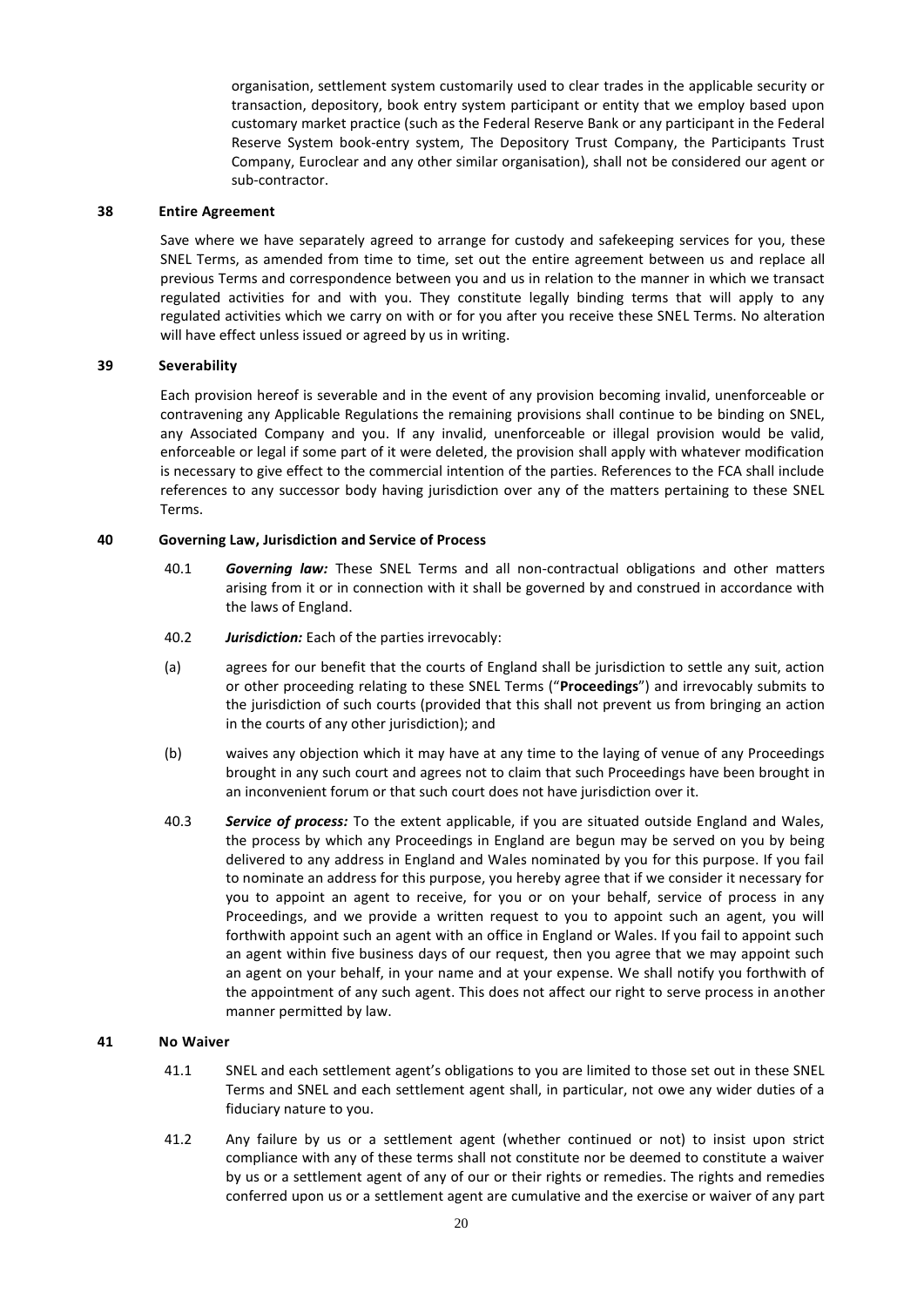thereof shall not preclude or inhibit the exercise by us or a settlement agent of any other additional rights and remedies.

## **42 Waiver of Sovereign Immunity**

To the extent that you act on behalf of a state or are wholly or partially state-owned, you hereby irrevocably and unconditionally:

- 42.1 acknowledge that, in conducting business with us and our Associated Companies, you are acting in a commercial capacity and any transactions entered into under these SNEL Terms are commercial transactions;
- 42.2 agree that if we or our Associated Companies bring proceedings against you or your assets in relation to these SNEL Terms or any associated transactions, you will claim no immunity from those proceedings (including without limitation, suit, attachment prior to judgment, other attachment, the obtaining of judgment, execution or other enforcement) on behalf of yourself or with respect to your assets;
- 42.3 waive any such right of immunity which you or your assets now have or may subsequently acquire; and
- 42.4 consent generally in respect of any such legal proceedings (without limitation) to the giving of any relief, or the issue of any process in connection with those proceedings, including the making, enforcement or execution against any assets whatsoever (irrespective of its use or intended use) of any order or judgment which may be made or given in those proceedings.

#### **43 Business Days**

A reference in this document to a "business day" means a day on which banks are open for general business in London, including foreign exchange trading, and excluding any day that is a Saturday or a Sunday.

## **44 Country Specific Provisions**

#### 44.1 *Canada*

- (a) *International dealer exemption:* If you are subject to Canadian securities laws we will engage in securities Transactions with you only under the "international dealer" exemption in force from time to time under National Instrument 31-103 ("**NI 31-103**") in the provinces of Alberta, British Columbia, Manitoba, Ontario and Québec, Canada. To qualify for these exemptions we must notify you as follows:
	- (i) We are not registered in the local jurisdiction to provide advice on securities or to trade in securities.
	- (ii) We have our head office and principal place of business in the United Kingdom.
	- (iii) All or substantially all of our assets are situated outside Canada.
	- (iv) There may be difficulty enforcing legal rights against us because of the above.
	- (v) The names and addresses of the process agents we have appointed in each province in Canada are set out below.
- (b) *Deemed Representations by Canadian clients:* If you are subject to Canadian securities laws and you place any order with us, you will be deemed to represent that you are a "permitted client" as defined under applicable Canadian regulations (NI 31-103) as interpreted and amended from time to time. If you do not qualify for treatment as a "permitted client" under Canadian regulations, you must advise us promptly before attempting to place any order with us.

## 44.2 *Australia*

(a) *Class Order [CO 03/1099]:* If you are subject to Australian securities laws we will engage in securities transactions with you only under the Class Order ("**CO 03/1099**") exemption from the requirementto hold an Australian Financial Services Licence issued by the Australian Securities and Investments Commission ("**ASIC**").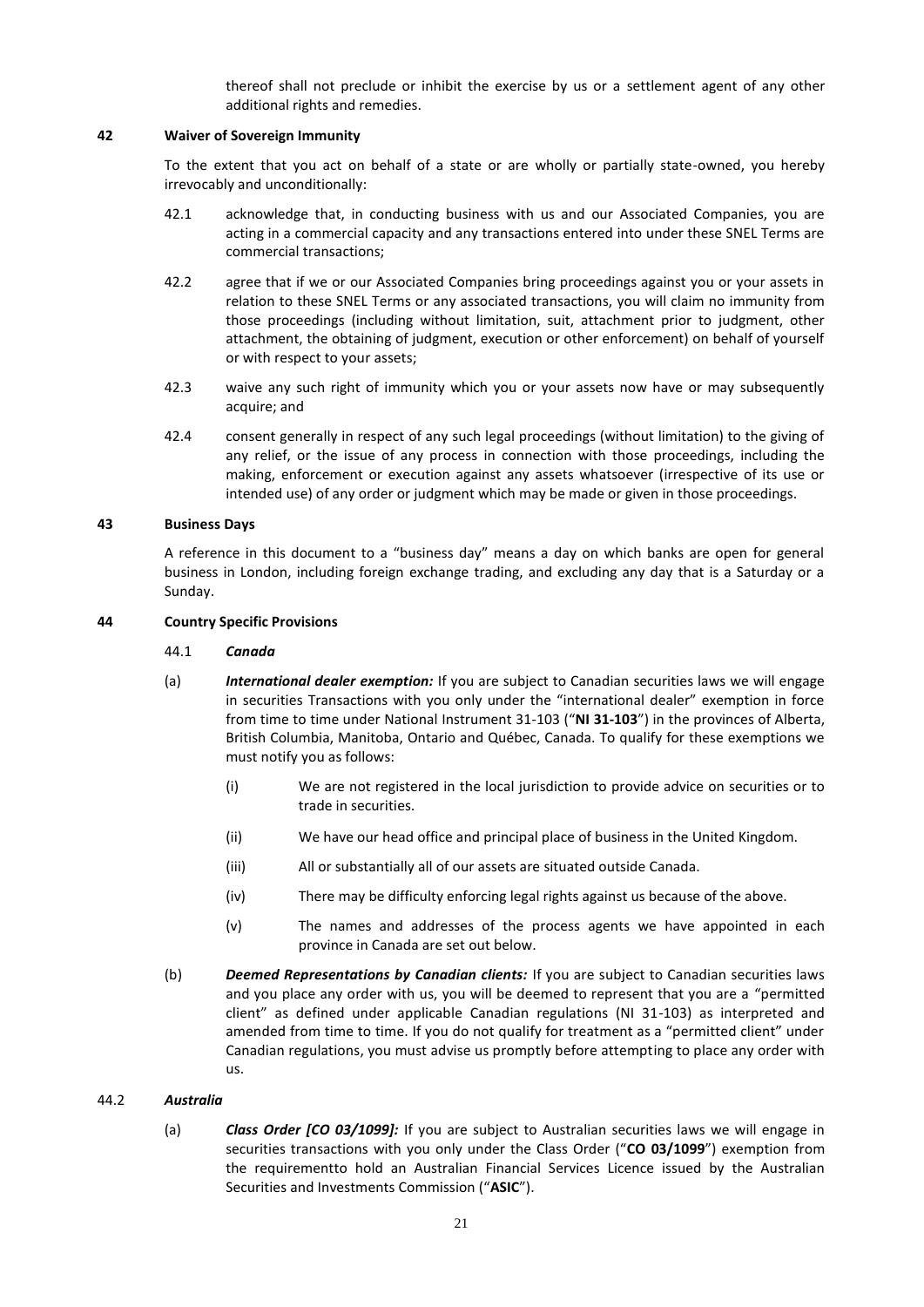(b) *Deemed Representations by Australian clients:* If you are subject to Australian securities laws and you place any order with us, you will be deemed to represent that you are a "Sophisticated Investor" or a "Professional Investor" and a "Wholesale Client" as defined under applicable Australian regulations, sections 708(10), 708(11) and 761G of the Corporations Act 2001 (Cth) (the "**Act**") respectively, being a person to whom an offer of securities can be made without disclosure under Chapter 6D of the Act, as interpreted and amended from time to time. If you do not qualify for treatment as a "Wholesale Client" under Australian regulations, you must advise us promptly before attempting to place any order with us.

## 44.3 *Republic of South Africa*

- (a) *Board Notice 103 of 2004: If you are subject to South African securities laws we will engage in securities transactions with you only under the exemption from section 7(1) of the Financial Advisory and Intermediary Services Act, 2002 granted by Board Notice 103 of 2004 issued by the Financial Services Board ("FSB").*
- (b) *Deemed Representations by South African clients:* If you are subject to South African securities laws and you place any order with us, you will be deemed to represent that you are not:
- (i) a natural person;
- (ii) a pension fund organisation as defined by the Pensions Funds Act, 1956;
- (iii) a friendly society as defined by the Friendly Societies Act, 1956; or
- (iv) a medical scheme as defined in the Medical Schemes Act, 1998.

You further represent that you meet the definition of "client" as set out under Board Notice 103 of 2004. If you do not qualify for treatment as a "client" under the abovementioned exemption, you must advise us promptly before attempting to place any order with us.

## 44.4 *United States of America*

*Foreign broker-dealer exemptions:* If you are subject to United States securities laws we will engage with you under the "foreign broker-dealer" exemptions provided under SEC Rule 15a6 ("**Rule 15a-6**") of the Securities Exchange Act of 1934 (as amended from time to time). To the extent you are a "**U.S. Institutional Investor**" or "**Major U.S. Institutional Investor**" (collectively, "**U.S. Based Clients**") as those terms are defined in Rule 15a-6, you acknowledge and understand that any Transactions which we enter into with you are intemediated in accordance with the terms of Rule 15a-6 by our relevant U.S. registered broker-dealer affilate, being SNC or Keefe, Bruyette & Woods Inc. respectively.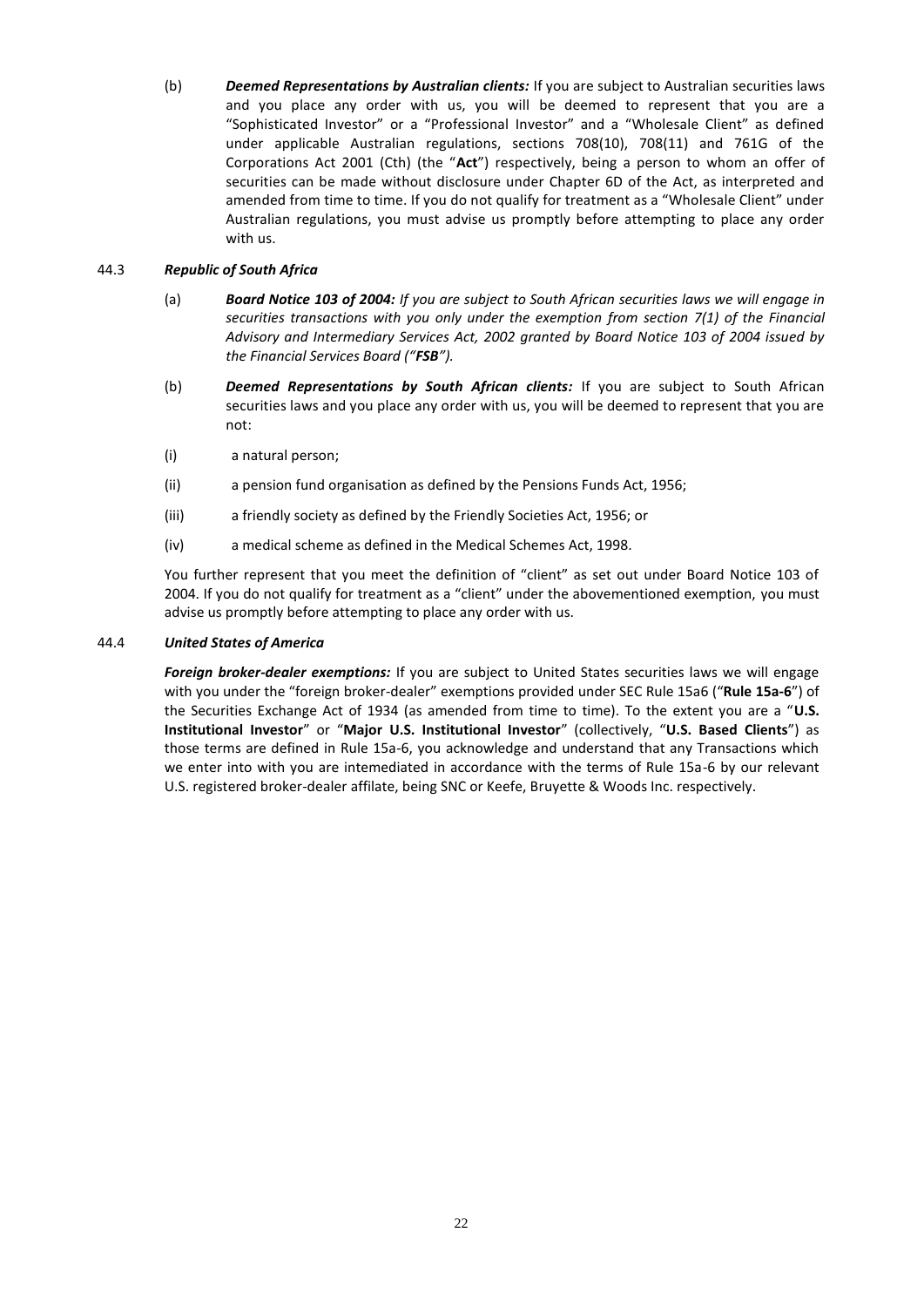#### **Schedule 1**

#### **Client Categorisation**

#### 1. **Eligible Counterparties**

Where we have notified you that we shall treat you as an Eligible Counterparty for the purposes of the FCA Rules, you have the right to request a different client categorisation as a Retail or Professional Client, meaning that certain additional rights and protections will be afforded to you. If you request to be categorised as a Professional Client, we may require you to enter into an updated agreement as a condition to any such recategorisation, in order to reflect (among other things) such additional rights and protections. Similarly, if you request to be categorised as an Eligible Counterparty but would otherwise be categorised as a Professional Client, we will only categorise you as an Eligible Counterparty if we are satisfied in our sole discretion that you meet the relevant criteria in Article 30 of MiFID II. If at any time we are not satisfied that you meet the relevant criteria, we may not be able to provide our services to you. You agree and acknowledge that you are responsible for keeping us informed about any change that could affect your categorisation as an Eligible Counterparty. If you request to be categorised as a Retail Client, we shall not be able to provide our services to you.

#### **2. Professional Clients**

Where we have notified you that we shall treat you as a Professional Client for the purposes of the FCA Rules, you have the right to request a different client categorisation. If you request categorisation as an Eligible Counterparty and we agree to such categorisation, we would no longer be required by regulatory rules to provide certain protections granted to Professional Clients. However, notwithstanding the absence of applicable regulatory rules, we would endeavour to provide a service which is overall effective and commercially reasonable. The regulatory protections concerned include formal requirements in the following areas: (a) to act in accordance with your best interests; (b) not to give or receive inducements other than those fees, commissions or non-monetary benefits paid, provided or received in accordance with FCA Rules on inducements; (c) to achieve best execution in respect of your orders; (d) to execute orders subject to other constraints as regards timing and handling relative to other clients' orders; and (e) to ensure that marketing information is clearly identifiable as such. If you request to be categorised as a Retail Client thereby requiring a higher level of regulatory protection we may not be able to provide our services to you. Similarly, if you request to be categorised as a Professional Client but would otherwise be categorised as a Retail Client, we will only categorise you as a Professional Client if we are satisfied in our sole discretion that you meet the relevant criteria of the FCA Rules. If at any time we are not satisfied that you meet the relevant criteria, we may not be able to provide our services to you. You agree and acknowledge that you are responsible for keeping us informed about any change that could affect your categorisation as a Professional Client.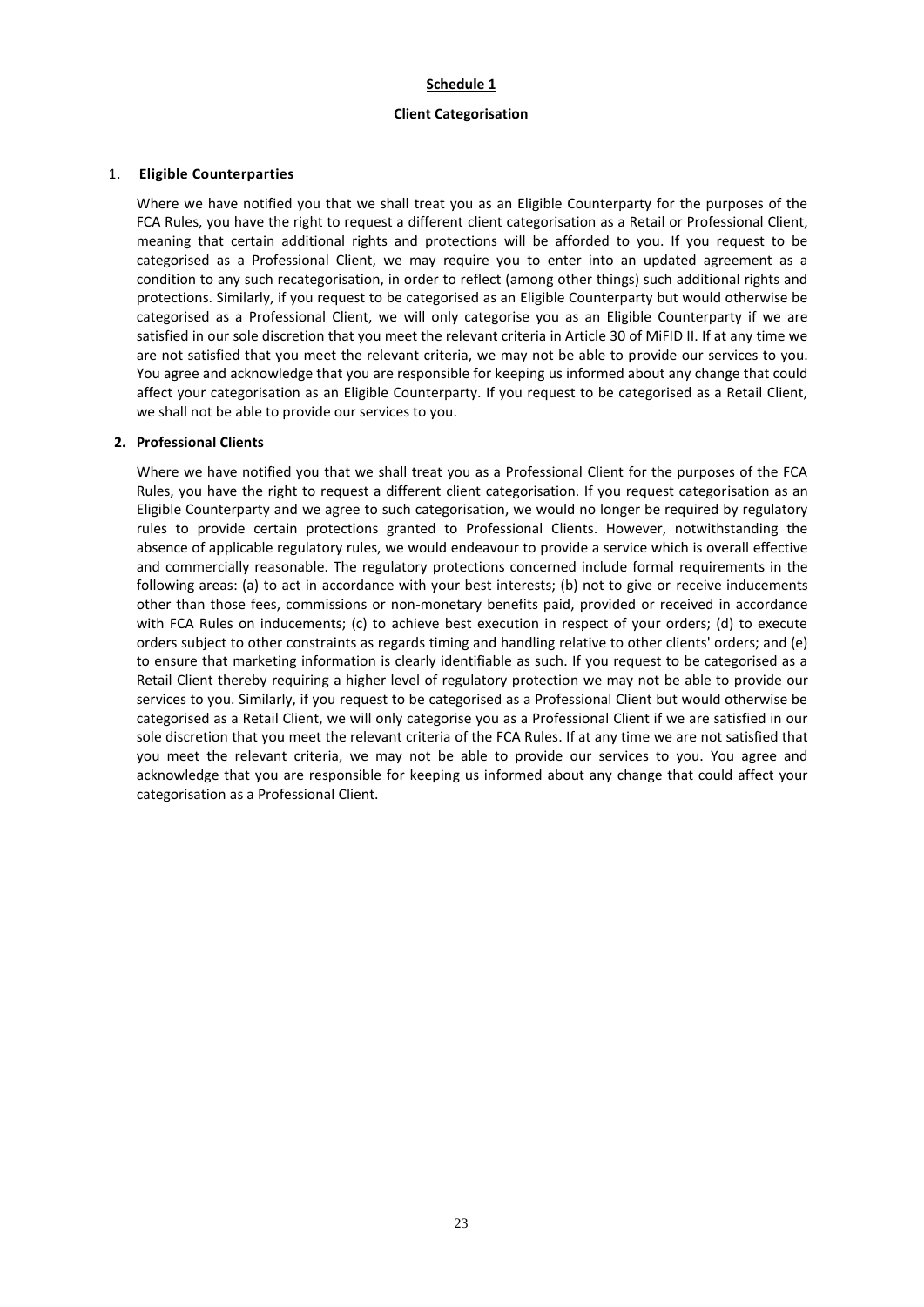# **Schedule 2**

# **Schedule of Product and Risks Disclosures**

## **PART I: INTRODUCTION**

This Schedule of Product and Service Risk Disclosures is for use by Professional Clients of Stifel Nicolaus Europe Limited only ("**SNEL**") and must not be relied on by anyone else. SNEL also uses the following trading names:

- (a) KBW;
- (b) KBW Europe;
- (c) Keefe, Bruyette & Woods;
- (d) Keefe, Bruyette & Woods Europe;
- (e) Stifel; and
- (f) Stifel Europe.

This Schedule of Product and Service Risk Disclosures cannot disclose all the risks and other significant aspects of the products you may purchase, sell or subscribe for from or through us ("**products**"), but is intended to give you information on and a warning of the risks associated with them so that you are reasonably able to understand the nature and risks of the services and of the specific types of investment being offered and, consequently, to take investment decisions on an informed basis. You should also read any product/transaction specific disclosures that may be included in any product/transaction specific documentation provided to you.

All defined terms used herein shall have the meaning given in the Terms of Business (the "**Terms**"), unless specified otherwise.

You must not rely on the guidance contained in this Schedule of Product and Service Risk Disclosures as investment advice based on your personal circumstances, nor as a recommendation to enter into any of the services or invest in any of the products listed below. Where you are unclear as to the meaning of any of the disclosures or warnings described below, we would strongly recommend that you seek independent legal or financial advice.

You should not deal in these or any other products unless you understand the nature of the contract you are entering into and the extent of your exposure to risk. You should also be satisfied that the product and/or service is suitable for you in light of your circumstances and financial position and, where necessary, you should seek appropriate independent advice in advance of any investment decisions.

Risk factors may occur simultaneously and/or may compound each other resulting in an unpredictable effect on the value of any investment. In any of the situations described below, the use of leverage (which has the effect of magnifying potential positive or negative outcomes) may significantly increase the impact on you of any of the risks described.

All financial products carry a certain degree of risk and even low risk investment strategies contain an element of uncertainty. The types of risk that might be of concern will depend on various matters, including how the instrument is created, structured or drafted. The specific risks of a particular product or transaction will depend upon the terms of the product or transaction and the particular circumstances of, and relationships between, the relevant parties involved in such product or transaction. Different instruments involve different levels of exposure to risk and in deciding whether to trade in such instruments or become involved in any financial products you should be aware of the guidance set out below:

## **PART II: PRODUCTS AND INVESTMENTS**

Set out below is an outline of the major categories of risk that may be associated with certain generic types of financial instruments, which should be read in conjunction with Parts III and IV.

# 1. **SHARES AND OTHER TYPES OF EQUITY INSTRUMENTS**

## 1.1 **General**

A risk with an equity investment is that the company must both grow in value and, if it elects to pay dividends to its shareholders, make adequate dividend payments, or the share price may fall. If the share price falls, the company, if listed or traded on-exchange, may then find it difficult to raise further capital to finance the business, and the company's performance may deteriorate vis à vis its competitors, leading to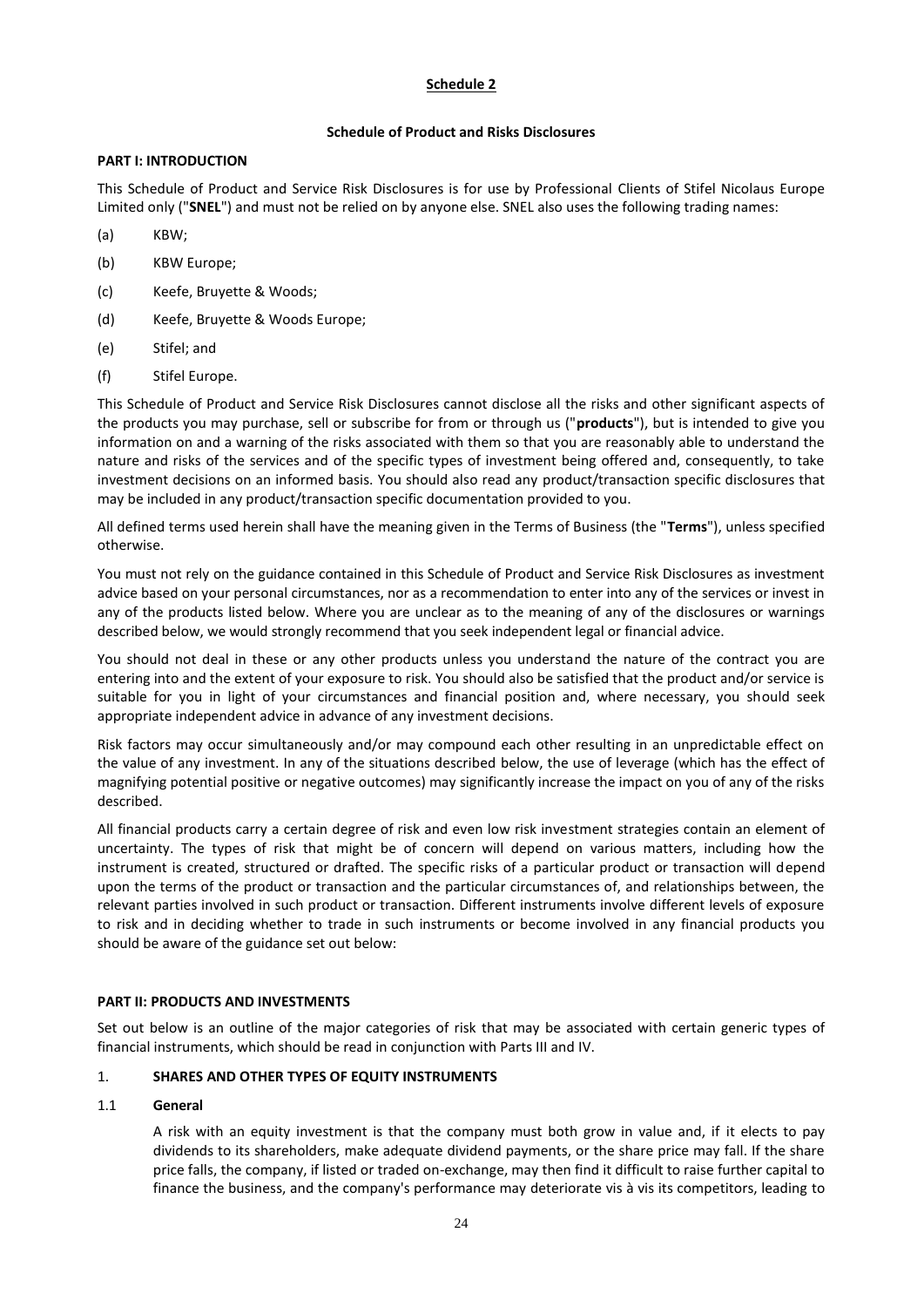further reductions in the share price. Ultimately the company may become vulnerable to a takeover or may fail.

Shares have exposure to all the major risk types referred to in Part III below. In addition, there is a risk that there could be volatility or problems in the sector that the company is in. If the company is private, i.e. not listed or traded on an exchange, or is listed but only traded infrequently, there may also be liquidity risk, whereby shares could become very difficult to dispose of.

#### 1.2 **Ordinary shares**

Ordinary shares are issued by limited liability companies as the primary means of raising risk capital. The issuer has no obligation to repay the original cost of the share, or the capital, to the shareholder until the issuer is wound up (in other words, the issuer company ceases to exist). In return for the capital investment in the share, the issuer may make discretionary dividend payments to shareholders which could take the form of cash or additional shares. Ordinary shares usually carry a right to vote at general meetings of the issuer.

There is no guaranteed return on an investment in ordinary shares for the reasons set out in 1.1 above, and in a liquidation of the issuer, ordinary shareholders are amongst the last with a right to repayment of capital and any surplus funds of the issuer, which could lead to a loss of a substantial proportion, or all, of the original investment.

#### 1.3 **Preference shares**

Unlike ordinary shares, preference shares give shareholders the right to a fixed dividend the calculation of which is not based on the success of the issuer company. They therefore tend to be a less risky form of investment than ordinary shares.

Preference shares do not usually give shareholders the right to vote at general meetings of the issuer, but shareholders will have a greater preference to any surplus funds of the issuer than ordinary shareholders, should the issuer go into liquidation. There is still a risk that you may lose all or part of your capital.

#### 1.4 **Depositary Receipts**

Depositary Receipts (ADRs, GDRs, etc.) are negotiable certificates, typically issued by a bank, which represent a specific number of shares in a company, traded on a stock exchange which is local or overseas to the issuer of the receipt. They may facilitate investment in the companies due to the widespread availability of price information, lower transaction costs and timely dividend distributions. The risks involved relate both to the underlying share (see  $1.1 - 1.3$  above) and to the bank issuing the receipt. In addition, there are important differences between the rights of holders of ADRs and GDRs, (together, "**Depositary Receipts**") and the rights of holders of the shares of the underlying share issuer represented by such Depositary Receipts. The relevant deposit agreement for the Depositary Receipt sets out the rights and responsibilities of the depositary (being the issuer of the Depositary Receipt), the underlying share issuer and holders of the Depositary Receipt which may be different from the rights of holders of the underlying shares. For example, the underlying share issuer may make distributions in respect of its underlying shares that are not passed on to the holders of its Depositary Receipts. Any such differences between the rights of holders of the Depositary Receipts and holders of the underlying shares of the underlying share issuer may be significant and may materially and adversely affect the value of the relevant instruments. Depositary Receipts representing underlying shares in a foreign jurisdiction (in particular an emerging market jurisdiction) also involve risks associated with the securities markets in such jurisdictions, which, along with other factors such as the performance of the underlying shares, could affect the value and liquidity of the Depositary Receipts. As the legal owner of the shares underlying the Depositary Receipts is a bank, in the event that the bank becomes insolvent it is possible that a purchaser of any such Depositary Receipts may lose its rights in respect of the underlying shares.

#### 2. **WARRANTS**

A warrant is a time-limited right to subscribe for shares, debentures, loan stock or government securities and is exercisable against the original issuer of the underlying securities. A relatively small movement in the price of the underlying security could result in a disproportionately large movement, unfavourable or favourable, in the price of the warrant. The prices of warrants can therefore be volatile.

The right to subscribe for any of the investment products listed in 1 above or 3 or 4 below which a warrant confers, is invariably limited in time, with the consequence that if the investor fails to exercise this right within the pre-determined time-scale, the investment becomes worthless.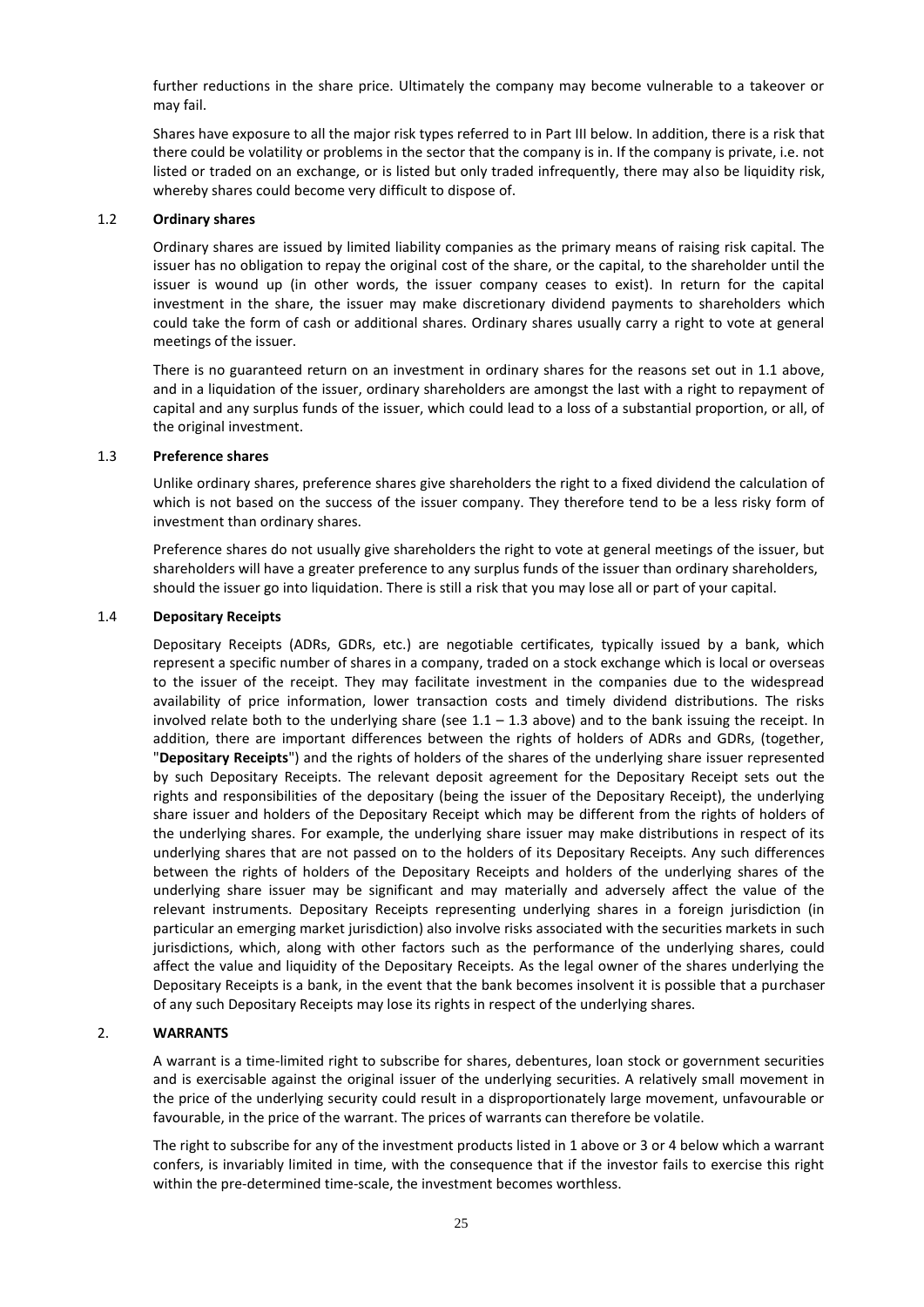If subscription rights are exercised, the warrant holder may be required to pay to the issuer additional sums (which may be at or near the value of the underlying assets). Exercise of the warrant will give the warrant holder all the rights and risks of ownership of the underlying investment product.

A warrant is potentially subject to all of the major risk types referred to in Part III below, including the risk of the issuer's insolvency.

You should not buy a warrant unless you are prepared to sustain a total loss of the money you have invested plus any commission or other transaction charges.

Some other instruments are also called warrants but are actually options (for example, a right to acquire securities which is exercisable against someone other than the original issuer of the securities, often called a covered warrant). For these instruments, see 6.3 below.

#### **3. MONEY-MARKET INSTRUMENTS**

A money-market instrument is a borrowing of cash for a period, generally no longer than six months, but occasionally up to one year, in which the lender takes a deposit from the money markets in order to lend (or advance) it to the borrower. Unlike in an overdraft, the borrower must specify the exact amount and the period for which he wishes to borrow. Like other debt instruments (see 4 below), money-market instruments may be exposed to the major risk types in Part III below, in particular credit and interest rate risk.

#### **4. DEBT INSTRUMENTS/BONDS/DEBENTURES**

All debt instruments are potentially exposed to the major risk types in Part III below, in particular credit risk and interest rate risk.

Debt securities may be subject to the risk of the issuer's inability to meet principal and /or interest payments on the obligation and may also be subject to price volatility due to such factors as interest rate sensitivity, market perception of the creditworthiness of the issuer, general market liquidity, and other economic factors, amongst other issues. When interest rates rise, the value of corporate debt securities can be expected to decline. Fixed-rate transferable debt securities with longer maturities/lower coupons tend to be more sensitive to interest rate movements than those with shorter maturities/higher coupons.

Debt securities issued by banks, certain other financial services firms and, in some cases, their parents and other affiliates may be vulnerable to "bail-in" or equivalent measures, where the issuer (or an affiliated bank or firm) undergoes a resolution (or bank rescue) procedure. In a bail-in, a governmental or other regulatory body (known in the EU or UK as a "resolution authority") may require investors' rights under such securities to be written-off in whole or part, or converted into equity. The purpose of such bail-in is to prevent the bank (or other firm) from entering into insolvency proceedings: and will therefore precede formal insolvency. This means that the holders of bank and related debt securities may lose some or all of their investment, where the issuer is in financial difficulty, even outside of an insolvency scenario and absent the technical default of the issuer.

However, depending on the applicable regulatory regime, certain safeguards or exclusions may operate so as to protect, or mitigate the loss to, such investors. For example, under the applicable EU regime (the Bank Recovery and Resolution Directive), secured creditors (including secured bond holders) are protected from bail-in (but only to the extent of the value of the collateral/security) and, in principle, no such creditor should be put in a worse position than they would have been in the event of the formal insolvency of the issuer.

#### **5. UNITS IN COLLECTIVE INVESTMENT SCHEMES**

Collective investment schemes and their underlying assets are potentially exposed to all of the major risk types referred to in Part III below, including insolvency risk relating to the issuer of the underlying assets.

There are many different types of collective investment schemes. Generally, a collective investment scheme will involve an arrangement that enables a number of investors to 'pool' their assets and have these professionally managed by an independent manager. Investments may typically include gilts, bonds and quoted equities, but depending on the type of scheme, may go wider into derivatives, real estate or any other asset. There may be risks on the underlying assets held by the scheme and investors are advised, therefore, to check whether the scheme holds a number of different assets, thus spreading its risk. Subject to this, investment in such schemes may reduce risk by spreading the investor's investment more widely than may have been possible if he or she was to invest in the assets directly.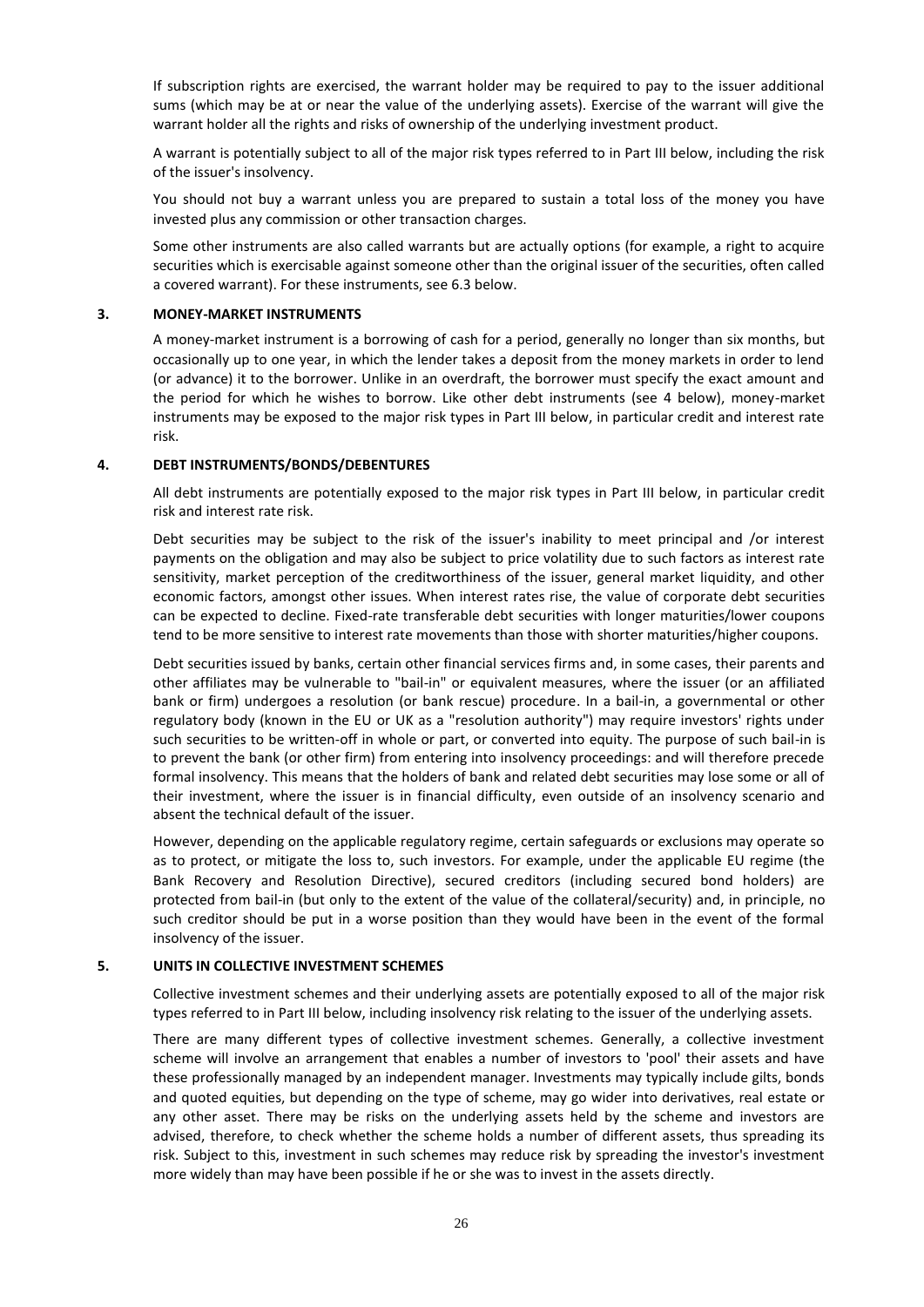The reduction in risk may be achieved because the wide range of investments held in a collective investment scheme can reduce the effect that a change in the value of any one investment may have on the overall performance of the portfolio. Although, therefore, seen as a way to spread risks, the portfolio price can fall as well as rise and, depending on the investment decisions made, a collective investment scheme may be exposed to many different major risk types.

The valuation of a collective investment scheme is generally controlled by the relevant fund manager or the investment adviser (as the case may be) of the collective investment scheme. Valuations are performed in accordance with the terms and conditions governing the collective investment scheme. Such valuations may be based upon the unaudited financial records of the collective investment scheme and any accounts pertaining thereto. Such valuations may be preliminary calculations of the net asset values of the collective investment schemes and accounts. The collective investment scheme may hold a significant number of investments which are illiquid or otherwise not actively traded and in respect of which reliable prices may be difficult to obtain. In consequence, the relevant fund manager or the investment adviser may vary certain quotations for such investments held by the collective investment scheme in order to reflect its judgement as to the fair value thereof. Therefore, valuations may be subject to subsequent adjustments upward or downward. Uncertainties as to the valuation of the collective investment scheme assets and/or accounts may have an adverse effect on the net asset value of the relevant collective investment scheme where such judgements regarding valuations prove to be incorrect.

A collective investment scheme and any collective investment scheme components in which it may invest may utilise (inter alia) strategies such as short-selling, leverage, securities lending and borrowing, investment in sub-investment grade or non-readily realisable investments, uncovered options transactions, options and futures transactions and foreign exchange transactions and the use of concentrated portfolios, each of which could, in certain circumstances, magnify adverse market developments and losses. Collective investment schemes, and any collective investment scheme components in which it may invest, may make investments in markets that are volatile and/or illiquid and it may be difficult or costly for positions therein to be opened or liquidated. The performance of each collective investment scheme and any collective investment scheme component in which it may invest is dependent on the performance of the collective investment scheme managers in selecting collective investment scheme components and the management of the relevant component in respect of the collective investment scheme components.

In addition, the opportunities to realise an investment in a collective investment scheme is often limited in accordance with the terms and conditions applicable to the scheme and subject to long periods of advance notice (during which the price at which interests may be redeemed may fluctuate or move against you). There may be no secondary market in the collective investment scheme and therefore an investment in such a scheme may be (highly) illiquid.

## 6. **DERIVATIVES, INCLUDING OPTIONS, FUTURES, SWAPS, FORWARD RATE AGREEMENTS, DERIVATIVE INSTRUMENTS FOR THE TRANSFEROF CREDIT RISK, FINANCIAL CONTRACTS FOR DIFFERENCES**

The risks set out in 6.1- 6.5 below may arise in connection with all types of derivative contract, whether it is in the form of a listed instrument, an OTC instrument, or a securitised product such as a note or a certificate.

## 6.1 **Derivatives Generally**

A derivative is a financial instrument, the value of which is derived from an underlying asset's value. Rather than trade or exchange the asset itself, an agreement is entered into to exchange money, assets or some other value at some future date based on the underlying asset. A premium may also be payable to acquire the derivative instrument.

There are many types of derivative, but options, futures and swaps are among the most common. An investor in derivatives often assumes a high level of risk, and therefore investments in derivatives should be made with caution, especially for less experienced investors or investors with a limited amount of capital to invest.

Derivative instruments have a limited life, and may (unless there is some form of guaranteed return to the amount invested in the product) expire worthless if the underlying asset does not perform as expected. If a derivative transaction is particularly large or if the relevant market is illiquid (as may be the case with many privately negotiated off-exchange derivatives where there is no exchange market on which to close out an open position), it may not be possible to initiate a transaction or liquidate a position at an advantageous price.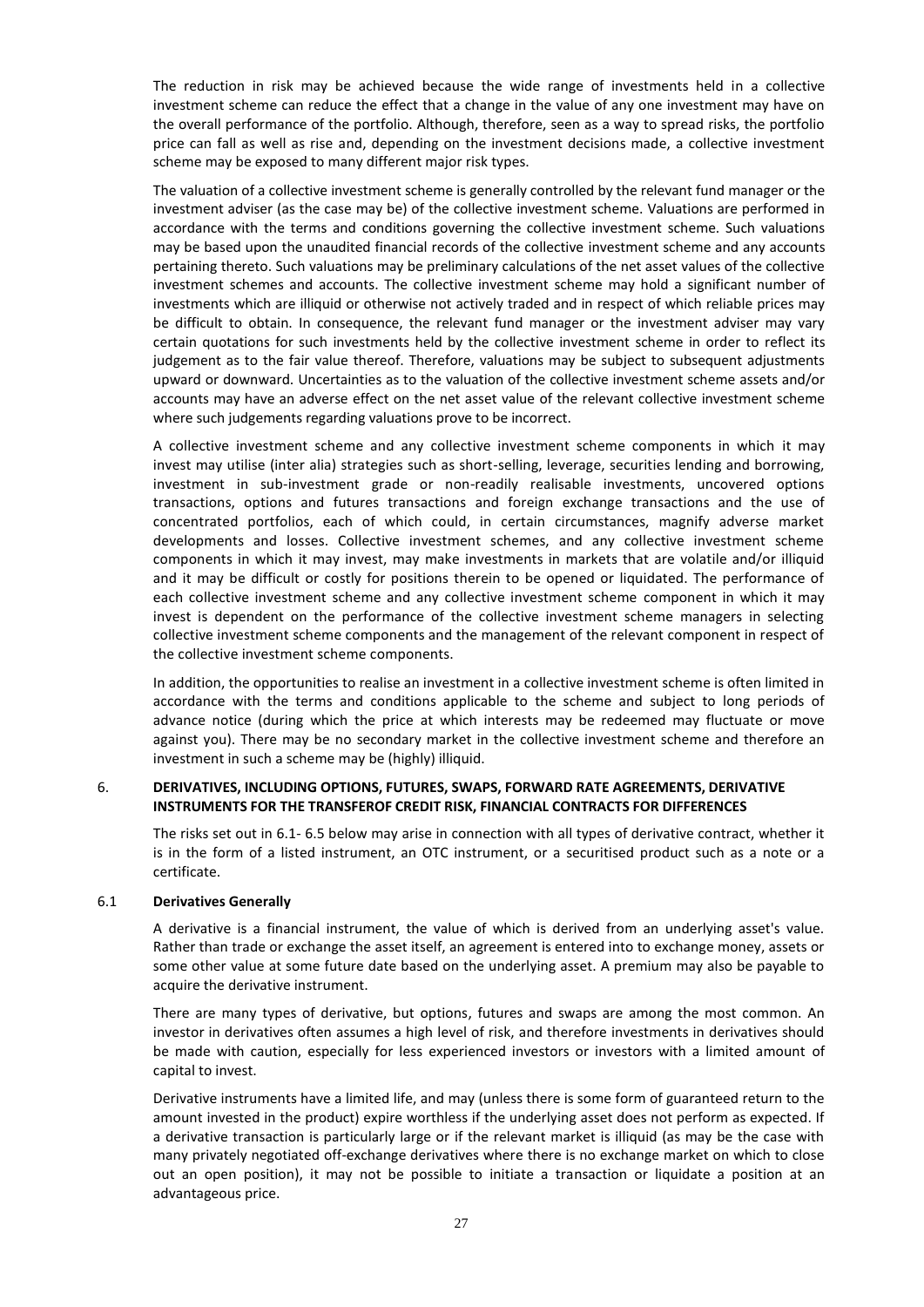On-exchange derivatives are subject, in addition, to the risks of exchange trading generally, including potentially the requirement to provide margin. Off-exchange derivatives may take the form of unlisted transferable securities or bi-lateral "over the counter" contracts ("**OTC**"). Although these forms of derivatives may be traded differently, both arrangements may be subject to credit risk of the issuer (if transferable securities) or the counterparty (if OTCs) and, like any contract, are subject also to the particular terms of the contract (whether a one-off transferable security or OTC, or a master agreement), as well as the risks identified in Part III below. In particular, with an OTC contract, the counterparty may not be bound to "close out" or liquidate this position, and so it may not be possible to terminate a lossmaking contract. Off-exchange derivatives are individually negotiated. As the terms of the transactions are not standardised and no centralised pricing source exists (as exists for exchange traded instruments), the transactions may be difficult to value. Different pricing formulas and financial assumptions may yield different values, and different financial institutions may quote different prices for the same transaction. In addition, the value of an off-exchange derivative will vary over time and is affected by many factors, including the remaining time until maturity, the market price, price volatility and prevailing interest rates.

Derivatives can be used for speculative purposes or as hedges to manage other investment or economic risks. In all cases the suitability of the transaction for the particular investor should be very carefully considered.

You are therefore advised to ask about the terms and conditions of the specific derivatives and associated obligations (e.g. the circumstances under which you may become obligated to make or take delivery of an underlying asset and, in respect of options, expiration dates and restrictions on the time for exercise). Under certain circumstances the specifications of outstanding contracts (including the exercise price of an option) may be modified by the exchange or Clearing House to reflect changes in the underlying asset.

Normal pricing relationships between the underlying asset and the derivative may not exist in all cases. This can occur when, for example, the futures contract underlying the option is subject to price limits while the option is not. The absence of an underlying reference price may make it difficult to assess 'fair' value.

The points set out below in relation to different types of derivative are not only applicable specifically to these derivatives but are also applicable more widely to derivatives generally. All derivatives are potentially subject to the major risk types in Part III below, especially market risk, credit risk and any specific sector risks connected with the underlying asset.

#### 6.2 **Futures/Forwards/Forward rate agreements**

Transactions in futures or forwards involve the obligation to make, or to take, delivery of the underlying asset of the contract at a future date, or in some cases to settle the position with cash. They carry a high degree of risk. The 'gearing' or 'leverage' often obtainable in futures and forwards trading means that a small deposit or down payment can lead to large losses as well as gains. It also means that a relatively small movement can lead to a proportionately much larger movement in the value of your investment, and this can work against you as well as for you. Futures and forwards transactions have a contingent liability, and you should be aware of the implications of this, in particular margining requirements: these are that, on a daily basis, with all exchange-traded, and most OTC off-exchange, futures and forwards, you will have to pay over in cash losses incurred on a daily basis and if you fail to, the contract may be terminated. See further, 1 and 2 of Part IV below.

#### 6.3 **Options**

There are many different types of options with different characteristics subject to the following conditions.

Put option: a put option is an option contract that gives the holder (buyer) of the option the right to sell a certain quantity of an underlying security to the writer of the option at a specified price (the strike price) up to a specified date (the expiration date).

Call option: a call option is an option contract that gives the holder (buyer) the right to buy a certain quantity of an underlying security from the writer of the option, at a specified price (the strike price) up to a specified date (the expiration date).

Buying options: Buying options involves less risk than selling options because, if the price of the underlying asset moves against you, you can simply allow the option to lapse. The maximum loss is limited to the premium, plus any commission or other transaction charges. However, if you buy a call option on a futures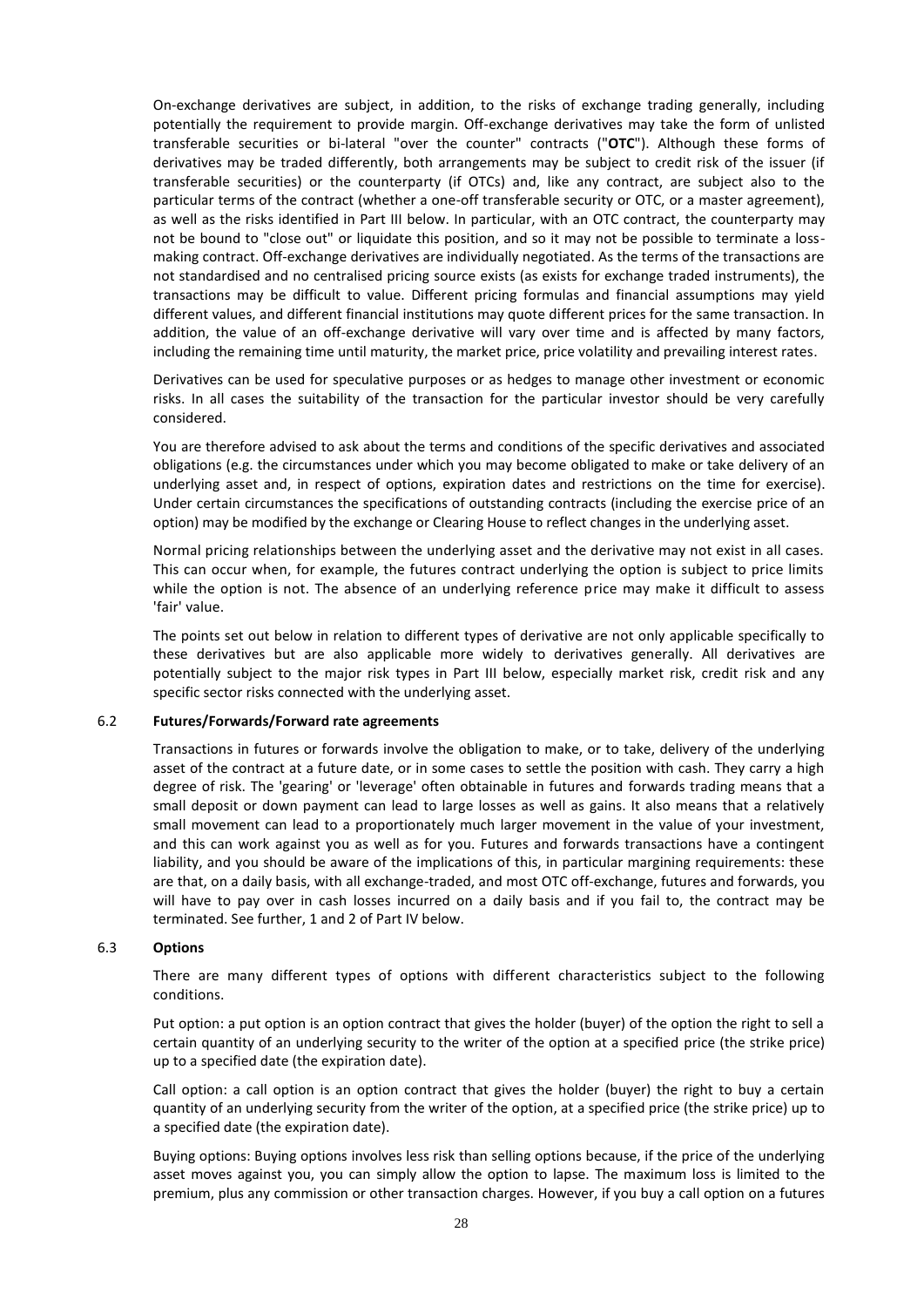contract and you later exercise the option, you must acquire the future. This will expose you to the risks described under 'futures' and 'contingent liability investment transactions'. Certain options markets operate on a margined basis, under which buyers do not pay the full premium on their option at the time they purchase it. In this situation you may subsequently be called upon to pay margin on the option up to the level of your premium. If you fail to do so as required, your position may be closed or liquidated in the same way as a futures position.

Writing options: If you write an option, the risk involved is considerably greater than buying options. You may be liable for margin to maintain your position (as explained in 6.2 above) and a loss may be sustained well in excess of the premium received. By writing an option, you accept a legal obligation to purchase or sell the underlying asset if the option is exercised against you, however far the market price has moved away from the exercise price.

If you already own the underlying asset which you have contracted to sell (known as 'covered call options') the risk is reduced. If you do not own the underlying asset (known as 'uncovered call options') the risk can be unlimited. Only experienced persons should contemplate writing uncovered options, and then only after securing full details of the applicable conditions and potential risk exposure.

Depending on the type of option entered into, there may be increased exposure to market risk (see Part III: Generic Risk types, paragraph 4 – Market Risk below) when compared to other financial products. There are several option styles including (but not limited to) American-, European- and Bermuda-style. An American-style option may be exercised at any time prior to its expiration. A European-style option may only be exercised on a specific date, its expiration date. A Bermuda-style option may be exercised on certain specified dates during the term of the transaction.

If you buy an American-style call option and the relevant market price of the underlying asset never rises above the strike price on the option (or if you fail to exercise the option while such condition exits), the option will expire unexercised and you will have lost the premium you paid for the option. Similarly, if you buy an American-style put option and the relevant market price for the underlying asset does not fall below the option strike price (or if you fail to exercise the option while such condition exists), the option will not be exercised and you will have lost the premium you paid for the put option.

Purchasing European-style or Bermuda-style options may carry additional market risk since the option could be "in-the-money" for part or substantially all of the holding period but not on the exercise date(s). A call option is "in-the-money" if the strike price is lower than the relevant market price for the underlying asset. A put option is "in-the-money" if the strike price is higher than the relevant market price for the underlying asset.

It is even possible for the holder of an exercised, "in-the-money" option to lose money on an option transaction. Such a situation exists whenever the value received under the option fails to exceed the purchaser's costs of entering into the option transaction (the premium and any other costs and expenses).

If you are a potential writer of an option, you should consider how the type of option affects the timing of your potential payment and delivery obligations thereunder. As the writer of a European-style option, the timing of any payment and delivery obligations is predictable. Absent early termination, no settlements will be necessary prior to the expiration date. As the writer of an American-style option, however, you must be certain that you are prepared to satisfy your potential payment and delivery obligations at any time during the exercise period (possibly quite soon following the sale of the option).

Traditional options: Certain London Stock Exchange member firms under special exchange rules write a particular type of option called a 'traditional option'. These may involve greater risk than other options. Two-way prices are not usually quoted and there is no exchange market on which to close out an open position or to effect an equal and opposite transaction to reverse an open position. It may be difficult to assess its value or for the seller of such an option to manage his exposure to risk.

## 6.4 **Contracts for differences**

Certain derivatives are referred to as contracts for differences. These can be options and futures on the FTSE 100 index or any other index of an exchange, as well as equity, currency and interest rate swaps, amongst others. However, unlike other futures and options (which may, depending on their terms, be settled in cash or by delivery of the underlying asset), these contracts can only be settled in cash. Investing in a contract for differences carries the same risks as investing in a future or an option as referred to in 6.2 and 6.3 above. Transactions in contracts for differences may also have a contingent liability.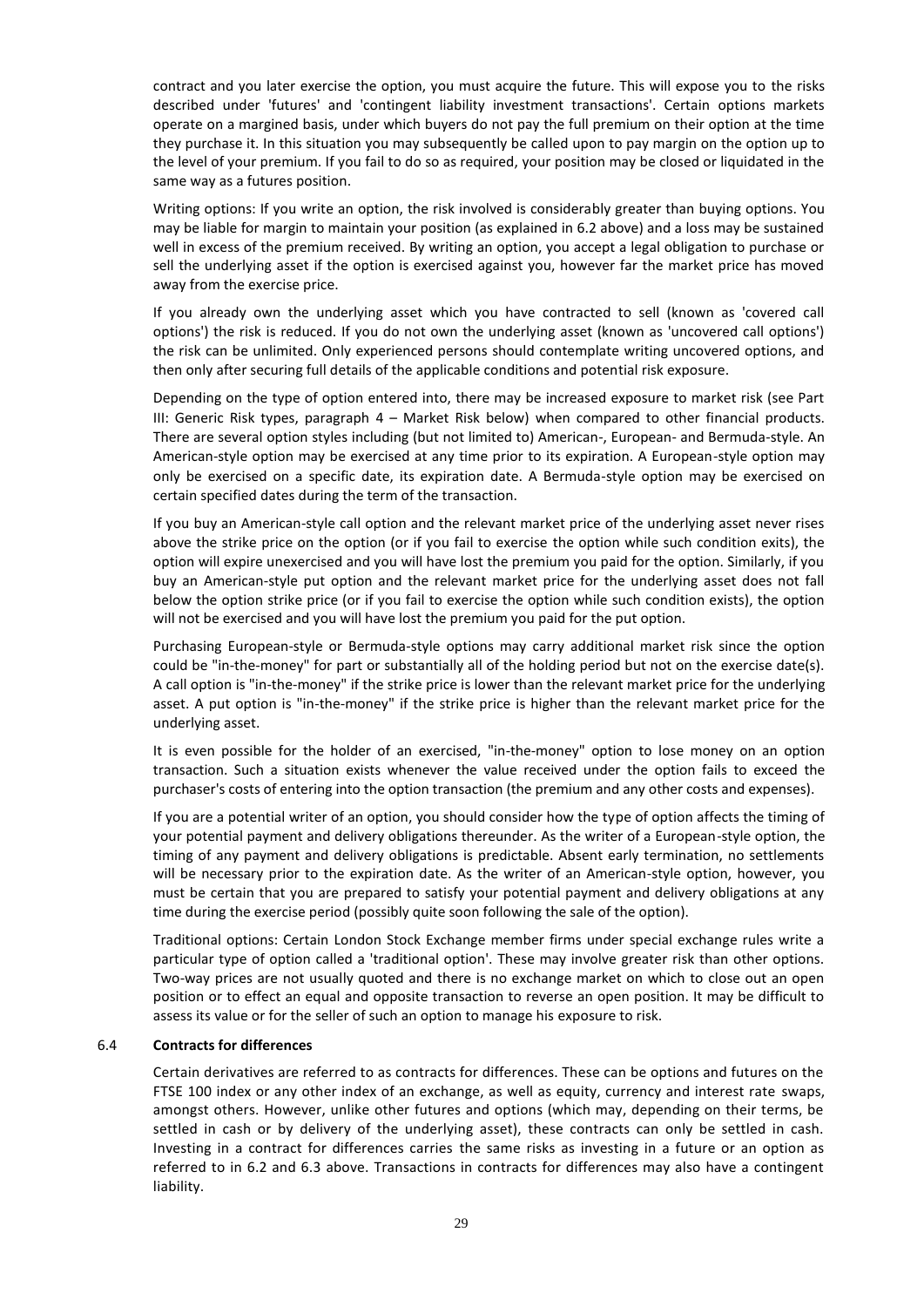#### 6.5 **Swaps**

A swap agreement is a derivative where two counterparties exchange one stream of cash flows against another stream, calculated by reference to an "underlying" (such as securities' indices, bonds currencies, interest rates or commodities, or more intangible items).

A swap agreement may also be combined with an option. Such an option may be structured in two different ways. On the one hand, "swaptions" are transactions that give the purchaser of the swaption the right, against payment of a premium, to exercise or not to exercise, until the agreed maturity date, its right to enter into a pre-agreed swap agreement. On the other hand, "caps", "floors" and "collars" enable a party, against payment or receipt of a premium, to protect itself against, or to take an exposure on, the variation on the value or level of an underlying.

A major risk of off-exchange derivatives, (including swaps) is known as counterparty risk, whereby a party is exposed to the inability of its counterparty to perform its obligations under the relevant financial instrument. For example if a party, A, wants a fixed interest rate loan and so swaps a variable rate loan with another party, B, thereby swapping payments, this will synthetically create a fixed rate for A. However, if B goes insolvent, A will lose its fixed rate and will be paying a variable rate again. If interest rates have gone up a lot, it is possible that A will struggle to repay.

The swap market has grown substantially in recent years, with a large number of banks and investment banking firms acting both as principals and as agents utilising standardised swap documentation to cover swaps trading over a broad range of underlying assets. As a result, the swap market for certain underlying assets has become more liquid but there can be no assurance that a liquid secondary market will exist at any specified time for any particular swap.

## **7. STRUCTURED PRODUCTS**

Structured products, designed to fulfil a particular trading or market objective, may combine the features of two or more financial instruments such as a bond and a derivative, with derivatives tending to constitute an integral part of structured products. Structured products may involve an element of leverage, so a relatively small movement in the value of the relevant underlying asset or index can have a significant effect on the value of a structured product. Structured products are often high risk investments and investors can face the risk of losing some or all of the money invested in them.

Structured products are generally not traded on regulated markets, with investors taking the risk taken on the counterparty issuing the structure. In the absence of a recognised market for structured products, it can be difficult for investors to obtain reliable information about the value of their investments and the extent of the risks to which they are exposed; the lack of a recognised market and the customised nature of structured products may also negatively affect the liquidity of the structured product.

Further information about the specific risks associated with particular structured products may be made available to you at the time of your investment.

## **8. FOREIGN EXCHANGE TRADING**

Engaging in foreign exchange ("**fx**") trading (buying one currency in exchange for another) exposes investors to the risk of adverse changes in exchange rates. Exchange rates can be volatile and are driven by a variety of factors relating to the economies of the territories whose currencies are being traded.

The "gearing" or "leverage" often obtainable in fx trading means that a small deposit or down payment can lead to large losses as well as gains. Some fx transactions have a contingent liability, which means that investors may be liable for margin to maintain their position and losses may be sustained well in excess of the premium received. Investors may sustain a total loss of any margin they deposit to establish or maintain a position. If the market moves against an investor, it may be called upon to pay substantial additional margin at short notice to maintain the position. If an investor fails to do so within the time required, its position may be liquidated at a loss and it will be responsible for the resulting deficit.

SNEL's insolvency or default, or that of any other dealers involved with your fx transaction, may lead to positions being liquidated or closed out without your consent. In certain circumstances, you may not get back the actual assets which you lodged as collateral and you may have to accept any available payments in cash.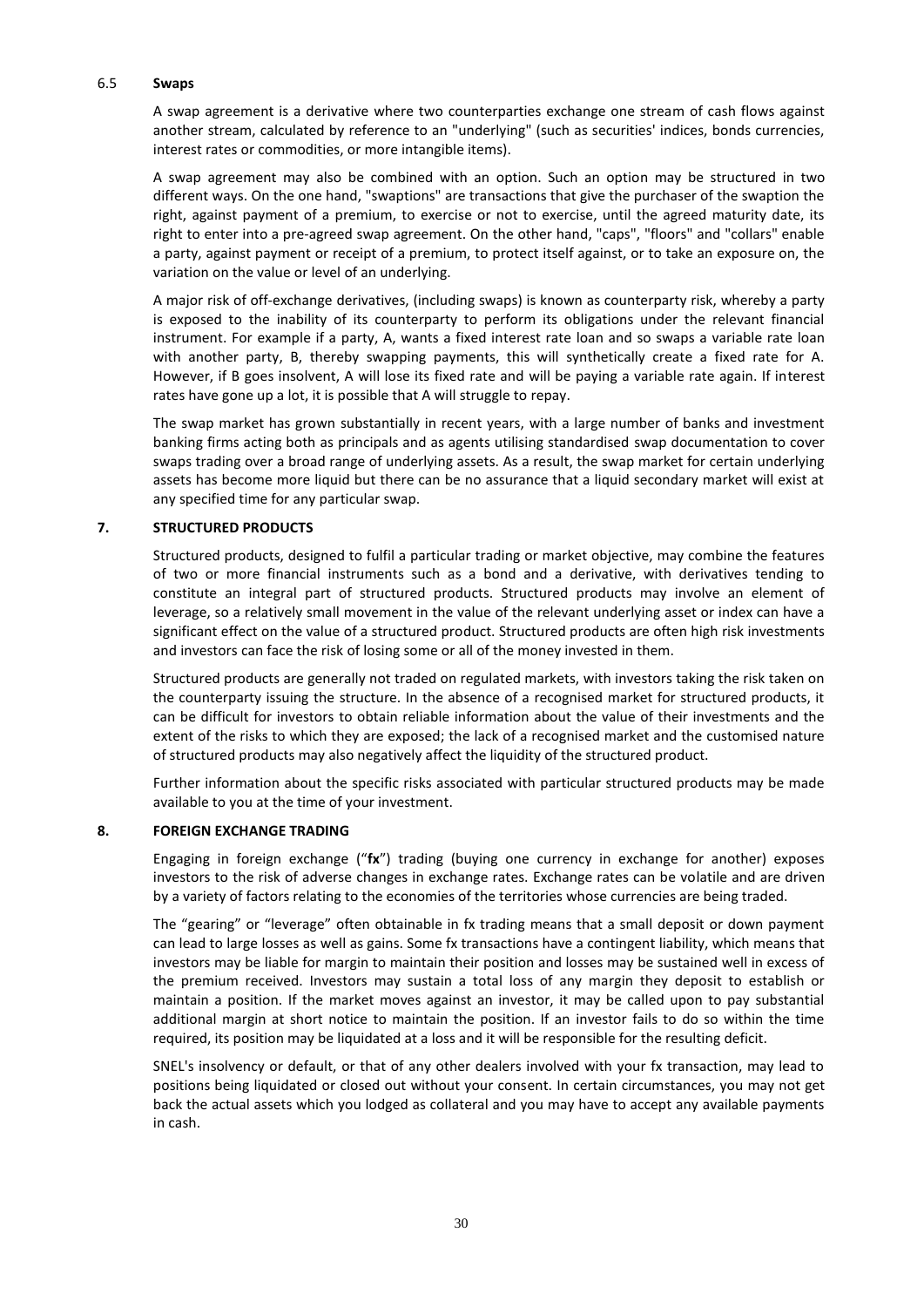#### **PART III: GENERIC RISK TYPES**

#### **1. GENERAL**

The price or value of an investment will depend on fluctuations in the financial markets outside of anyone's control. Past performance is no indicator of future performance.

The nature and extent of investment risks varies between countries and from investment to investment. These investment risks will vary with, amongst other things, the type of investment being made, including how the financial products have been created or their terms drafted, the needs and objectives of particular investors, the manner in which a particular investment is made or offered, sold or traded, the location or domicile of the issuer, the diversification or concentration in a portfolio (e.g. the amount invested in any one currency, security, country or issuer), the complexity of the transaction and the use of leverage.

The risk types set out below could have an impact on each type of investment:

## **2. LIQUIDITY**

The liquidity of an instrument is directly affected by the supply and demand for that instrument and also indirectly by other factors, including market disruptions (for example a disruption on the relevant exchange) or infrastructure issues, such as a lack of sophistication or disruption in the securities settlement process. Under certain trading conditions it may be difficult or impossible to liquidate or acquire a position. This may occur, for example, at times of rapid price movement if the price rises or falls to such an extent that under the rules of the relevant exchange trading is suspended or restricted. Placing a stop-loss order will not necessarily limit your losses to intended amounts, but market conditions may make it impossible to execute such an order at the stipulated price. In addition, unless the contract terms so provide, a party may not have to accept early termination of a contract or buy back or redeem the relevant product and there may therefore be zero liquidity in the product. In other cases, early termination, realisation or redemption may result in you receiving substantially less than you paid for the product or, in some cases, nothing at all.

#### **3. CREDIT RISK**

Credit risk is the risk of loss caused by borrowers, bond obligors, guarantors, or counterparties failing to fulfil their obligations or the risk of such parties' credit quality deteriorating. Exposure to the credit risk of one or more reference entities is particularly relevant to any credit linked product such as credit linked notes, and the potential losses which may be sustained, and the frequency and likelihood of such losses occurring, when investing in credit links products may be substantially greater than when investing in an obligation of the reference entity itself.

## **4. MARKET RISK**

#### 4.1 **General**

The price of investments goes up and down depending on market supply and demand, investor perception and the prices of any underlying or allied investments or, indeed, sector, political and economic factors. These can be totally unpredictable.

#### 4.2 **Overseas markets**

Any overseas investment or investment with an overseas element can be subject to the risks of overseas markets which may involve different risks from those of the home market of the investor. In some cases the risks will be greater. The potential for profit or loss from transactions on foreign markets or in overseas denominated contracts will be affected by fluctuations in overseas exchange rates.

#### 4.3 **Emerging Markets**

Price volatility in emerging markets, in particular, can be extreme. Price discrepancies, low trading volumes and wide pricing spreads can be common and unpredictable movements in the market not uncommon. Additionally, as news about a country becomes available, the financial markets may react with dramatic upswings and/or downswings in prices during a very short period of time. Emerging markets generally lack the level of transparency, liquidity, efficiency, market infrastructure, legal certainty and regulation found in more developed markets. For example, these markets might not have regulations governing market or price manipulation and insider trading or other provisions designed to "level the playing field" with respect to the availability of information and the use or misuse thereof in such markets. They may also be affected by sector, economic and political risk. It may be difficult to employ certain risk and legal uncertainty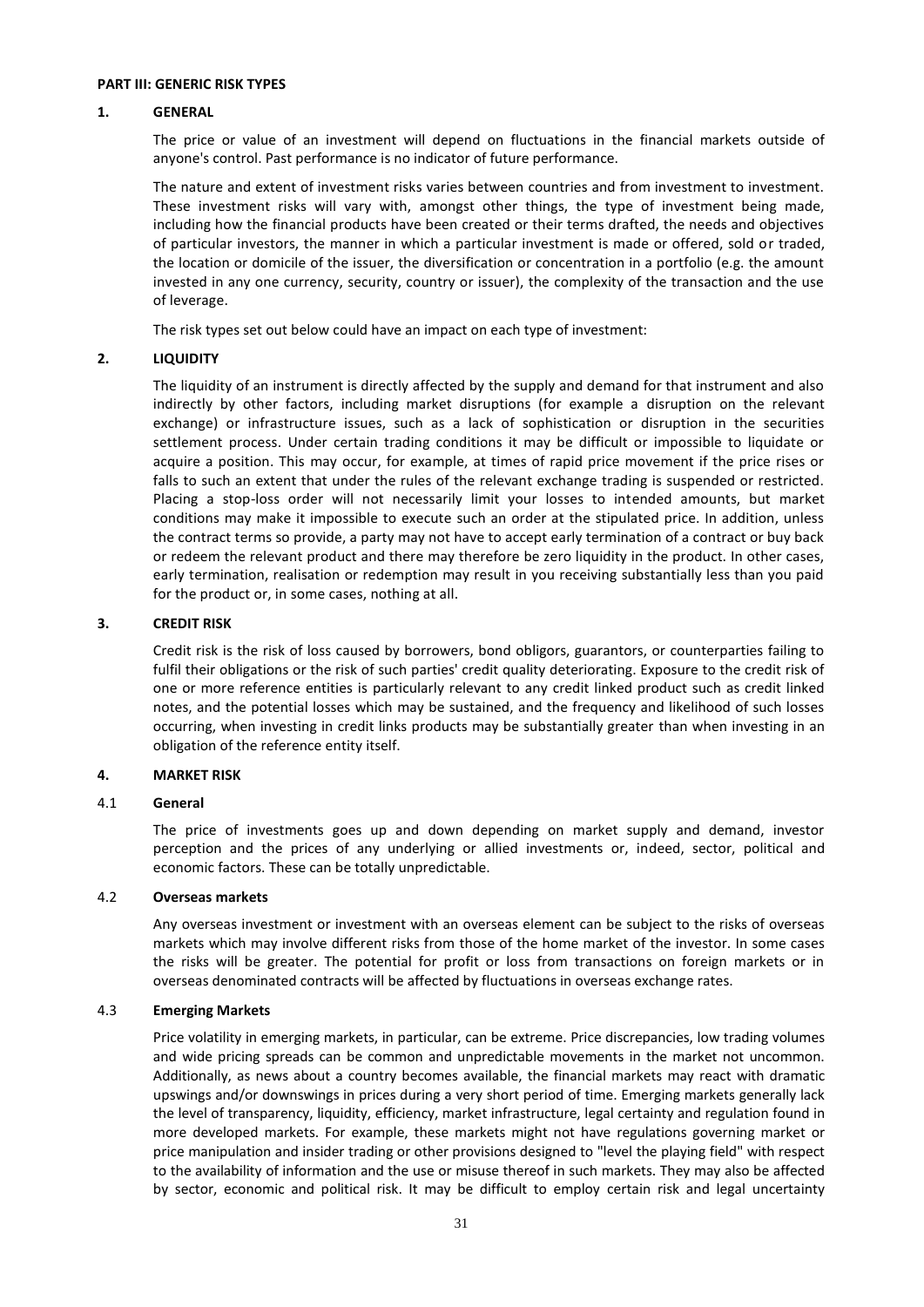management practices for emerging markets investments, such as forward currency exchange contracts or derivatives. The impact of the imposition or removal of foreign exchange controls at any time should be considered, as well as potential difficulties in repatriation of assets. The risks associated with nationalisation or expropriation of assets, the imposition of confiscatory or punitive taxation, restrictions on investments by foreigners in an emerging market, sanctions, war and revolution should also be considered.

## **5. CLEARING HOUSE PROTECTIONS/SETTLEMENT RISK**

On many exchanges, the performance of a transaction may be "guaranteed" by the exchange or clearing house. However, this guarantee is usually in favour of the exchange or clearing house member and cannot be enforced by the client who may, therefore, be subject to the credit and insolvency risks of the firm through whom the transaction was executed. There is, typically, no clearing house for off-exchange OTC instruments which are not traded under the rules of an exchange (although unlisted transferable securities may be cleared through a clearing house).

Settlement risk is the risk that a counterparty does not deliver the security (or its value) in accordance with the agreed terms after the other counterparty has already fulfilled its part of the agreement to so deliver. Settlement risk increases where different legs of the transaction settle in different time zones or in different settlement systems where netting is not possible. This risk is particularly acute in foreign exchange transactions and currency swap transactions.

# **6. INSOLVENCY**

The insolvency or default of the firm with whom you are dealing, or of any brokers involved with your transaction, may lead to positions being liquidated or closed out without your consent or, indeed, investments not being returned to you. There is also insolvency risk in relation to the investment itself, for example of the company that issued a bond or of the counterparty to off-exchange derivatives (where the risk relates to the derivative itself and to any collateral or margin held by the counterparty).

# **7. CURRENCY RISK**

In respect of any foreign exchange transactions and transactions in derivatives and securities that are denominated in a currency other than that in which your account is denominated, a movement in exchange rates may have a favourable or an unfavourable effect on the gain or loss achieved on such transactions.

The weakening of a country's currency relative to a benchmark currency or the currency of your portfolio will negatively affect the value of an investment denominated in that currency. Currency valuations are linked to a host of economic, social and political factors and can fluctuate greatly, even during intra-day trading. Some countries have foreign exchange controls which may include the suspension of the ability to exchange or transfer currency, or the devaluation of the currency. Hedging can increase or decrease the exposure to any one currency, but may not eliminate completely exposure to changing currency values.

## **8. INTEREST RATE RISK**

Interest rates can rise as well as fall. A risk with interest rates is that the relative value of a security, especially a bond, will worsen due to an interest rate increase. This could impact negatively on other products. There are additional interest rate related risks in relation to floating rate instruments and fixed rate instruments; interest income on floating rate instruments cannot be anticipated. Due to varying interest income, investors are not able to determine a definite yield of floating rate instruments at the time they purchase them, so that their return on investment cannot be compared with that of investments having longer fixed interest periods. If the terms and conditions of the relevant instruments provide for frequent interest payment dates, investors are exposed to the reinvestment risk if market interest rates decline. That is, investors may reinvest the interest income paid to them only at the relevant lower interest rates then prevailing.

Changes in market interest rates have a substantially stronger impact on the prices of zero coupon bonds than on the prices of ordinary bonds because the discounted issue prices are substantially below par. If market interest rates increase, zero coupon bonds can suffer higher price losses than other bonds having the same maturity and credit rating.

## **9. REGULATORY/LEGAL RISK**

All investments could be exposed to regulatory, legal or structural risk.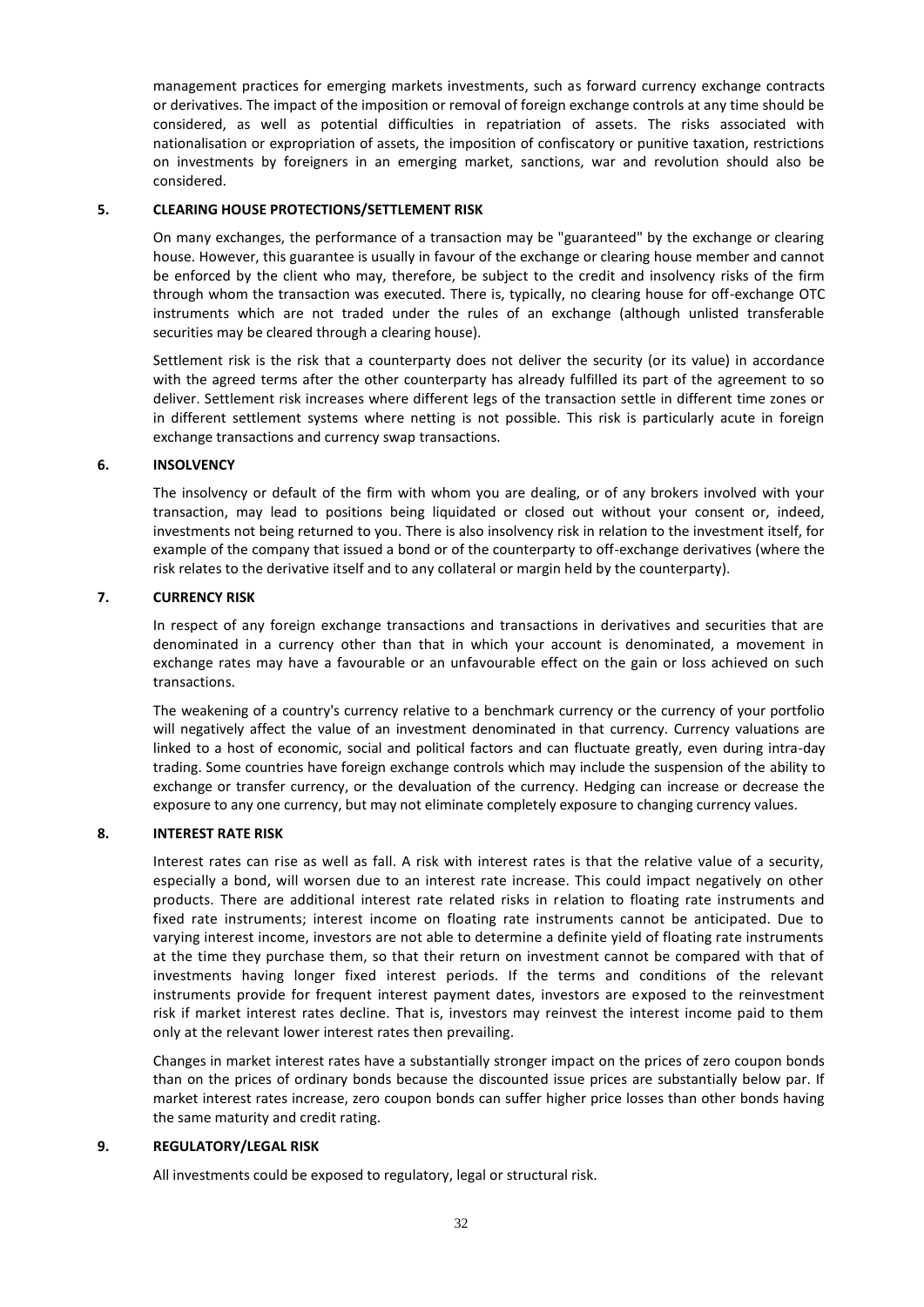Returns on all, and particularly new, investments are at risk from regulatory or legal actions and changes which can, amongst other issues, alter the profit potential of an investment. Legal changes could even have the effect that a previously acceptable investment becomes illegal. Changes to related issues such as tax may also occur and could have a large impact on profitability. Such risk is unpredictable and can depend on numerous political, economic and other factors.

For this reason, this risk is greater in emerging markets but does apply everywhere. In emerging markets, there is generally less government supervision and regulation of business and industry practices, stock exchanges and over-the-counter markets.

The type of laws and regulations with which investors are familiar in the UK may not exist in some places, and where they do, may be subject to inconsistent or arbitrary application or interpretation and may be changed with retroactive effect. Both the independence of judicial systems and their immunity from economic, political or nationalistic influences remain largely untested in many countries. Judges and courts in many countries are generally inexperienced in the areas of business and corporate law. Companies are exposed to the risk that legislatures will revise established law solely in response to economic or political pressure or popular discontent. There is no guarantee that an overseas investor would obtain a satisfactory remedy in local courts in case of a breach of local laws or regulations or a dispute over ownership of assets. An investor may also encounter difficulties in pursuing legal remedies or in obtaining and enforcing judgments in overseas courts.

## **10. OPERATIONAL RISK**

Operational risk, such as breakdowns or malfunctioning of essential systems and controls, including IT systems, can impact on all financial products. Business risk, especially the risk that the business is run incompetently or poorly, could also impact on shareholders of, or investors in, such a business. Personnel and organisational changes can severely affect such risks and, in general, operational risk may not be apparent from outside the organisation.

## **11. CONFLICTS**

In the ordinary course of their respective businesses, SNEL and any of its Associated Companies, will be subject to various actual and potential conflicts of interest which may operate against your interests.

#### **PART IV: TRANSACTION AND SERVICE RISKS**

#### **1. CONTINGENT LIABILITY INVESTMENT TRANSACTIONS**

Contingent liability investment transactions, which are margined, require you to make a series of payments against the purchase price, instead of paying the whole purchase price immediately.

If you trade in futures, contracts for differences or sell options, you may sustain a total loss of the margin you deposit with your firm to establish or maintain a position. If the market moves against you, you may be called upon to pay substantial additional margin at short notice to maintain the position. If you fail to do so within the time required, your position may be liquidated at a loss and you must be responsible for the resulting deficit. Even if a transaction is not margined, it may still carry an obligation to make further payments in certain circumstances over and above any amount paid when you entered the contract.

#### **2. COLLATERAL**

2.1 If you deposit collateral as security with a firm, the way in which it will be treated will vary according to the type of transaction and where it is traded and the terms of any product contract you have entered into with us. There could be significant differences in the treatment of your collateral, depending on whether you are trading on a regulated market (see 4 below), with the rules of that exchange (and the associated clearing house) applying, or trading on another exchange or, indeed, off-exchange. Deposited collateral may lose its identity as your property once dealings on your behalf are undertaken. Even if your dealings should ultimately prove profitable, you may not get back the same assets which you deposited, and may have to accept payment in cash. You should ascertain from the firm how your collateral will be dealt with.

#### **3. SHORT SALES**

Selling "short" means to sell financial instruments that you do not own at the time of the sale. The seller has an obligation to deliver the product sold at the settlement date which will generally be a few days later than the trade date, so he will either go into the market to buy the relevant financial instruments for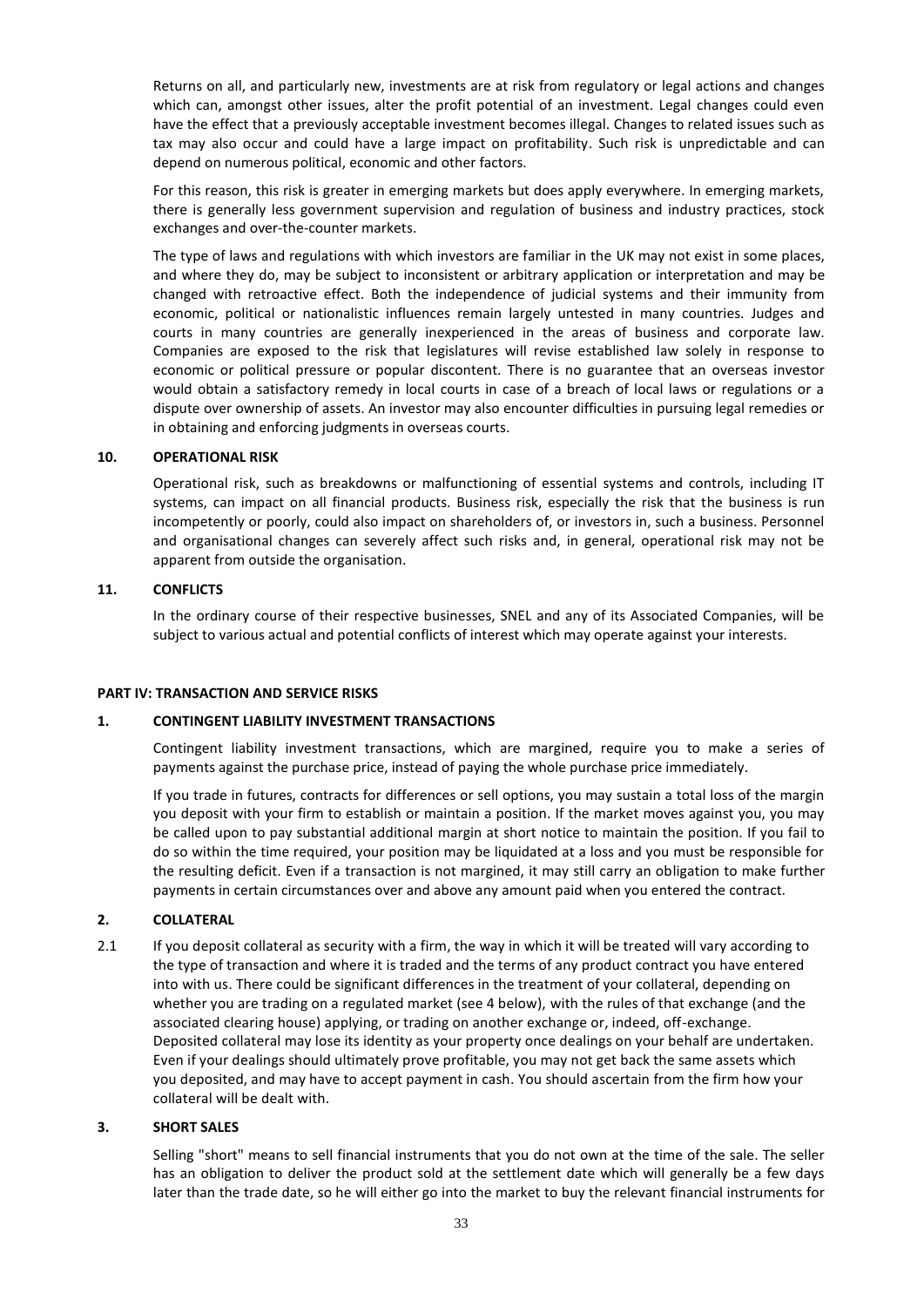delivery or he will "borrow" the relevant financial instruments under a stock lending arrangement (for further detail on this see 11 below).

Short selling is a technique used by investors who want to try to profit from the falling price of a financial instrument. If the price of the financial instrument drops after the investor has sold short (in other words at the time when he is buying or borrowing the relevant financial instruments for delivery), the investor will make a profit. If however the price of the financial instrument rises after the investor has sold short, the investor will have automatically made a loss, and the loss has the potential to get bigger and bigger if the price of the financial instrument continues to rise before the investor has gone into the market to buy or borrow the financial instrument to settle the short sale.

#### **4. OFF-EXCHANGE TRANSACTIONS**

FCA has categorised certain exchanges as recognised or designated investment exchanges. A list of these exchanges can be found on the FCA website. Transactions which are traded elsewhere may be exposed to substantially greater risks.

## **5. LIMITED LIABILITY TRANSACTIONS**

Before entering into a limited liability transaction, you should obtain from the firm a formal written statement confirming that the extent of your loss liability on each transaction will be limited to an amount agreed by you before you enter into the transaction.

The amount you can lose in limited liability transactions will be less than in other margined transactions, which have no predetermined loss limit. Nevertheless, even though the extent of loss will be subject to the agreed limit, you may sustain the loss in a relatively short time. Your loss may be limited, but the risk of sustaining a total loss to the amount agreed is substantial.

#### **6. COMMISSIONS/TRANSACTION COSTS**

Before you begin to trade, you should obtain details of all commissions and other charges for which you must be liable.

When products are purchased or sold, several types of incidental costs (including transaction fees and commissions) are incurred in addition to the current price of the security. These incidental costs may significantly reduce or even exclude the profit potential of the products. For instance, credit institutions as a rule charge their clients for own commissions which are either fixed minimum commissions or pro-rata commissions depending on the order value. To the extent that additional domestic or foreign parties are involved in the execution of an order, including but not limited to domestic dealers or brokers in foreign markets, you must take into account that you may also be charged for the brokerage fees, commissions and other fees and expenses of such parties (third party costs).

In addition to such costs directly related to the purchase of products (direct costs), you must also take into account any follow-up costs (such as custody fees). You should inform yourself about any additional costs incurred in connection with the purchase, custody or sale of an investment before investing. The effect of transaction costs (for example on a new issue of securities) may result in the issue price of such securities falling below the market value when trading starts.

## 7. **SUSPENSIONS OF TRADING AND GREY MARKET INVESTMENTS**

Under certain trading conditions it may be difficult or impossible to liquidate a position. This may occur, for example, at times of rapid price movement if the price rises or falls in one trading session to such an extent that under the rules of the relevant exchange trading is suspended or restricted. Placing a stop-loss order will not necessarily limit your losses to the intended amounts, because market conditions may make it impossible to execute such an order at the stipulated price.

Transactions may not be entered into in:

- (a) A security whose listing on an exchange is suspended, or the listing of or dealings in which have been discontinued, or which is subject to an exchange announcement suspending or prohibiting dealings; or
- (b) A grey market security, which is a security for which application has been made for listing or admission to dealings on an exchange where the security's listing or admission has not yet taken place (otherwise than because the application has been rejected) and the security is not already listed or admitted to dealings on another exchange.

There may be insufficient published information on which to base a decision to buy or sell such securities.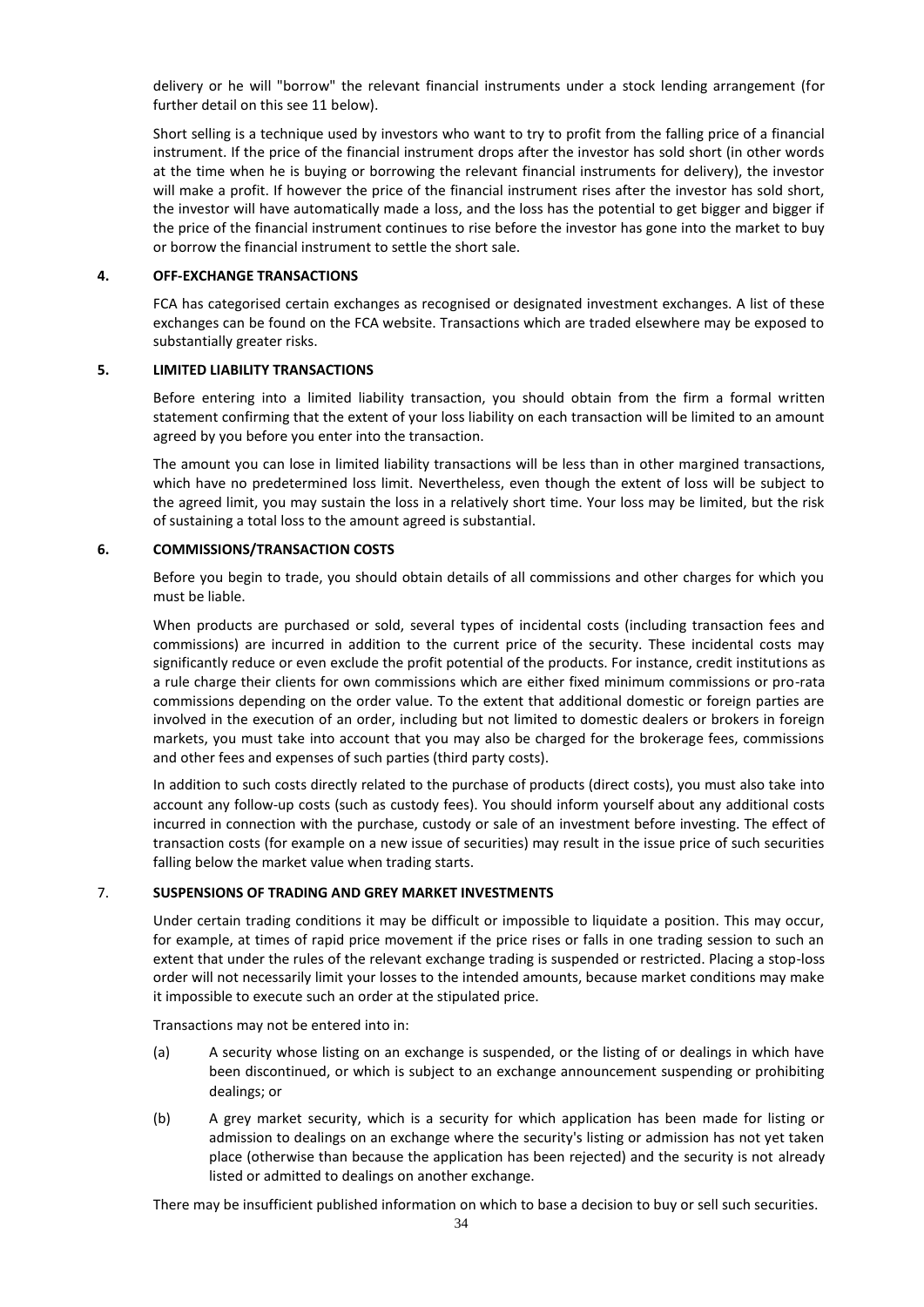## 8. **CASH AND PROPERTY**

You should familiarise yourself with the protections accorded to you in respect of money or other property you deposit for domestic and foreign transactions, particularly in the event of a firm insolvency or bankruptcy.

Where we hold money for you as Client Money (as defined in Schedule 4), your Client Money may be held by a third party on our behalf, including banks, OTC counterparties, settlement agents, intermediate brokers, Exchanges, Clearing Systems, sub-custodians, CSDs, depositories, agents and nominees (each a "**Third Party**"). Except as specifically provided in the Terms, SNEL will not be liable for any acts or omissions of any Third Party.

Where your Client Money is held overseas, there may be different legal and regulatory requirements from those applying in the UK and your rights may differ from those you would have in the UK.

In the event of insolvency or default of a Third Party, you may not recover all of your Client Money. In some jurisdictions compensation schemes may offer protections in connection with investments to certain types of claimants in the event that they suffer a financial loss as a consequence of a person being unable to meet its liabilities. The protections available may be different from the protections afforded to clients under the UK's Financial Services Compensation Scheme and the compensation schemes may also have different rules governing qualification for compensation, limits to the level of protection provided and procedures and time limits for making claims for compensation. In some cases overseas compensation schemes may prioritise local investors over non-local investors.

We will, where possible, direct that your Client Money that is deposited with a Third Party is identifiable separately from our property and from those belonging to that Third Party (for instance, by differently titled accounts or other equivalent measures that achieve the same level of protection). However, in some jurisdictions it may not be possible under national law for your property to be separately identifiable from our assets or those of the Third Party. In these circumstances, there is a risk that your Client Money could be withdrawn or used to meet the obligations of the Third Party or lost altogether if the Third Party fails. On our failure (i.e. the appointment of a liquidator, receiver or administrator, or trustee in bankruptcy, or any equivalent procedure in any relevant jurisdiction), your Client Money may not be protected from claims made on behalf of our general creditors, the Third Party may challenge your rights to any Client Money and you may need to share in a shortfall.

Money or property held by us as collateral for your current or future, actual prospective or contingent obligations cease to be your assets and you will no longer have a proprietary claim over them. Such property will not be subject to the protections accorded to Client Money or held subject to the rules of the FCA's Client Assets Sourcebook or of another applicable regulator in safe custody (where they are financial instruments). The money or property become our assets and we can deal with them in our own right.

# 9. **STABILISATION**

Transactions may be carried out in securities where the price may have been influenced by measures taken to stabilise it.

Stabilisation enables the market price of a security to be maintained artificially during the period when a new issue of securities is sold to the public. Stabilisation may affect not only the price of the new issue but also the price of other securities relating to it. Regulations allow stabilisation in order to help counter the fact that, when a new issue comes on to the market for the first time, the price can sometimes drop for a time before buyers are found.

Stabilisation is carried out by a 'stabilisation manager' (normally the firm chiefly responsible for bringing a new issue to market). As long as the stabilising manager follows a strict set of rules, he is entitled to buy back securities that were previously sold to investors or allotted to institutions which have decided not to keep them. The effect of this may be to keep the price at a higher level than it would otherwise be during the period of stabilisation.

The Stabilisation Rules:

- (a) Limit the period when a stabilising manager may stabilise a new issue;
- (b) Fix the price at which he may stabilise (in the case of shares and warrants but not bonds); and
- (c) Require him to disclose that he may be stabilising but not that he is actually doing so.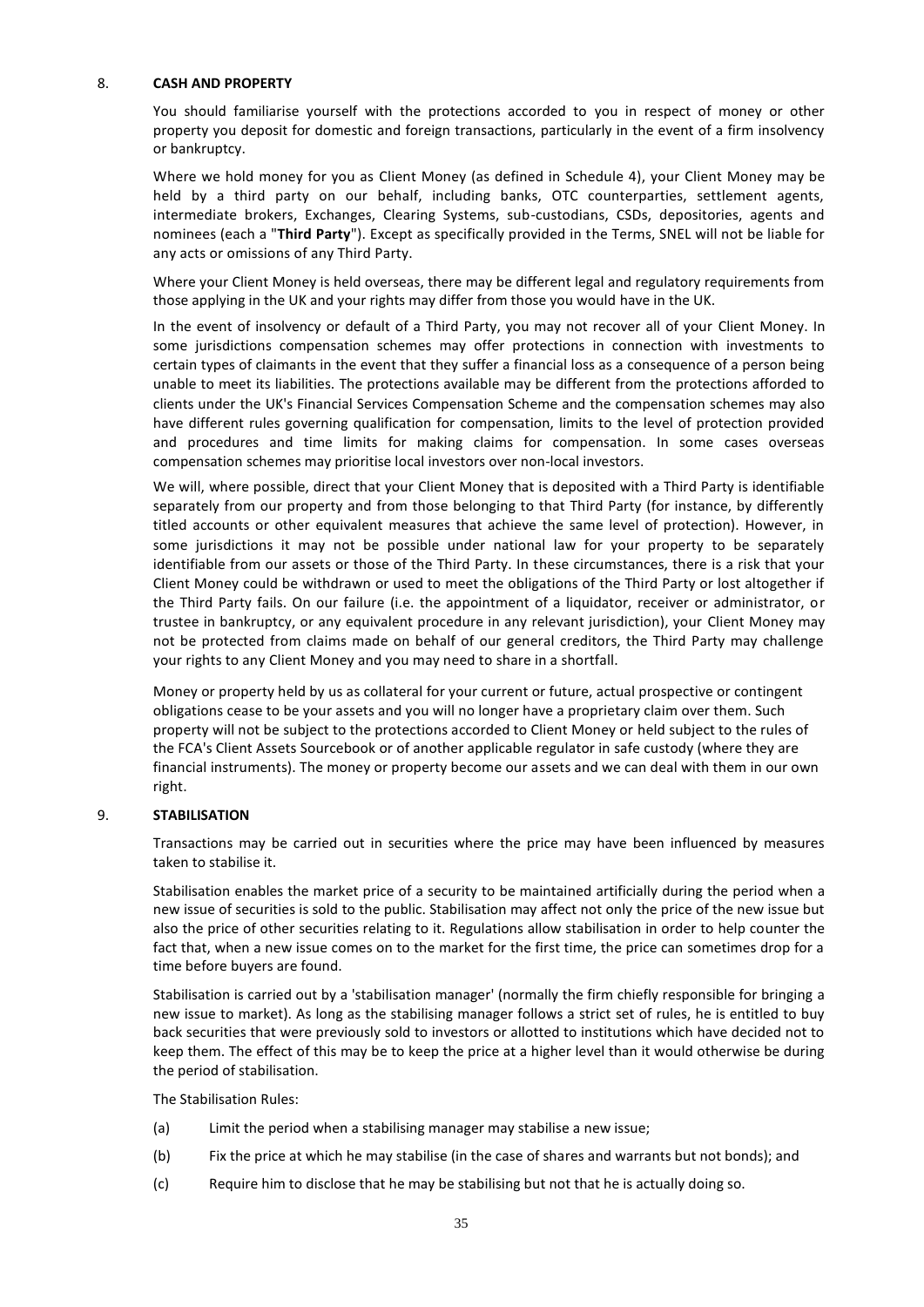The fact that a new issue or a related security is being stabilised should not be taken as any indication of the level of interest from investors, nor of the price at which they are prepared to buy the securities.

# 10. **NON-READILY REALISABLE INVESTMENTS**

Both exchange listed and traded and off-exchange investments may be non-readily realisable. These are investments in which the market is limited or could become so. Accordingly, it may be difficult to assess their market value and/or to liquidate your position.

# 11. **STOCK LENDING/REPOS**

The effect of lending (or 'repo'ing') securities to a third party is to transfer title to them to the borrower (or repo purchaser) for the period that they are lent (or 'repo'ed'). At the end of the period, subject to default of the borrower (or 'repo' purchaser), the lender (or 'repo' seller) receives back securities of the same issuer and type. The borrower's (or 'repo' purchaser's) obligation to transfer equivalent securities is secured against collateral (which is usually transferred by a title transfer mechanism pursuant to market standard agreements). There is, accordingly, credit risk. Lending (or 'repo'ing') securities may affect your tax position.

# 12. **STRATEGIES**

Particular investment strategies will carry their own particular risks. For example, certain strategies, such as 'spread' position or a 'straddle', may be as risky as a simple 'long' or 'short' position.

## **Part V: EMERGING MARKET INVESTMENT RISKS**

# **1. Poor enforcement of securities trading rules**

Emerging markets may be less rigorous than developed markets in prosecuting insider trading and market manipulation. This may lead to market inefficiencies, causing securities prices to fail to reflect their intrinsic value, particularly if trading is heavily influenced by those holding privileged information. Emerging markets can also be subject of excessive speculation, pushing prices away from fair levels.

# **2. Lack of liquidity**

Emerging markets securities are generally less liquid to trade than those of developed economies. This low liquidity results an increased level of price uncertainty and may lead to higher trading costs. Investors who try to sell stocks in an illiquid market face substantial risks that their orders will not be filled at the current price, and those orders are more likely to go through at an unfavourable level.

## **3. Settlement Risk**

Emerging markets typically have less developed securities settlement systems. Settlements of transactions might not operate through a central clearing house that provides assured settlement, meaning that you are exposed to the credit risk of the counterparty to your transaction. You may suffer delays in receipt of securities, as a consequence of which if you sell securities that you anticipate receiving but have yet to receive, you risk being unable to settle your transactions and so may be bought in on a failed transaction or suffer settlement penalties.

## **4. Custodian risks**

For a holding of emerging market securities, a local custodian is typically required. Such a custodian may have weaker systems and controls to ensure that the securities are properly segregated and isolated from the risks of custodian bankruptcy and the risk of fraudulent transfer than would be the case in a developed market.

## **5. Legal risks**

Emerging markets may be lacking in legal institutions, making access to justice slow and unreliable. This may make contracts difficult to enforce, weaken legal rights to assets, and make processes such as bankruptcy slower and produce lower recoveries. Well-connected locals may be able to influence judicial outcomes, adding to the difficulty of foreign parties in enforcing legal rights.

## **6. Poor corporate governance**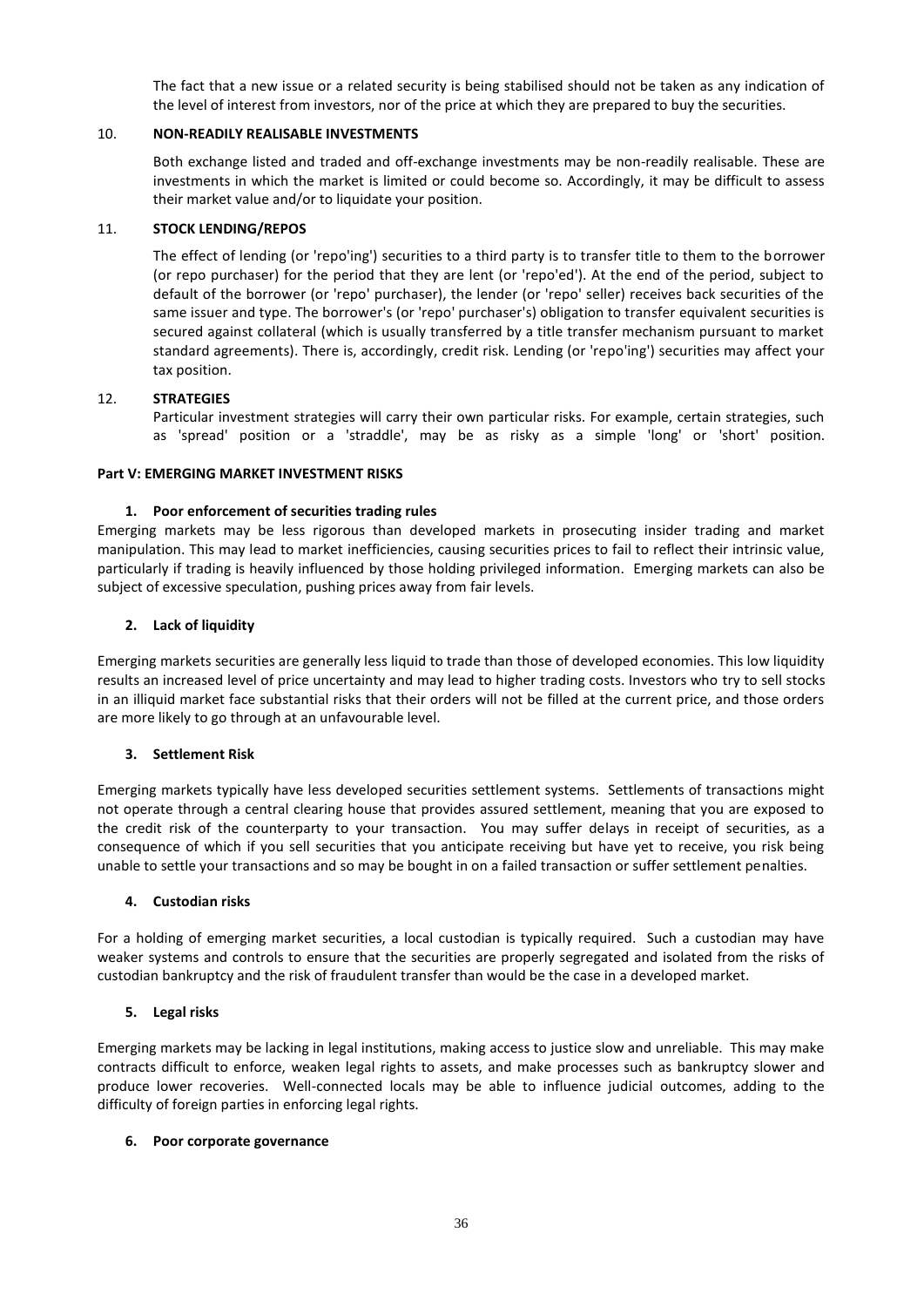Emerging markets may have fewer rules and less regulatory oversight of the management of companies. This increases the risk that the companies are managed for the benefit of connected insiders rather than the interests of investors as a whole.

# **7. Lack of transparency**

Information about emerging markets investments may be less readily available than for developed markets and may be less reliable. Information about the investment may be subject to less analysis from research teams of investment firms, meaning that incorrect or market-sensitive information may get less scrutiny than that of equivalent entities in developed markets. Financial statements may be of lower quality and subject to lower standards of auditing.

# **8. Currency exchange conversion risk**

If an emerging market country is suffering from capital flight, it may impose or increase restrictions on the ability of foreign investors to convert local currency into hard currency. This may make it impractical to repatriate the proceeds of an investment, which could be stranded in the country for an indefinite period. A further risk is that a dual exchange rate is imposed, with a better rate available for some local entities than for foreign investors, depressing returns.

# **9. Political risk**

Emerging markets are often susceptible to political interference. This may take various forms, including pressure on companies to take actions that are against the interests of investors, imposition of punitive taxes, and, at the extreme, nationalisation with little or no compensation. Further, if the political environment is unstable, this may lower investment returns and worsen the creditworthiness of local firms.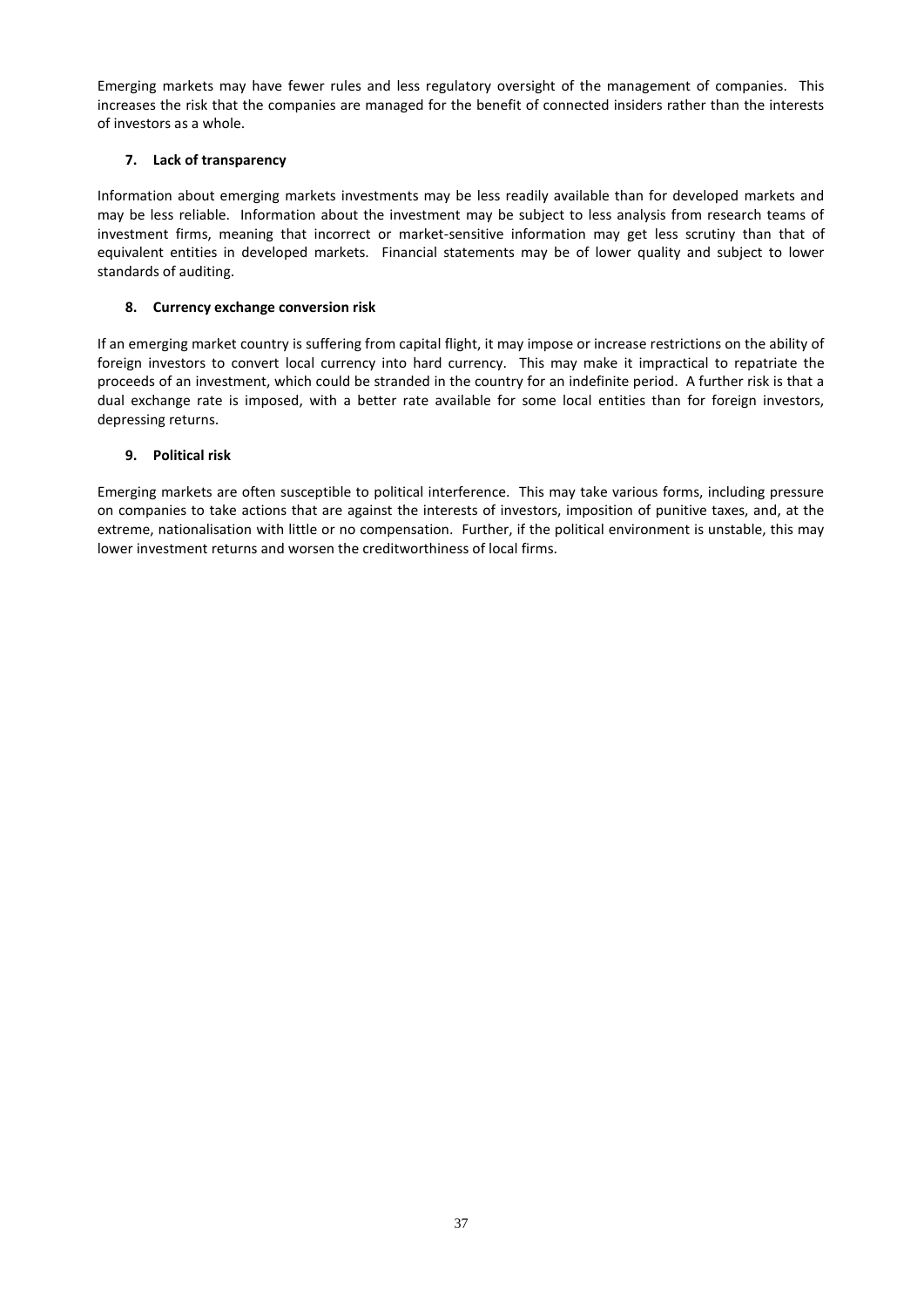# **Schedule 3**

## **NOTIFICATION OF RESEARCH SERVICES PROVIDED BY STIFEL, NICOLAUS & COMPANY, INCORPORATED OR KEEFE, BRUYETTE & WOODS, INC.**

#### **WHEREAS:**

- (A) Stifel, Nicolaus & Company, Incorporated ("**SNC**") is a U.S. broker-dealer registered with, and regulated by, the SEC (SEC#: 1447) and a member of FINRA (CRD#: 793). Keefe, Bruyette & Woods, Inc. ("**KBW**  Inc.") is a U.S. broker-dealer registered with, and regulated by, the SEC (SEC#: 10888) and a member of FINRA (CRD#: 481)
- (B) SNC or KBW Inc. may provide certain research services to you, subject to reasonable usage, reasonable access to research analysts and to the extent reasonably practicable, pursuant to these SNEL Terms, which may supplement or replace other agreements between you and SNC or KBW Inc. respectively, or provisions in such other agreements (the "**SNC Research Services**" and the "**KBW Inc. Research Services**", respectively.)
- (C) SNC wishes to notify you of the additional terms upon which SNC Research Services will be provided by SNC to you.
- (D) KBW Inc. wishes to notify you of the additional terms upon which KBW Inc. Research Services will be provide by KBW Inc. to you.

## **Definitions**

"**Applicable Regulations**" shall mean for the purposes of this Schedule 3 (i) the applicable laws, rules, regulations and no-action letters of each relevant U.S. and non-U.S. regulatory authority; (ii) the applicable U.S. and non-U.S. rules and policies of any relevant exchange, trading venue, trading platform, clearing house, regulatory or selfregulatory organisation; and (iii) all other applicable U.S. and non-U.S. laws, statutes, bylaws, rules, regulations, orders and rulings of all relevant government bodies and regulatory agencies.

**"FINRA"** means the U.S. Financial Industry Regulatory Authority;

**"Research Services"** means the SNC Research Services or KBW Inc. Research Services, respectively, all of which shall be subject to reasonable usage, reasonable access and to the extent reasonably practicable;

**"SEC"** means the U.S. Securities and Exchange Commission.

You acknowledge and agree that:

- 1. SNC or KBW Inc. (as the case may be) will provide the Research Services in accordance with the terms and conditions set out in these SNEL Terms and to the extent permitted by Applicable Regulations. You shall use the Research Services in connection with your provision of investment advisory and management services; and
- 2. The provision of SNC Research Services or KBW Inc. Research Services (as the case may be) alone shall terminate with immediate effect upon the withdrawal of the Response of the SEC Chief Counsel's Office, Division of Investment Management dated October 26, 2017 (as amended and supplemented from time to time) to the Securities Industry and Financial Markets Association, or other change in Applicable Regulations having substantially the same effect. The termination of SNC Research Services or KBW Research Services Inc. (as the case may be) does not affect a party's accrued rights and obligations at the date of such termination. For the avoidance of doubt, the termination of SNC Research Services or KBW Inc. Research Services shall not terminate any other provision of service under these SNEL Terms, unless otherwise agreed in writing by both parties.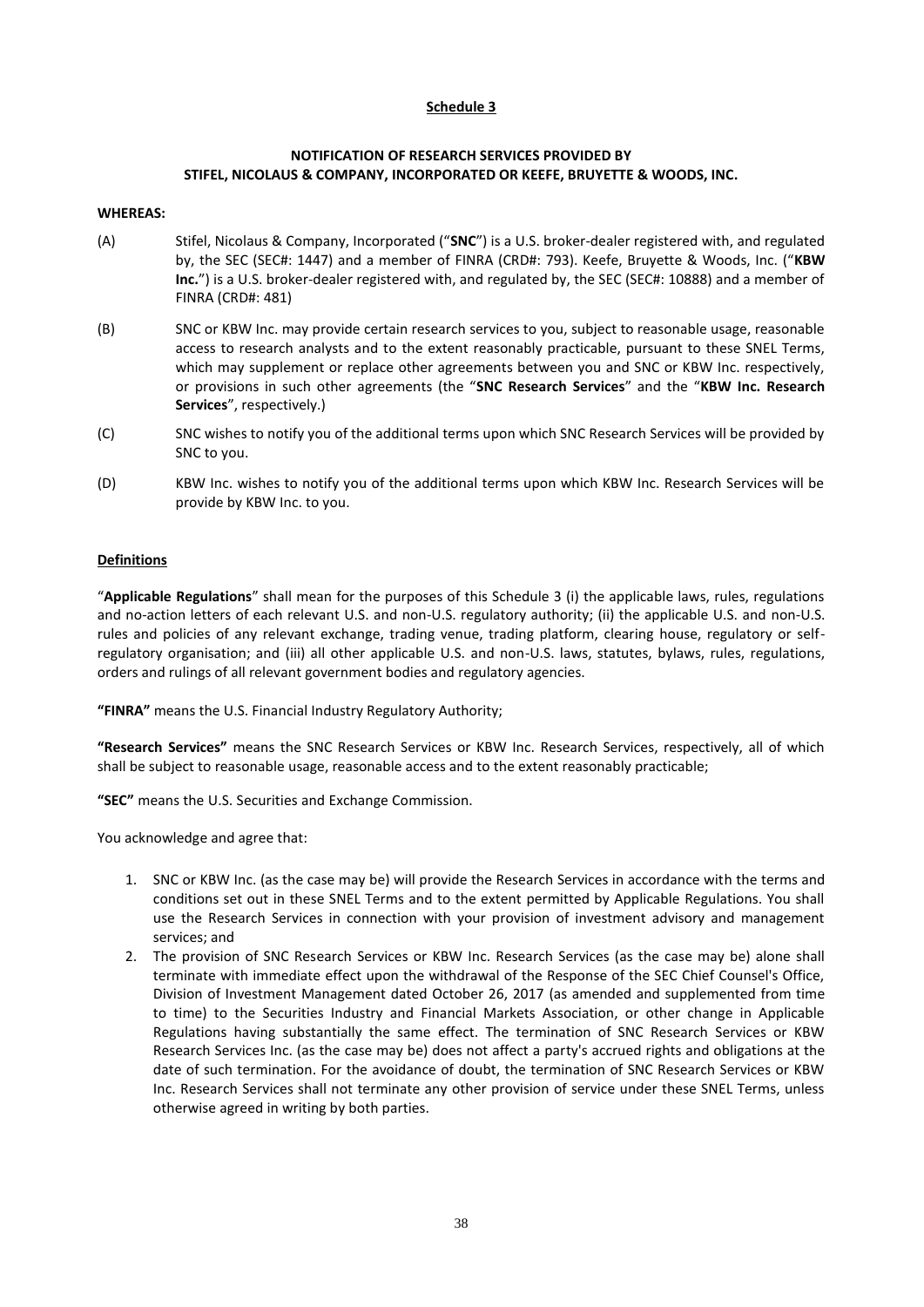## **Schedule 4**

#### **CLIENT MONEY SERVICES**

#### 1 **Client Money**

To the extent that money ("**Client Money**") is received by us from you or held by us on your behalf, we will treat money by us on your behalf in accordance with the FCA's client money rules contained in the FCA Handbook of Rules and Guidance ("**Client Money Rules**").

# 2 **Deposit with EEA or non-EEA bank, or holding money with other permitted third parties**

- 2.1 Subject to the provisions in this Schedule 4, we will deposit money received from you with:
	- 2.1.1 a central bank,
	- 2.1.2 a credit institution incorporated in an EEA state; or
	- 2.1.3 a bank authorised in a non-EEA state.
- 2.2 We may allow another third party (for example, a clearing house or intermediate broker) to hold Client Money in order to effect one or more Transactions through or with that person or to satisfy your obligation to provide collateral in respect of a Transaction.
- 2.3 We may hold Client Money held for you with any bank or other third party in an omnibus account.
- 2.4 We have no responsibility or liability for:
	- 2.4.1 any acts or omissions of any bank, credit institution or other third party with which we hold money received from you; or
	- 2.4.2 any bank, credit institution or other third party in the event of the insolvency or analogous proceedings in relation to the relevant entity.

In the event described in paragraph 2.4.2 above, we will only have an unsecured claim against the third party on behalf of you and our other clients, and you will be exposed to the risk that the money received by us from the third party is insufficient to satisfy the claims of you and other clients in respect of the relevant account with that third party.

## 3 **Transfer of Client Money where Client Money Rules cease to apply**

Where we transfer money held for you out of the relevant Client Money account to a third party on your instructions (other than where the transfer is to another Client Money account of ours), this will involve a transfer of full ownership of the money to that third party, in which case you will no longer have a proprietary claim to that money and the transferee may deal with it in its own right.

#### 4 **Interest**

No interest shall be payable to you in respect of Client Money held by us on your behalf.

#### 5 **Overseas banks, intermediate broker, settlement agent or OTC counterparty**

We may hold Client Money on your behalf with a bank or other person outside the EEA. The legal and regulatory regime applying to any such bank or person will be different from that of the United Kingdom and, in the event of the insolvency or any other analogous proceedings in relation to that bank or person, your money may be treated differently from the treatment which would apply if the money was held with a bank or other person in an appropriate account in the United Kingdom.

#### 6 **Depository's lien**

We may deposit your money with a depository who may have a security interest, lien or right of set-off in relation to that money in certain circumstances to the extent permitted by the FCA Rules.